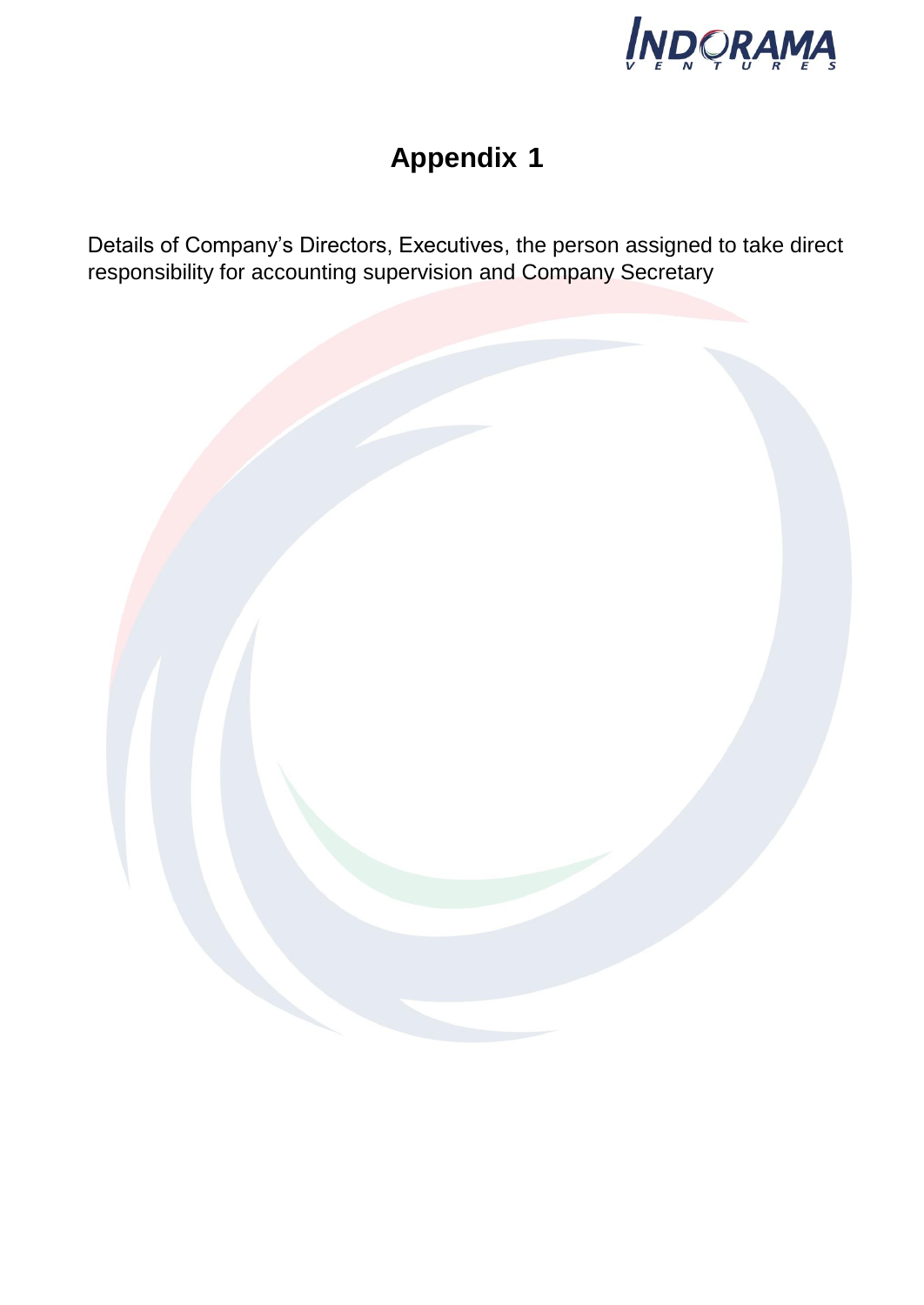### **Appendix 1**

| Name - Surname/Position<br>/Appointment Date of | Age    | <b>Education</b>                                     | Number of<br>Shares and<br>Percentage     | <b>Relationship</b><br>with other                      |                                  |                               | 5 years past and present work experience      |
|-------------------------------------------------|--------|------------------------------------------------------|-------------------------------------------|--------------------------------------------------------|----------------------------------|-------------------------------|-----------------------------------------------|
| <b>Directorship</b>                             | (Year) |                                                      | of Indorama<br><b>Ventures PCL</b><br>(%) | <b>Management</b>                                      | Period                           | <b>Position</b>               | Name of Company/Business/Organization         |
| Mr. Sri Prakash Lohia<br>Chairman of the Board  | 69     | Bachelor of Commerce.<br>Delhi University, India     | None                                      | Brother of Mr. Aloke Lohia<br>Father of Mr. Amit Lohia | Other listed companies           |                               |                                               |
| (Non-Executive Director)                        |        | Role of the Director and the                         |                                           |                                                        | None                             |                               |                                               |
| Appointment Date of<br>Directorship             |        | Board Program 2017,<br>Institute of Directors (IOD), |                                           |                                                        | Other companies (14 companies)   |                               |                                               |
| 19 September 2009                               |        | London, UK                                           |                                           |                                                        | 2014 - Present                   | Chairman                      | Industries Chimiques Du Senegal S.A.          |
|                                                 |        |                                                      |                                           |                                                        | 2012 - Present<br>Chairman       |                               | Indorama Eleme Fertilizer & Chemicals Limited |
|                                                 |        |                                                      |                                           |                                                        | 2012 - Present<br>Director (Main |                               | Indorama Services UK Ltd.                     |
|                                                 |        |                                                      |                                           |                                                        | Occupation)                      |                               |                                               |
|                                                 |        |                                                      |                                           |                                                        | 2012 - Present                   | Commissioner                  | PT. Irama Unggul                              |
|                                                 |        |                                                      |                                           |                                                        | $2011 -$ Present                 | <b>President Commissioner</b> | PT. Indorama Ventures Indonesia               |
|                                                 |        |                                                      |                                           |                                                        | $2011 -$ Present                 | <b>President Commissioner</b> | PT. Indorama Polyester Industries Indonesia   |
|                                                 |        |                                                      |                                           |                                                        | $2011 -$ Present                 | <b>President Commissioner</b> | PT. Indorama Polychem Indonesia               |
|                                                 |        |                                                      |                                           |                                                        | $2011 -$ Present                 | <b>President Commissioner</b> | PT. Indorama Polypet Indonesia                |
|                                                 |        |                                                      |                                           |                                                        | 2011 - Present                   | <b>President Commissioner</b> | PT. Indorama Petrochemicals                   |
|                                                 |        |                                                      |                                           |                                                        | 2010 - Present                   | Director                      | Indorama Commerce DMCC                        |
|                                                 |        |                                                      |                                           |                                                        | 2009 - Present                   | Chairman                      | Indorama Corporation Pte. Ltd.                |
|                                                 |        |                                                      |                                           |                                                        | $2009 -$ Present                 | <b>President Commissioner</b> | PT. Indo-Rama Synthetics Tbk                  |
|                                                 |        |                                                      |                                           |                                                        | 2006 - Present                   | Chairman                      | Indorama Eleme Petrochemicals Limited         |
|                                                 |        |                                                      |                                           |                                                        | 2009 - 2016                      | Director                      | Indorama Group Holdings Limited               |
|                                                 |        |                                                      |                                           |                                                        | Other organizations              |                               |                                               |
|                                                 |        |                                                      |                                           |                                                        | None                             |                               |                                               |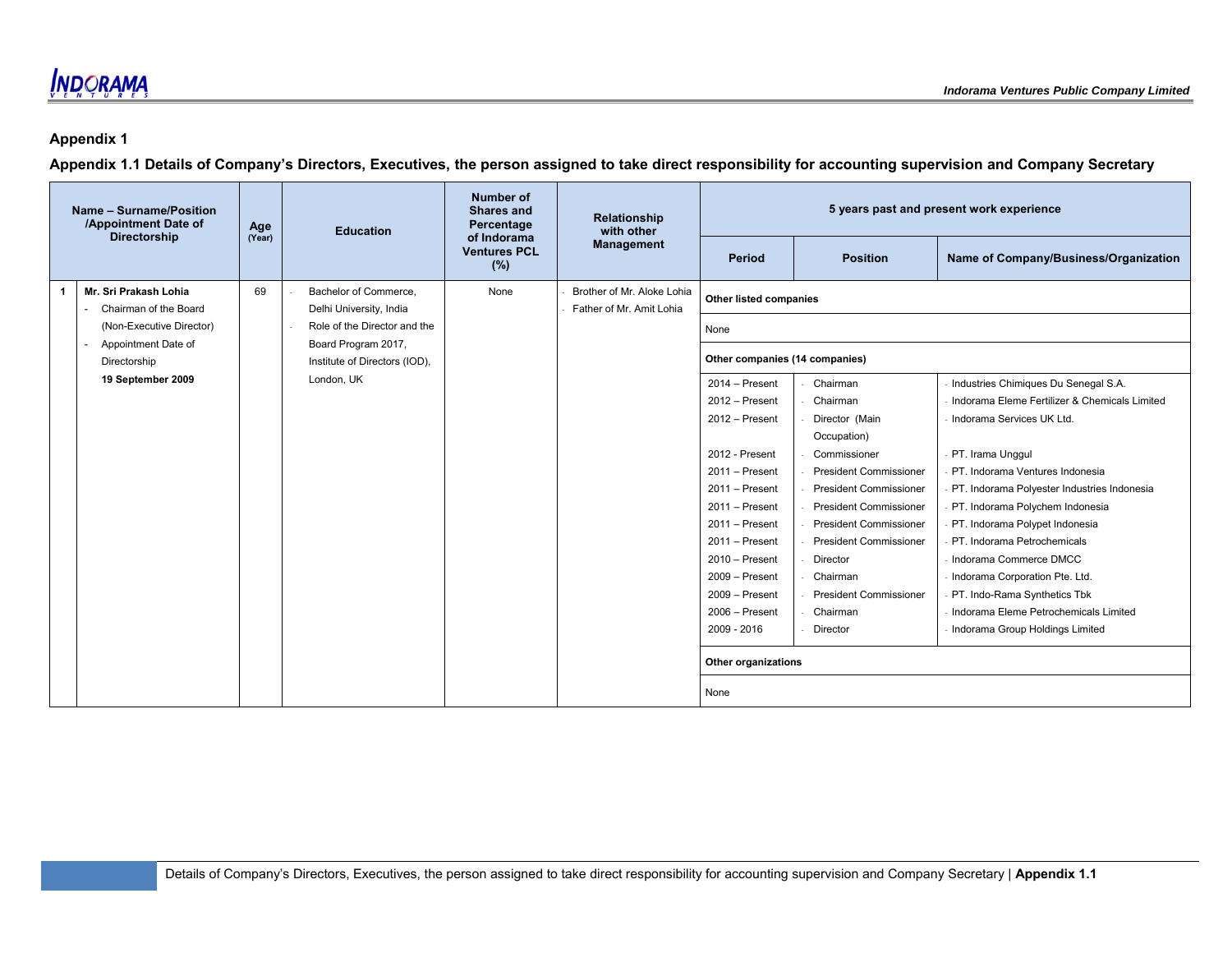**INDORAMA** 

|              | Name - Surname/Position/<br><b>Appointment Date of</b> | Age<br>(Year) | <b>Education</b>                                     | <b>Number of</b><br><b>Shares and</b><br>Percentage<br>of Indorama | Relationship<br>with other |                                |                 | 5 years past and present work experience    |  |
|--------------|--------------------------------------------------------|---------------|------------------------------------------------------|--------------------------------------------------------------------|----------------------------|--------------------------------|-----------------|---------------------------------------------|--|
|              | Directorship                                           |               |                                                      | <b>Ventures PCL</b><br>(%)                                         | <b>Management</b>          | Period                         | <b>Position</b> | Name of Company/Business/Organization       |  |
| $\mathbf{2}$ | Mr. Aloke Lohia                                        | 63            | Honorary PhD Degree of                               | 1,000,010 Shares                                                   | Spouse of Mrs. Suchitra    | Other listed companies         |                 |                                             |  |
|              | <b>Executive Director</b>                              |               | <b>Business Administration,</b>                      | (0.018%)                                                           | Lohia                      |                                |                 |                                             |  |
|              | - Vice Chairman of the Board                           |               | Rajamangala University of                            |                                                                    | Brother of Mr. Sri Prakash | None                           |                 |                                             |  |
|              | Chairman of the                                        |               | Technology Thanyaburi,                               |                                                                    | Lohia                      | Other companies (24 companies) |                 |                                             |  |
|              | Sustainability and Risk                                |               | Thailand                                             |                                                                    | Father of Mr.              | 2016 - Present                 | Director        | Viraa Limited                               |  |
|              | Management Committee                                   |               | Bachelor of Commerce, Delhi                          |                                                                    | Yashovardhan Lohia         | 2015 - Present                 | Director        | Capialla Limited                            |  |
|              | <b>Group Chief Executive</b>                           |               | University, India                                    |                                                                    |                            | 2014 - Present                 | Director        | <b>Aurelius Holdings Limited</b>            |  |
|              | Officer (Main Occupation)                              |               | <b>Director Accreditation</b>                        |                                                                    |                            | 2012 - Present                 | Director        | Vega Aviation Limited                       |  |
|              | (Authorized Director)                                  |               | Program (DAP) Class                                  |                                                                    |                            | $2012 -$ Present               | Director        | Brookgrange Investments Limited             |  |
|              | Appointment Date of<br>Directorship                    |               | No.65/2007, Thai Institute of<br>Directors, Thailand |                                                                    |                            | 2012 - Present                 | Commissioner    | PT. Indorama Polypet Indonesia              |  |
|              | 19 September 2009                                      |               |                                                      |                                                                    |                            | $2011 -$ Present               | Director        | <b>Auctus Holdings Limited</b>              |  |
|              |                                                        |               |                                                      |                                                                    |                            | $2011 -$ Present               | Commissioner    | PT. Indorama Polychem Indonesia             |  |
|              |                                                        |               |                                                      |                                                                    |                            | $2011 -$ Present               | Commissioner    | PT. Indorama Petrochemicals                 |  |
|              |                                                        |               |                                                      |                                                                    |                            | $2011 -$ Present               | Commissioner    | PT. Indorama Ventures Indonesia             |  |
|              |                                                        |               |                                                      |                                                                    |                            | $2011 -$ Present               | Commissioner    | PT. Indorama Polyester Industries Indonesia |  |
|              |                                                        |               |                                                      |                                                                    |                            | 2009 - Present                 | Chairman        | Indorama Resources Limited                  |  |
|              |                                                        |               |                                                      |                                                                    |                            | 2008 - Present                 | Chairman        | Beacon Chemicals Ltd.                       |  |
|              |                                                        |               |                                                      |                                                                    |                            | $2004 -$ Present               | Director        | Canopus International Limited               |  |
|              |                                                        |               |                                                      |                                                                    |                            | 1997 - Present                 | Director        | <b>VOX Investment Limited</b>               |  |
|              |                                                        |               |                                                      |                                                                    |                            | 1996 - Present                 | Director        | Petform (Thailand) Limited                  |  |
|              |                                                        |               |                                                      |                                                                    |                            | $2012 - 2018$                  | Chairman        | Indorama Polyester Industries PCL.          |  |
|              |                                                        |               |                                                      |                                                                    |                            | $2009 - 2018$                  | Director        | Indorama Petrochem Limited                  |  |
|              |                                                        |               |                                                      |                                                                    |                            | $2008 - 2018$                  | Director        | <b>TPT Petrochemicals PCL</b>               |  |
|              |                                                        |               |                                                      |                                                                    |                            | $2004 - 2018$                  | Chairman        | Indorama Polymers PCL                       |  |
|              |                                                        |               |                                                      |                                                                    |                            | $2001 - 2018$                  | Chairman        | Asia Pet (Thailand) Limited                 |  |
|              |                                                        |               |                                                      |                                                                    |                            | $1994 - 2018$                  | Chairman        | Indorama Holdings Limited                   |  |
|              |                                                        |               |                                                      |                                                                    |                            | $1987 - 2018$                  | Chairman        | <b>Aurus Speciality Company Limited</b>     |  |
|              |                                                        |               |                                                      |                                                                    |                            | 2007 - 2016                    | Director        | Cryoviva (Thailand) Ltd.                    |  |
|              |                                                        |               |                                                      |                                                                    |                            | <b>Other Organizations</b>     |                 |                                             |  |
|              |                                                        |               |                                                      |                                                                    |                            | None                           |                 |                                             |  |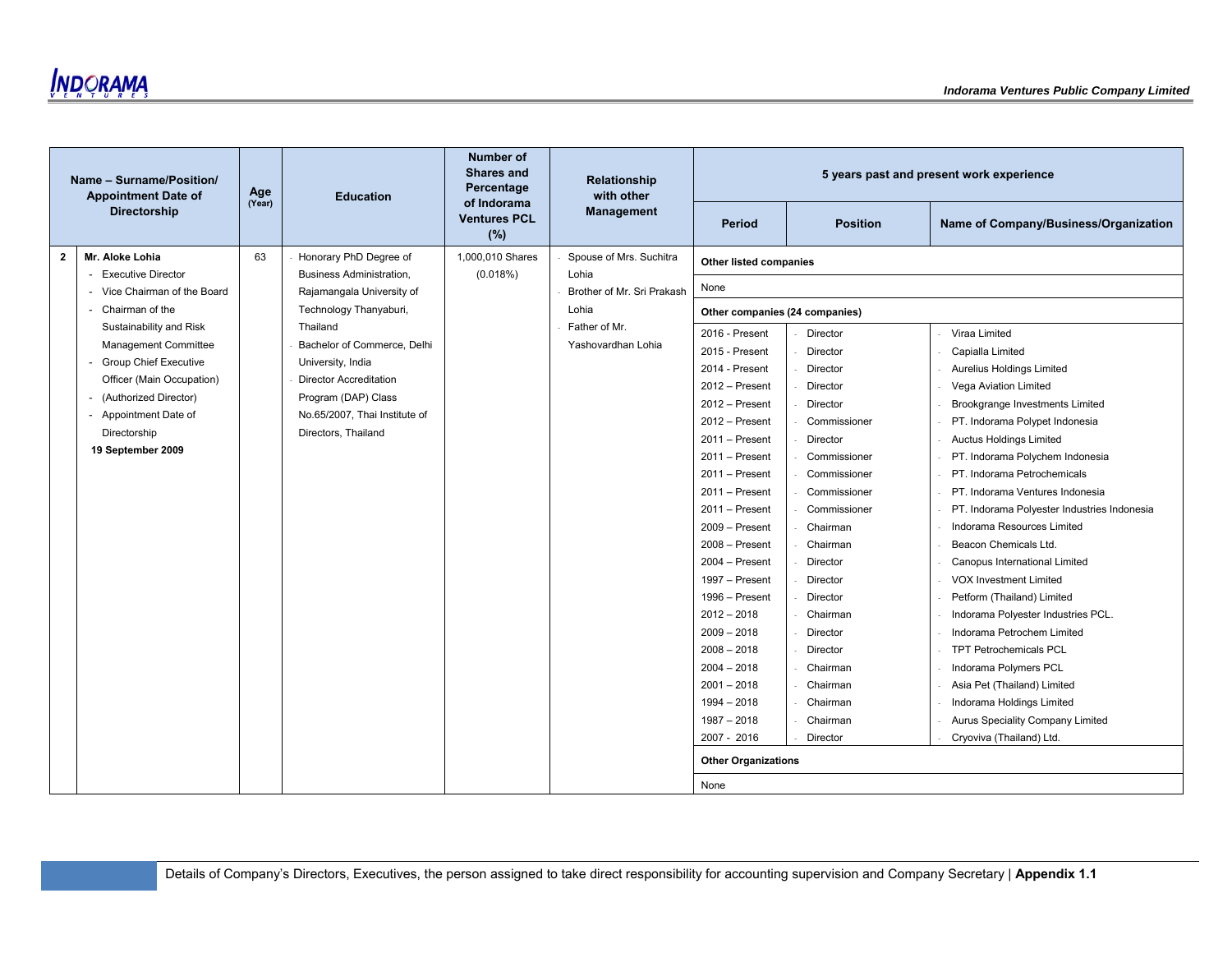

|   | Name - Surname/Position<br>/Appointment Date of | Age    | <b>Education</b>                               | <b>Number of</b><br><b>Shares and</b><br>Percentage | <b>Relationship</b><br>with other |                                |                                      | 5 years past and present work experience    |
|---|-------------------------------------------------|--------|------------------------------------------------|-----------------------------------------------------|-----------------------------------|--------------------------------|--------------------------------------|---------------------------------------------|
|   | <b>Directorship</b>                             | (Year) |                                                | of Indorama<br><b>Ventures PCL</b><br>(%)           | <b>Management</b>                 | <b>Period</b>                  | <b>Position</b>                      | Name of Company/Business/Organization       |
| 3 | Mrs. Suchitra Lohia                             | 57     | Bachelor of Commerce,                          | -None-                                              | Spouse of Mr. Aloke Lohia         | <b>Other listed companies</b>  |                                      |                                             |
|   | <b>Executive Director</b>                       |        | Delhi University, India                        | (held by her spouse                                 | Mother of Mr.                     |                                |                                      |                                             |
|   | (Main Occupation)                               |        | <b>Owner President</b>                         | 1,000,010 shares or                                 | Yashovardhan Lohia                | None                           |                                      |                                             |
|   | Chairperson of the<br>Corporate Social          |        | Management Program,<br>Harvard Business School | 0.018%                                              |                                   | Other companies (25 companies) |                                      |                                             |
|   | <b>Responsibility Committee</b>                 |        | Capital Market Academy                         |                                                     |                                   | 2019 - Present                 | Director                             | Volta Circle Limited                        |
|   | Deputy Group CEO                                |        | Leadership Program,                            |                                                     |                                   | 2016 - Present                 | Director                             | Viraa Limited                               |
|   | (Authorized Director)                           |        | Capital Market Academy                         |                                                     |                                   | 2015 - Present                 | Director                             | Capialla Limited                            |
|   | Appointment Date of                             |        | (Class 14), Thailand                           |                                                     |                                   | $2015 -$ Present               | Director                             | <b>QAMA Investments Limited</b>             |
|   | Directorship                                    |        | <b>Director Accreditation</b>                  |                                                     |                                   | $2014 -$ Present               | Director                             | Aurelius Holdings Limited                   |
|   | 19 September 2009                               |        | Program (DAP) Class No.                        |                                                     |                                   | $2012$ - Present               | Director                             | Vega Aviation Limited                       |
|   |                                                 |        | 108/2014, Thai Institute of                    |                                                     |                                   | $2012$ - Present               | Director                             | Brookgrange Investments Limited             |
|   |                                                 |        | Directors, Thailand                            |                                                     |                                   | $2011$ - Present               | Director                             | Auctus Holdings Limited                     |
|   |                                                 |        |                                                |                                                     |                                   | $2011$ - Present               | Commissioner                         | PT. Indorama Polychem Indonesia             |
|   |                                                 |        |                                                |                                                     |                                   | $2011 -$ Present               | Commissioner                         | PT. Indorama Petrochemicals                 |
|   |                                                 |        |                                                |                                                     |                                   | 2011 - Present                 | Commissioner                         | PT. Indorama Ventures Indonesia             |
|   |                                                 |        |                                                |                                                     |                                   | $2011$ - Present               | Commissioner                         | PT. Indorama Polyester Industries Indonesia |
|   |                                                 |        |                                                |                                                     |                                   | $2011$ - Present               | Commissioner                         | PT. Indorama Polypet Indonesia              |
|   |                                                 |        |                                                |                                                     |                                   | 2009 - Present                 | Director                             | Indorama Resources Limited                  |
|   |                                                 |        |                                                |                                                     |                                   | $2008 -$ Present               | Director                             | Beacon Chemicals Ltd.                       |
|   |                                                 |        |                                                |                                                     |                                   | $2004 -$ Present               | Director                             | Canopus International Limited               |
|   |                                                 |        |                                                |                                                     |                                   | 1997 - Present                 | Director                             | <b>VOX Investment Limited</b>               |
|   |                                                 |        |                                                |                                                     |                                   | 1996 - Present                 | Director                             | Petform (Thailand) Limited                  |
|   |                                                 |        |                                                |                                                     |                                   | $2012 - 2018$                  | Chairperson                          | Indorama Petrochem Limited                  |
|   |                                                 |        |                                                |                                                     |                                   | $2011 - 2018$                  | Chairperson                          | <b>TPT Petrochemical PCL</b>                |
|   |                                                 |        |                                                |                                                     |                                   | $2008 - 2018$                  | Director                             | Indorama Polyester Industries PCL           |
|   |                                                 |        |                                                |                                                     |                                   | $2004 - 2018$                  | Director                             | Indorama Polymers PCL                       |
|   |                                                 |        |                                                |                                                     |                                   | $2001 - 2018$                  | Director                             | Asia Pet (Thailand) Limited                 |
|   |                                                 |        |                                                |                                                     |                                   | $1994 - 2018$                  | Director                             | Indorama Holdings Limited                   |
|   |                                                 |        |                                                |                                                     |                                   | 1987 - 2018                    | Director                             | Aurus Speciality Company Limited            |
|   |                                                 |        |                                                |                                                     |                                   |                                | Other Organizations (1 organization) |                                             |
|   |                                                 |        |                                                |                                                     |                                   | $2019 - present$               | Chairperson                          | <b>IVL Foundation</b>                       |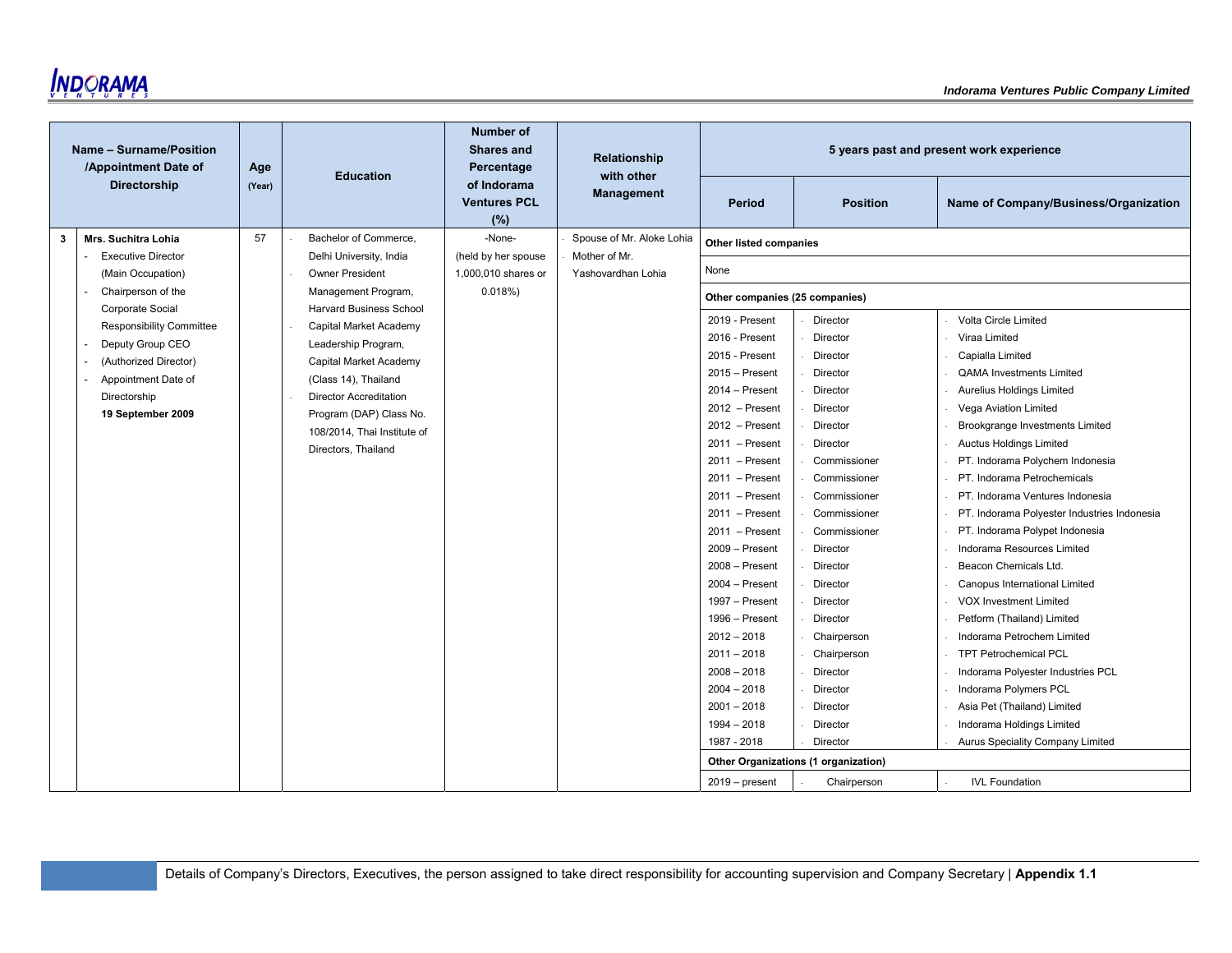

|   | Name - Surname/Position<br>/Appointment Date of<br><b>Directorship</b> | Age    | <b>Education</b>           | Number of<br><b>Shares and</b><br>Percentage<br>of Indorama | <b>Relationship</b><br>with other |                             |                                | 5 years past and present work experience                                    |
|---|------------------------------------------------------------------------|--------|----------------------------|-------------------------------------------------------------|-----------------------------------|-----------------------------|--------------------------------|-----------------------------------------------------------------------------|
|   |                                                                        | (Year) |                            | <b>Ventures PCL</b><br>(%)                                  | <b>Management</b>                 | Period                      | <b>Position</b>                | Name of Company/Business/Organization                                       |
| 4 | Mr. Amit Lohia                                                         | 47     | Bachelor of Economics and  | None                                                        | Son of Mr. Sri Prakash            | Other listed companies      |                                |                                                                             |
|   | Non-Executive Director                                                 |        | Finance, Wharton School of |                                                             | Lohia                             | None                        |                                |                                                                             |
|   | Appointment Date of                                                    |        | Business, USA              |                                                             |                                   |                             | Other companies (15 companies) |                                                                             |
|   | Directorship<br>19 September 2009                                      |        |                            |                                                             |                                   | $2016 -$ Present            | Director<br>(Main Occupation)  | Indorama Services UK Ltd.                                                   |
|   |                                                                        |        |                            |                                                             |                                   | $2014 -$ Present            | Vice Chairman                  | Industries Chimiques Du Senegal S.A.                                        |
|   |                                                                        |        |                            |                                                             |                                   | $2013 -$ Present            | Vice President                 | PT. Indo-Rama Synthetics Tbk                                                |
|   |                                                                        |        |                            |                                                             |                                   |                             | Commissioner                   |                                                                             |
|   |                                                                        |        |                            |                                                             |                                   | $2012 -$ Present            | Vice Chairman                  | Indorama Eleme Fertilizer & Chemicals Limited                               |
|   |                                                                        |        |                            |                                                             |                                   | $2011 -$ Present            | Commissioner                   | PT. Indorama Ventures Indonesia                                             |
|   |                                                                        |        |                            |                                                             |                                   | $2011 -$ Present            | Commissioner                   | PT. Indorama Polyester Industries Indonesia                                 |
|   |                                                                        |        |                            |                                                             |                                   | $2011 -$ Present            | Commissioner                   | PT. Indorama Polychem Indonesia                                             |
|   |                                                                        |        |                            |                                                             |                                   | $2011 -$ Present            | Commissioner                   | PT. Indorama Polypet Indonesia                                              |
|   |                                                                        |        |                            |                                                             |                                   | $2011 -$ Present            | Commissioner                   | PT. Indorama Petrochemicals                                                 |
|   |                                                                        |        |                            |                                                             |                                   | $2009 -$ Present            | - Vice Chairman                | Indorama Corporation Pte. Ltd.                                              |
|   |                                                                        |        |                            |                                                             |                                   | $2006 -$ Present            | Vice Chairman                  | Indorama Eleme Petrochemicals Limited                                       |
|   |                                                                        |        |                            |                                                             |                                   | $2004 - 2021$               | <b>Director</b>                | IRS Universal Pte. Ltd. (Formerly known as Isin<br>International Pte. Ltd.) |
|   |                                                                        |        |                            |                                                             |                                   | $2009 - 2018$               | Director                       | UIB Insurance Brokers (India) Private Ltd.                                  |
|   |                                                                        |        |                            |                                                             |                                   | $2016 - 2018$               | Director                       | Indorama Group Holdings Limited                                             |
|   |                                                                        |        |                            |                                                             |                                   | $2010 - 2019$               | Director                       | Indorama Commerce DMCC                                                      |
|   |                                                                        |        |                            |                                                             |                                   | Other organizations<br>None |                                |                                                                             |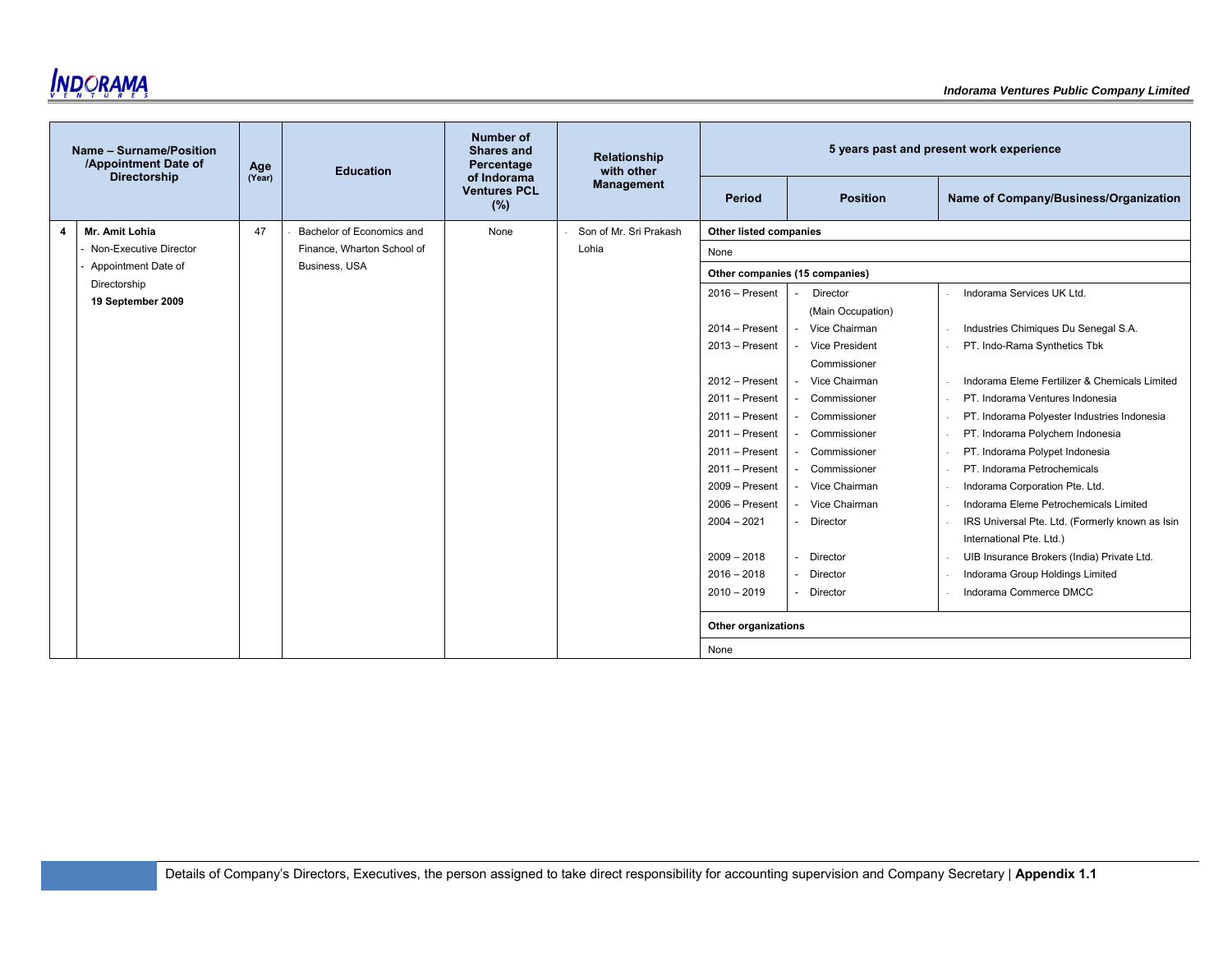

|    | Name - Surname/Position<br>/Appointment Date of<br><b>Directorship</b> | Age<br>(Year) | <b>Education</b>                                               | Number of<br><b>Shares and</b><br>Percentage<br>of Indorama | Relationship<br>with other |                                |                                    | 5 years past and present work experience      |  |
|----|------------------------------------------------------------------------|---------------|----------------------------------------------------------------|-------------------------------------------------------------|----------------------------|--------------------------------|------------------------------------|-----------------------------------------------|--|
|    |                                                                        |               |                                                                | <b>Ventures PCL</b><br>(%)                                  | <b>Management</b>          | Period                         | <b>Position</b>                    | Name of Company/Business/Organization         |  |
| 5. | Mr. Yashovardhan Lohia                                                 | 34            | <b>Bachelor of Engineering</b>                                 | None                                                        | - Son of Mr. Aloke Lohia   |                                | Other listed Companies (1 Company) |                                               |  |
|    | <b>Executive Director</b><br>Member of the                             |               | <b>Business Management,</b><br><b>Warwick Business School.</b> |                                                             | and Mrs. Suchitra Lohia    | $2015 - present$               | Chairman of the Board              | Thai Plaspac Public Company Limited           |  |
|    | Sustainability and Risk                                                |               | Warwickshire, UK                                               |                                                             |                            | Other companies (10 companies) |                                    |                                               |  |
|    | <b>Management Committee</b>                                            |               | <b>Director Certification Program</b>                          |                                                             |                            | $2021 -$ Present               | Commissioner                       | PT. Indorama Ventures Sustainable Solutions   |  |
|    | Chief Sustainability Officer                                           |               | (DCP), Class 214/2015, Thai                                    |                                                             |                            |                                |                                    | Indonesia                                     |  |
|    | (Main Occupation)                                                      |               | Institute of Directors                                         |                                                             |                            | $2018 -$ Present               | Chairman                           | Medco Plast Co. for Packing & Packaging       |  |
|    | (Authorized Director)                                                  |               | Association (IOD), Thailand                                    |                                                             |                            |                                |                                    | systems (S.A.E.)                              |  |
|    | Appointment Date of                                                    |               |                                                                |                                                             |                            | 2018 - Present                 | Director                           | Indorama Polymers Public Company Limited      |  |
|    | Directorship                                                           |               |                                                                |                                                             |                            | $2018 -$ Present               | Director                           | Indorama Polyesters Industries Public Company |  |
|    | 24 April 2019                                                          |               |                                                                |                                                             |                            |                                |                                    | Limited                                       |  |
|    |                                                                        |               |                                                                |                                                             |                            | 2018 - Present                 | Director                           | Indorama Petrochem Limited                    |  |
|    |                                                                        |               |                                                                |                                                             |                            | 2018 - Present                 | Director                           | <b>TPT Petrochemicals PCL</b>                 |  |
|    |                                                                        |               |                                                                |                                                             |                            | $2009 -$ Present               | Director                           | Indorama Resources Limited                    |  |
|    |                                                                        |               |                                                                |                                                             |                            | $2009 -$ Present               | Director                           | <b>Beacon Chemicals Limited</b>               |  |
|    |                                                                        |               |                                                                |                                                             |                            | $2007 -$ Present               | Director                           | Aurus Speciality Company Limited              |  |
|    |                                                                        |               |                                                                |                                                             |                            | $2018 - 2020$                  | Director                           | Indorama Holdings Limited                     |  |
|    |                                                                        |               |                                                                |                                                             |                            | Other organization             |                                    |                                               |  |
|    |                                                                        |               |                                                                |                                                             |                            | None                           |                                    |                                               |  |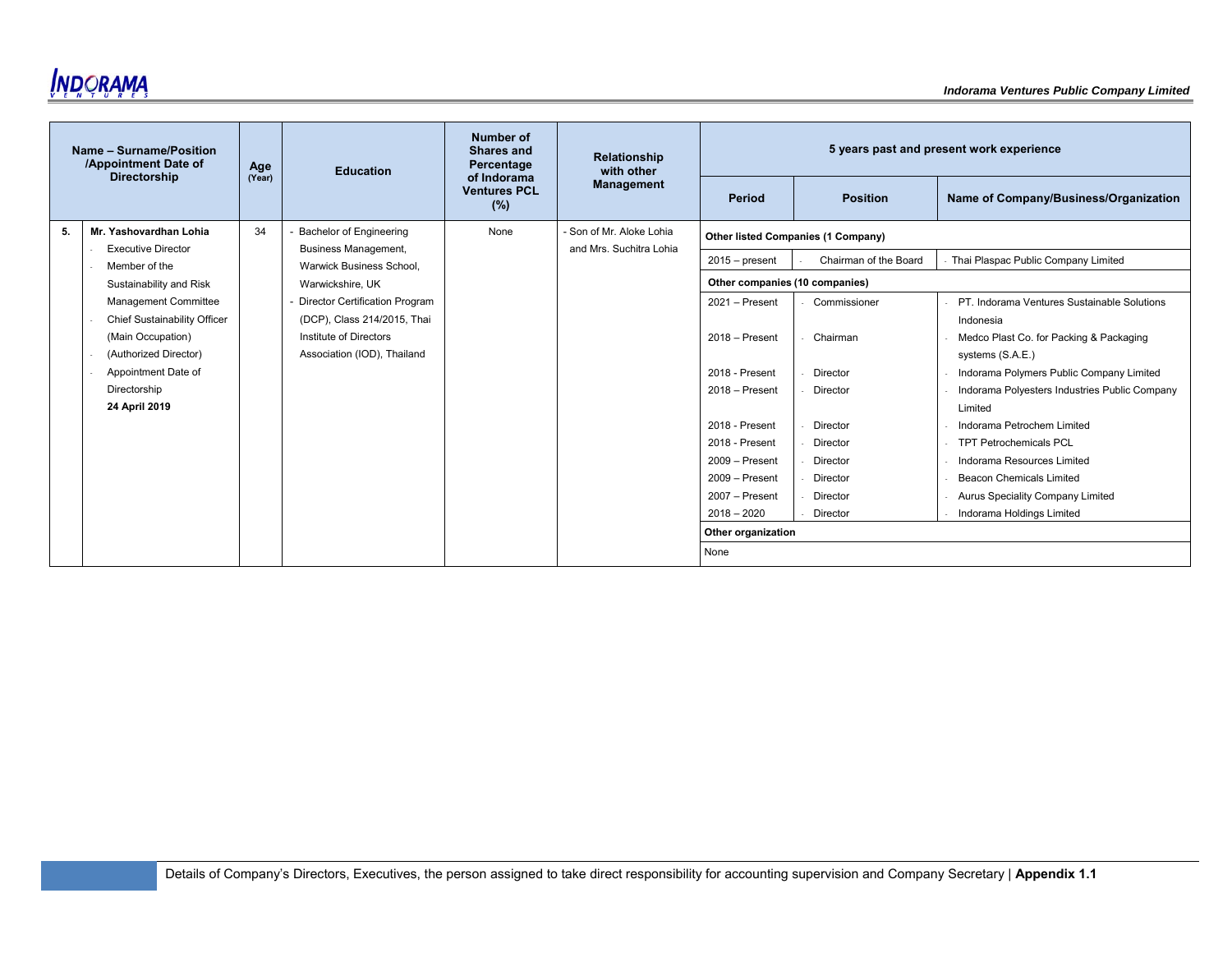

| Name - Surname/Position<br>/Appointment Date of | Age    | <b>Education</b>                                     | <b>Number of</b><br><b>Shares and</b><br>Percentage | Relationship<br>with other |                                |                             | 5 years past and present work experience             |
|-------------------------------------------------|--------|------------------------------------------------------|-----------------------------------------------------|----------------------------|--------------------------------|-----------------------------|------------------------------------------------------|
| <b>Directorship</b>                             | (Year) |                                                      | of Indorama<br><b>Ventures PCL</b><br>(%)           | <b>Management</b>          | <b>Period</b>                  | <b>Position</b>             | Name of Company/Business/Organization                |
| Mr. Dilip Kumar Agarwal<br>6                    | 64     | Bachelor of Science,                                 | 555,959 shares                                      | None                       | Other listed companies         |                             |                                                      |
| <b>Executive Director</b>                       |        | University of Udaipur, India                         | $(0.010\%)$                                         |                            | None                           |                             |                                                      |
| Member of the Sustainability                    |        | Chartered Accountant, The                            |                                                     |                            | Other companies (66 companies) |                             |                                                      |
| and Risk Management                             |        | Institute of Chartered                               |                                                     |                            | 2021 - Present                 | Director                    | Indorama Ventures Sustainable Recycling LLC          |
| Committee                                       |        | Accountants of India, India                          |                                                     |                            | 2021 - Present                 | Manager                     | Huvis Indorama Advanced Materials, LLC               |
| Chief Executive Officer of                      |        | Cost Accountant. Institute                           |                                                     |                            | 2021 - Present                 | Chairman                    | Avgol Industries 1953 Ltd.                           |
| Combined PET, IOD and                           |        | of Cost & Management                                 |                                                     |                            | 2021 - Present                 | Non-Executive/Non-          | Indo Rama Synthetics (India) Limited                 |
| <b>Fibers Business (Main</b>                    |        | Accountants of India, India                          |                                                     |                            |                                | <b>Independent Director</b> |                                                      |
| Occupation)                                     |        | <b>Company Secretary</b>                             |                                                     |                            | $2020 -$ Present               | Vice President              | Indorama Ventures Recycling Poland Sp. Z.o.o.        |
| Chief Financial Officer (Ad                     |        | Program, The Institute of                            |                                                     |                            | $2020 -$ Present               | Director                    | Indorama Ventures Propylene Oxides LLC               |
| Interim)<br>(Authorized Director)               |        | Company Secretaries of                               |                                                     |                            | $2020 -$ Present               | Director                    | Indorama Ventures Oxides International LLC           |
| Appointment Date of                             |        | India (ICSI), India<br><b>Director Accreditation</b> |                                                     |                            | 2020 - Present                 | Director                    | Indorama Ventures Oxides Australia PTY Limited       |
| Directorship                                    |        | Program (DAP), Class                                 |                                                     |                            | 2019 - Present                 | Director                    | Indorama Ventures Sustainable Solutions              |
| 27 April 2010                                   |        | No.65/2007, Thai Institute                           |                                                     |                            |                                |                             | Fontana, Inc.                                        |
|                                                 |        | of Directors, Thailand                               |                                                     |                            | 2019 - Present                 | Director                    | Indorama Ventures Oxides LLC                         |
|                                                 |        | <b>Director Certification</b>                        |                                                     |                            | 2019 - Present                 | Director                    | PT. Indorama Petrochemicals                          |
|                                                 |        | Program (DCP), Class No.                             |                                                     |                            | $2019 -$ Present               | Director                    | Indorama Loop Technologies LLC                       |
|                                                 |        | 182/2013, Thai Institute of                          |                                                     |                            | 2019 - Present                 | Director                    | Indorama Ventures Sustainable Solutions LLC          |
|                                                 |        | Directors, Thailand                                  |                                                     |                            | 2018 - Present                 | Chairman                    | Indorama Ventures Polimeros S.A.                     |
|                                                 |        | E-learning CFO Orientation,                          |                                                     |                            | 2018 - Present                 | Vice Chairman               | IVL Dhunseri Polyester Company S.A.E.                |
|                                                 |        | Accounting and Financial                             |                                                     |                            | 2018 - Present                 | Manager                     | Indorama Ventures Corpus Christi Holding LLC         |
|                                                 |        | Preparation (CFO's                                   |                                                     |                            | 2017 - Present                 | Director                    | Indorama Ventures Exporter Inc.                      |
|                                                 |        | Orientation Course),                                 |                                                     |                            | 2016 - Present                 | Vice Chairman               | IVL Dhunseri Petrochem Industries Private Limited    |
|                                                 |        | <b>Thailand Securities Institute</b>                 |                                                     |                            | 2016 - Present                 | Chairman                    | Indorama Ventures Quimica S.L.U.                     |
|                                                 |        | (TSI), The Stock Exchange                            |                                                     |                            | 2016 - Present                 | Manager                     | Indorama Ventures Xylenes & PTA LLC                  |
|                                                 |        | of Thailand (SET) in 2021                            |                                                     |                            | 2015 - Present                 | Manager                     | Indorama Ventures Olefins LLC                        |
|                                                 |        |                                                      |                                                     |                            | 2015 - Present                 | Director                    | Indorama Ventures Northern Investments Inc.          |
|                                                 |        |                                                      |                                                     |                            | 2015 - Present                 | Director                    | Indorama Ventures Gestion Inc.                       |
|                                                 |        |                                                      |                                                     |                            | 2015 - Present                 | Chairman                    | Indorama Ventures Corlu PET Sanayi Anonim            |
|                                                 |        |                                                      |                                                     |                            |                                |                             | Sirketi                                              |
|                                                 |        |                                                      |                                                     |                            | $2014 -$ Present               | Chairman                    | Indorama Ventures Adana PET Sanayi Anonim<br>Şirketi |
|                                                 |        |                                                      |                                                     |                            | $2014 -$ Present               | Chairman                    | Indorama Ventures Ecomex, S. de R.L. de C.V.         |
|                                                 |        |                                                      |                                                     |                            | $2013 -$ Present               | Chairman                    | Indorama Ventures Global Services Limited            |
|                                                 |        |                                                      |                                                     |                            | $2013 -$ Present               | Chairman                    | Indorama Ventures AlphaPet Holdings, Inc.            |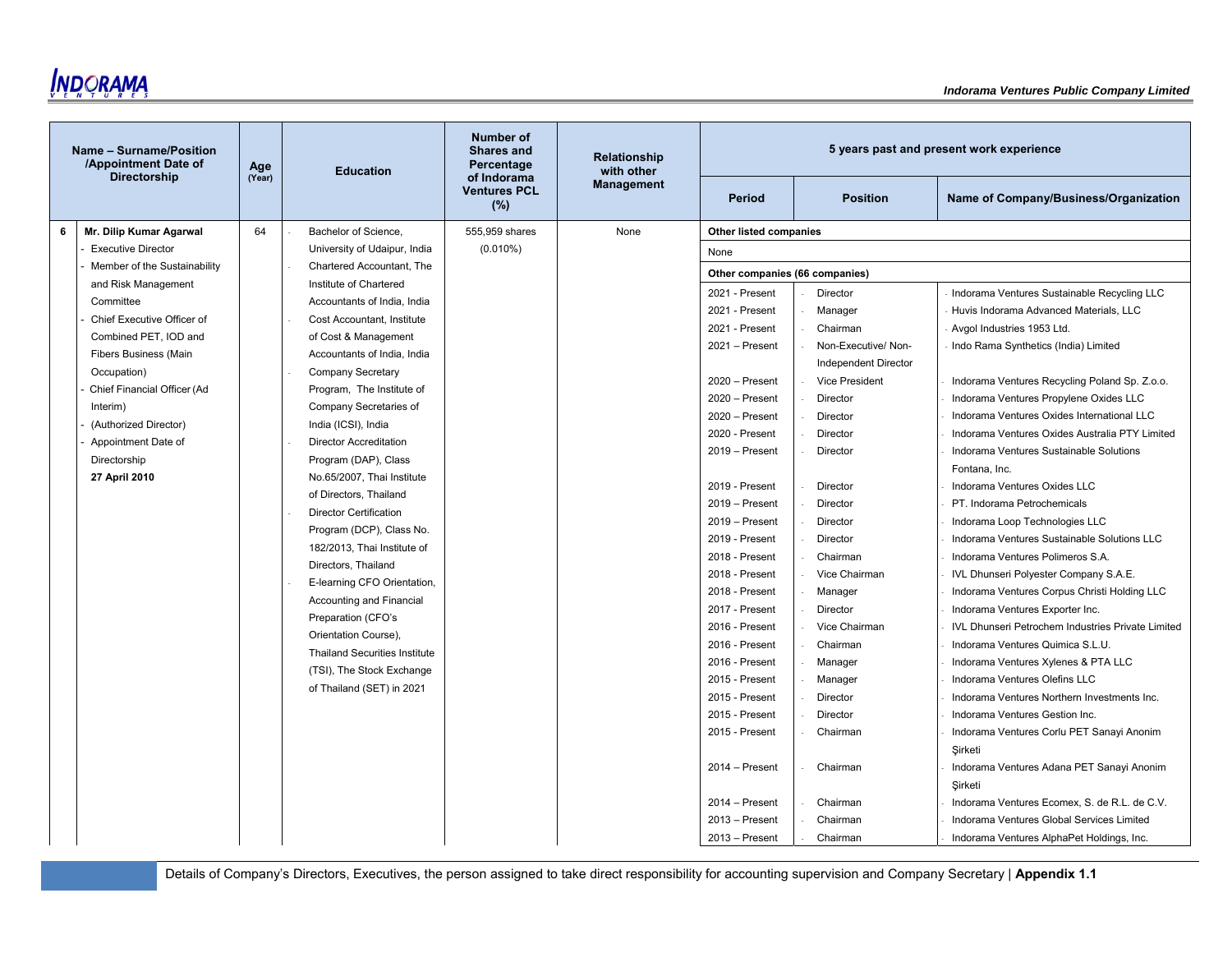

| Name - Surname/Position<br>/Appointment Date of | Age    | <b>Education</b> | <b>Number of</b><br><b>Shares and</b><br>Percentage | Relationship<br>with other |                  |                          | 5 years past and present work experience                 |
|-------------------------------------------------|--------|------------------|-----------------------------------------------------|----------------------------|------------------|--------------------------|----------------------------------------------------------|
| <b>Directorship</b>                             | (Year) |                  | of Indorama<br><b>Ventures PCL</b><br>(%)           | <b>Management</b>          | <b>Period</b>    | <b>Position</b>          | Name of Company/Business/Organization                    |
|                                                 |        |                  |                                                     |                            | 2011 - Present   | Director                 | PT. Indorama Polypet Indonesia                           |
|                                                 |        |                  |                                                     |                            | $2011 -$ Present | Director                 | Indorama Ventures Logistics LLC                          |
|                                                 |        |                  |                                                     |                            | $2011 -$ Present | Director                 | Indorama Ventures (Oxide & Glycols) LLC                  |
|                                                 |        |                  |                                                     |                            | $2011 -$ Present | Chairman                 | Guangdong IVL PET Polymer Co., Ltd.                      |
|                                                 |        |                  |                                                     |                            | $2011 -$ Present | Director                 | PT. Indorama Ventures Indonesia                          |
|                                                 |        |                  |                                                     |                            | $2011 -$ Present | Director                 | PT. Indorama Polyester Industries Indonesia              |
|                                                 |        |                  |                                                     |                            | $2011 -$ Present | Director                 | Indorama Ventures Poland Sp. Z o.o.                      |
|                                                 |        |                  |                                                     |                            | $2011 -$ Present | Director                 | StarPet Inc.                                             |
|                                                 |        |                  |                                                     |                            | $2011 -$ Present | Director                 | Auriga Polymers Inc.                                     |
|                                                 |        |                  |                                                     |                            | $2011 -$ Present | Chairman                 | IVL Holding S. de R.L. de C.V.                           |
|                                                 |        |                  |                                                     |                            | $2011 -$ Present | Chairman                 | Indorama Ventures Polymers Mexico, S. de R.L.<br>de C.V. |
|                                                 |        |                  |                                                     |                            | $2011 -$ Present | Chairman                 | Indorama Ventures Polycom S. de R.L. de C.V.             |
|                                                 |        |                  |                                                     |                            | $2010 -$ Present | Director                 | Indorama PET (Nigeria) Ltd.                              |
|                                                 |        |                  |                                                     |                            | $2010 -$ Present | Chairman                 | IVL Belgium N.V.                                         |
|                                                 |        |                  |                                                     |                            | $2010 -$ Present | Chairman                 | Indorama Petrochem Limited                               |
|                                                 |        |                  |                                                     |                            | $2010 -$ Present | Chairman                 | <b>TPT Petrochemicals PCL</b>                            |
|                                                 |        |                  |                                                     |                            | 2007 - Present   | <b>Managing Director</b> | Indorama Polymers Rotterdam B.V.                         |
|                                                 |        |                  |                                                     |                            | 2007 - Present   | Director                 | Indorama Polymers Workington Limited                     |
|                                                 |        |                  |                                                     |                            | 2007 - Present   | <b>Managing Director</b> | Indorama Holdings Rotterdam B.V.                         |
|                                                 |        |                  |                                                     |                            | $2007 -$ Present | Director                 | AlphaPet Inc.                                            |
|                                                 |        |                  |                                                     |                            | 2007 - Present   | Director                 | UAB Indorama Holdings Europe                             |
|                                                 |        |                  |                                                     |                            | 2007 - Present   | Director                 | UAB Indorama Polymers Europe                             |
|                                                 |        |                  |                                                     |                            | $2004 -$ Present | Chairman                 | Indorama Polymers PCL                                    |
|                                                 |        |                  |                                                     |                            | $2003 -$ Present | Chairman                 | <b>UAB Orion Global PET</b>                              |
|                                                 |        |                  |                                                     |                            | $2001 -$ Present | Chairman                 | Asia Pet (Thailand) Limited                              |
|                                                 |        |                  |                                                     |                            | 1996 - Present   | Director                 | Petform (Thailand) Ltd.                                  |
|                                                 |        |                  |                                                     |                            | $2014 - 2021$    | Chairman                 | Indorama Ventures Ecomex Services, S. de R.L.            |
|                                                 |        |                  |                                                     |                            |                  |                          | de C.V.                                                  |
|                                                 |        |                  |                                                     |                            | $2011 - 2021$    | Director                 | KP Equity Partners Inc.                                  |
|                                                 |        |                  |                                                     |                            | $2011 - 2021$    | Chairman                 | Grupo Indorama Ventures, S. de R.L. de C.V.              |
|                                                 |        |                  |                                                     |                            | $2011 - 2021$    | Chairman                 | Indorama Ventures Servicios Corporativos, S. de          |
|                                                 |        |                  |                                                     |                            |                  |                          | R.L. de C.V.                                             |
|                                                 |        |                  |                                                     |                            | 2018 - 2019      | Chairman                 | Indorama Ventures Brazil Participacoes S.A.              |
|                                                 |        |                  |                                                     |                            | $2015 - 2017$    | Chairman                 | Indorama Ventures Polymers (Rayong) PCL                  |
|                                                 |        |                  |                                                     |                            | 2015 - 2017      | Director                 | Micro Polypet Private Ltd.                               |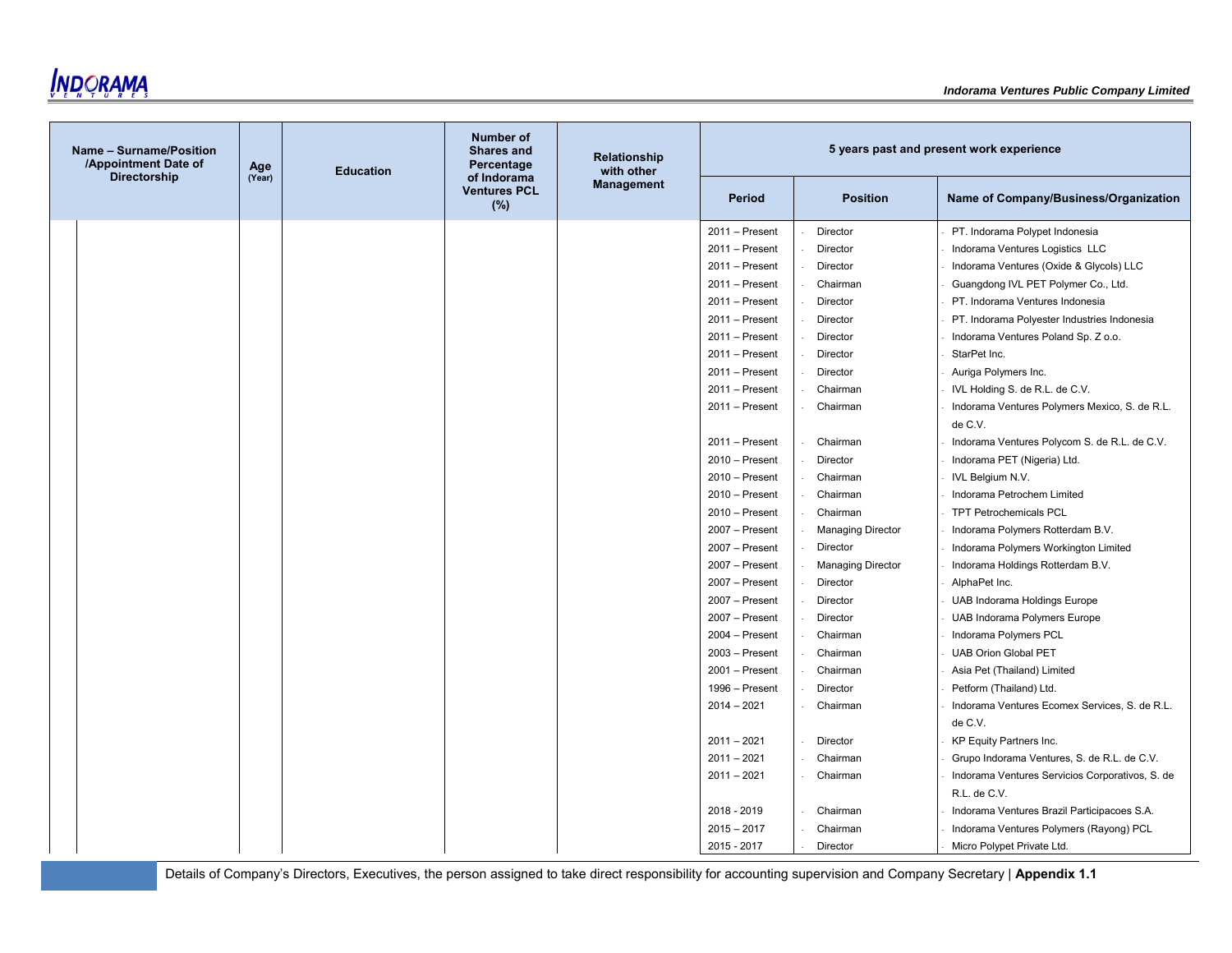

| Name - Surname/Position<br>/Appointment Date of | Age    | <b>Education</b> | Number of<br><b>Shares and</b><br>Percentage<br>of Indorama<br><b>Ventures PCL</b><br>(%) | Relationship<br>with other<br>Management | 5 years past and present work experience |                 |                                       |
|-------------------------------------------------|--------|------------------|-------------------------------------------------------------------------------------------|------------------------------------------|------------------------------------------|-----------------|---------------------------------------|
| <b>Directorship</b>                             | (Year) |                  |                                                                                           |                                          | Period                                   | <b>Position</b> | Name of Company/Business/Organization |
|                                                 |        |                  |                                                                                           |                                          | 2010 - 2017                              | Director        | UAB Ottana Polimeri Europe            |
|                                                 |        |                  |                                                                                           |                                          | $2015 - 2016$                            | Director        | Sanchit Polymers Private Ltd.         |
|                                                 |        |                  |                                                                                           |                                          | $2015 - 2016$                            | Director        | Eternity Infrabuild Private Ltd.      |
|                                                 |        |                  |                                                                                           |                                          | $2014 - 2016$                            | President       | Indorama Ventures USA LLC             |
|                                                 |        |                  |                                                                                           |                                          | $2014 - 2016$                            | President       | Indorama Ventures Polyholding LLC     |
|                                                 |        |                  |                                                                                           |                                          | <b>Other Organizations</b>               |                 |                                       |
|                                                 |        |                  |                                                                                           |                                          | None                                     |                 |                                       |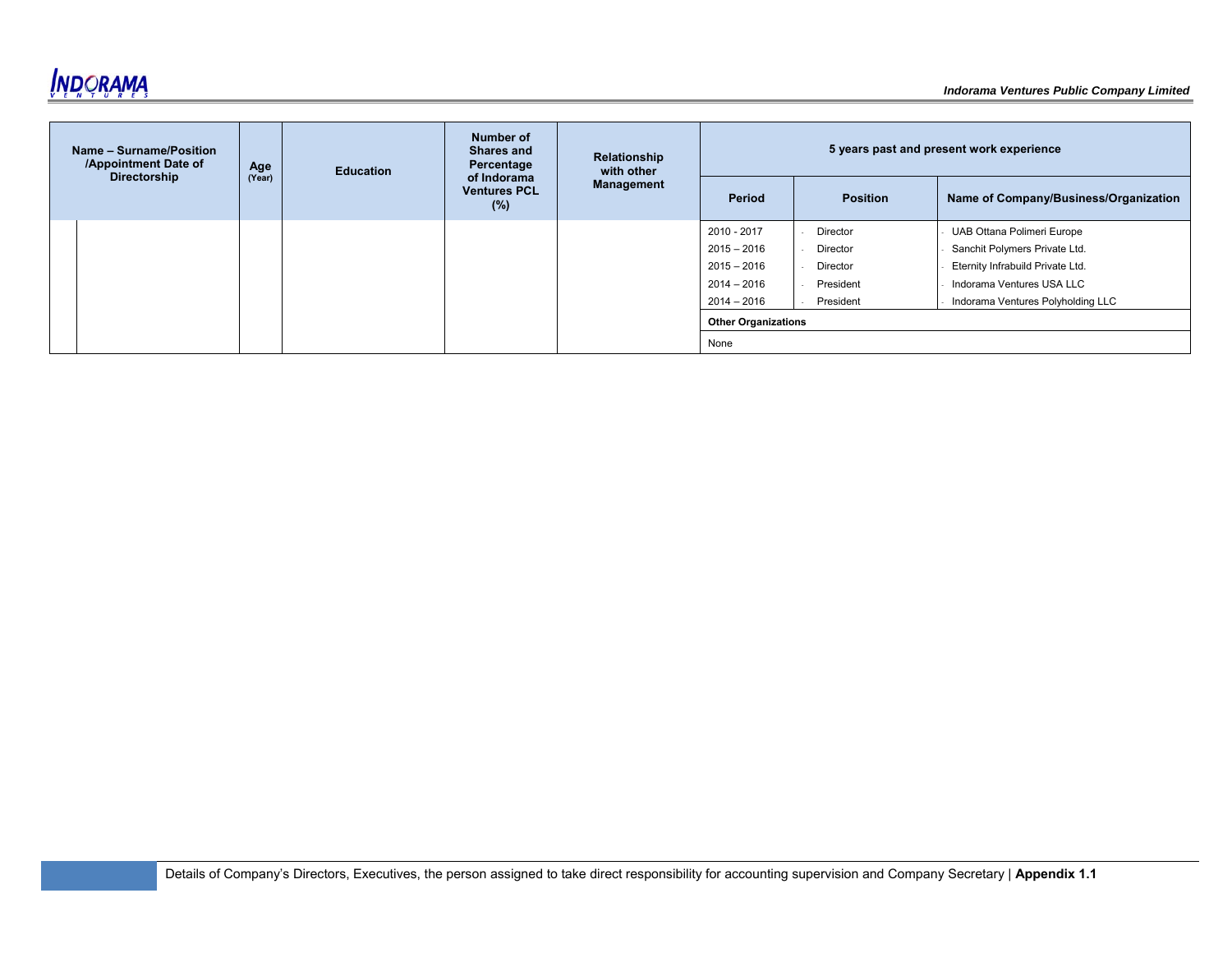

|   | Name - Surname/Position<br>/Appointment Date of | Age    | <b>Education</b>                                      | Number of<br><b>Shares and</b><br>Percentage | Relationship<br>with other |                                |                                      | 5 years past and present work experience                        |
|---|-------------------------------------------------|--------|-------------------------------------------------------|----------------------------------------------|----------------------------|--------------------------------|--------------------------------------|-----------------------------------------------------------------|
|   | Directorship                                    | (Year) |                                                       | of Indorama<br><b>Ventures PCL</b><br>(%)    | <b>Management</b>          | <b>Period</b>                  | <b>Position</b>                      | Name of Company/Business/Organization                           |
| 7 | Mr. Udey Paul Singh Gill                        | 68     | <b>MBA</b> (Marketing                                 | 183,336 shares                               | None                       | Other listed companies         |                                      |                                                                 |
|   | <b>Executive Director</b>                       |        | Management) College of                                | (0.003%)                                     |                            | None                           |                                      |                                                                 |
|   | Member of the Sustainability                    |        | Basic Sciences, PAU,                                  |                                              |                            | Other companies (22 companies) |                                      |                                                                 |
|   | and Risk Management                             |        | Ludhiana, Punjab, India                               |                                              |                            |                                |                                      |                                                                 |
|   | Committee                                       |        | International Trade, Fulbright                        |                                              |                            | 2017 - Present                 | Director                             | Glanzstoff Industries S.A. (Former name is                      |
|   | Chief Strategy Officer (Main                    |        | Scholar, University of                                |                                              |                            | 2019 - 2021                    |                                      | Glanzstoff Industries A.G.)                                     |
|   | Occupation)                                     |        | California, USA                                       |                                              |                            | 2019 - 2021                    | Chairman<br>Director                 | Sinterama S.p.A.<br>Indo Rama Syntetics (India) Limited         |
|   | (Authorized Director)                           |        | BSc. (Hons), PAU, Ludhiana                            |                                              |                            | 2018 - 2021                    | Director                             | Wellman Neufchateau Recyclage S.A.                              |
|   | Appointment Date of<br>$\blacksquare$           |        | Punjab, India                                         |                                              |                            | 2018 - 2021                    | Chairman                             | Avgol Industries 1953 Ltd.                                      |
|   | Directorship                                    |        | <b>Director Accreditation</b>                         |                                              |                            | 2017 - 2021                    | Chairman                             | Performance Fibres Operations México, S. de R.L.                |
|   | 27 April 2011                                   |        | Program (DAP), Class No.<br>95/2012 Thai Institute of |                                              |                            |                                |                                      | de C.V.                                                         |
|   |                                                 |        | Directors, Thailand                                   |                                              |                            | $2017 - 2021$                  | Chairman                             | Performance Fibers Services, S. de R.L. de C.V.                 |
|   |                                                 |        | <b>Director Certification</b>                         |                                              |                            | $2016 - 2021$                  | Director                             | Performance Fibers (Kaiping) No.3 Company Limited               |
|   |                                                 |        | Program (DCP), Class No.                              |                                              |                            | $2015 - 2021$                  | Director                             | Performance Fibers (Kaiping) Company Limited                    |
|   |                                                 |        | 182/2013 Thai Institute of<br>Directors, Thailand     |                                              |                            | $2015 - 2021$                  | Director                             | Performance Fibers (Kaiping) No.2 Company<br>Limited            |
|   |                                                 |        |                                                       |                                              |                            | $2015 - 2021$                  | Chairman                             | Performance Fibers (Hong Kong) Limited                          |
|   |                                                 |        |                                                       |                                              |                            | $2014 - 2021$                  | Director                             | PHP Fibers GmbH                                                 |
|   |                                                 |        |                                                       |                                              |                            | $2014 - 2021$                  | Director                             | PHP Fibers Inc.                                                 |
|   |                                                 |        |                                                       |                                              |                            | $2013 - 2021$                  | CEO                                  | Indorama Germany GmbH (Former name is Trevira<br>Holdings GmbH) |
|   |                                                 |        |                                                       |                                              |                            | $2011 - 2021$                  | Chairman                             | Indorama Polyester Industries PCL.                              |
|   |                                                 |        |                                                       |                                              |                            | $2011 - 2021$                  | <b>President Director</b>            | PT. Indorama Polychem Indonesia                                 |
|   |                                                 |        |                                                       |                                              |                            | $2011 - 2021$                  | <b>President Director</b>            | PT. Indorama Ventures Indonesia                                 |
|   |                                                 |        |                                                       |                                              |                            | $2011 - 2021$                  | <b>President Director</b>            | PT. Indorama Polyester Industries Indonesia                     |
|   |                                                 |        |                                                       |                                              |                            | $2011 - 2021$                  | Director                             | KP Equity Partners Inc.                                         |
|   |                                                 |        |                                                       |                                              |                            | $2011 - 2021$                  | <b>Director</b>                      | Wellman International Limited                                   |
|   |                                                 |        |                                                       |                                              |                            | $2012 - 2018$                  | Director                             | FiberVisions Corporation                                        |
|   |                                                 |        |                                                       |                                              |                            | $2011 - 2018$                  | Manager                              | Indorama Ventures Performance Fibers                            |
|   |                                                 |        |                                                       |                                              |                            |                                |                                      | Holdings USA LLC                                                |
|   |                                                 |        |                                                       |                                              |                            |                                | Other organizations (2 oganizations) |                                                                 |
|   |                                                 |        |                                                       |                                              |                            | $2020 - present$               | <b>Board Member</b>                  | International Textile Manufacturers Federation (ITMF)           |
|   |                                                 |        |                                                       |                                              |                            | 2020 - present                 | <b>Advisory Board</b>                | "BIOTEXFUTURE" Research Project of RWTH Aachen                  |
|   |                                                 |        |                                                       |                                              |                            |                                |                                      | University and Adidas AG                                        |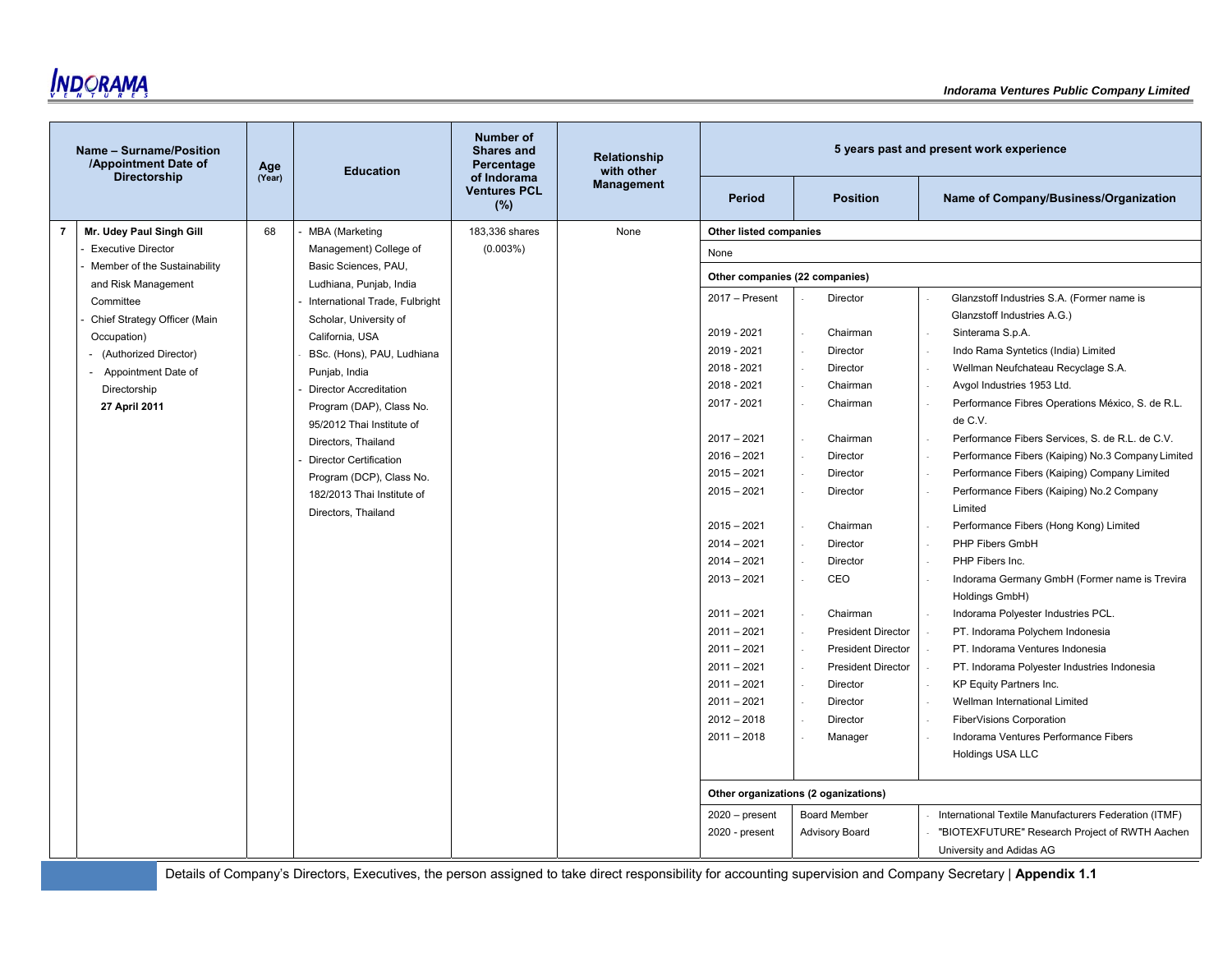

|   | Name - Surname/Position<br>/Appointment Date of | Age    | <b>Education</b>                     | <b>Number of</b><br>Shares and<br>Percentage | Relationship<br>with other |                                |                 | 5 years past and present work experience         |
|---|-------------------------------------------------|--------|--------------------------------------|----------------------------------------------|----------------------------|--------------------------------|-----------------|--------------------------------------------------|
|   | <b>Directorship</b>                             | (Year) |                                      | of Indorama<br><b>Ventures PCL</b><br>(%)    | <b>Management</b>          | <b>Period</b>                  | <b>Position</b> | Name of Company/Business/Organization            |
| 8 | Mr. Sanjay Ahuja                                | 53     | Chartered Accountant, The            | 132,697 shares                               | None                       | <b>Other listed Companies</b>  |                 |                                                  |
|   | <b>Executive Director President</b>             |        | Institute of Chartered               | $(0.002\%)$                                  |                            | None                           |                 |                                                  |
|   | Interim Executive Combined                      |        | Accountants of India, India          |                                              |                            |                                |                 |                                                  |
|   | PET (Main Occupation)                           |        | Director Certification Program       |                                              |                            | Other companies (17 companies) |                 |                                                  |
|   | (Authorized Director)                           |        | (DCP) Class No.175/2013,             |                                              |                            | $2019$ – present               | Director        | Indorama Ventures Global Shared Services         |
|   | Appointment Date of                             |        | Thai Institute of Directors,         |                                              |                            |                                |                 | Private Limited                                  |
|   | Directorship                                    |        | Thailand                             |                                              |                            | $2019 - present$               | Director        | Indorama Ventures Oxides Ankleshwar Private      |
|   | 13 November 2015                                |        | E-learning CFO Refresh,              |                                              |                            |                                |                 | Limited                                          |
|   |                                                 |        | <b>Training for Continuing</b>       |                                              |                            | 2018 - present                 | Director        | Indorama Polymers Public Company Limited         |
|   |                                                 |        | <b>Accounting Knowledge</b>          |                                              |                            | $2018 - present$               | Director        | Indorama Polyester Industries Public Company     |
|   |                                                 |        | (CFO's Refresh Course),              |                                              |                            |                                |                 | Limited                                          |
|   |                                                 |        | <b>Thailand Securities Institute</b> |                                              |                            | $2016 -$ Present               | Director        | <b>IVL Dhunseri Petrochem Industries Private</b> |
|   |                                                 |        | (TSI), The Stock Exchange of         |                                              |                            |                                |                 | Limited                                          |
|   |                                                 |        | Thailand (SET) in 2020               |                                              |                            | 2015 - Present                 | Director        | Indorama Petrochem Limited                       |
|   |                                                 |        | E-learning CFO Orientation,          |                                              |                            | 2015 - Present                 | Director        | <b>TPT Petrochemicals PCL</b>                    |
|   |                                                 |        | Accounting and Financial             |                                              |                            | $2014 -$ Present               | Director        | <b>IVL Belgium N.V.</b>                          |
|   |                                                 |        | Preparation (CFO's                   |                                              |                            | $2013 -$ Present               | Director        | Indorama Ventures Global Services Limited        |
|   |                                                 |        | Orientation Course), Thailand        |                                              |                            | $2013 -$ Present               | Director        | Indorama Ventures Europe B.V.                    |
|   |                                                 |        | Securities Institute (TSI), The      |                                              |                            | $2012 -$ Present               | Director        | IVL Singapore Pte. Ltd.                          |
|   |                                                 |        | Stock Exchange of Thailand           |                                              |                            | $2018 - 2020$                  | Director        | Indorama Holdings Limited                        |
|   |                                                 |        | (SET) in 2020                        |                                              |                            | $2014 - 2020$                  | Director        | Indorama Ventures Adana PET Sanayi Anonim        |
|   |                                                 |        | Fundamentals Course -                |                                              |                            |                                |                 | Şirketi                                          |
|   |                                                 |        | Young accountants should             |                                              |                            | $2012 - 2020$                  | Director        | Indo Polymers Mauritius Limited                  |
|   |                                                 |        | know, an accounting training         |                                              |                            | $2015 - 2019$                  | Director        | Indorama Ventures Corlu PET Sanayi Anonim        |
|   |                                                 |        | institute, CPD Tutor in 2021         |                                              |                            |                                |                 | Sirketi                                          |
|   |                                                 |        |                                      |                                              |                            | $2016 - 2017$                  | Director        | Micro Polypet Private Limited                    |
|   |                                                 |        |                                      |                                              |                            | 2015 - 2017                    | Director        | Indorama Ventures Polymers (Rayong) PCL          |
|   |                                                 |        |                                      |                                              |                            | Other organizations            |                 |                                                  |
|   |                                                 |        |                                      |                                              |                            | None                           |                 |                                                  |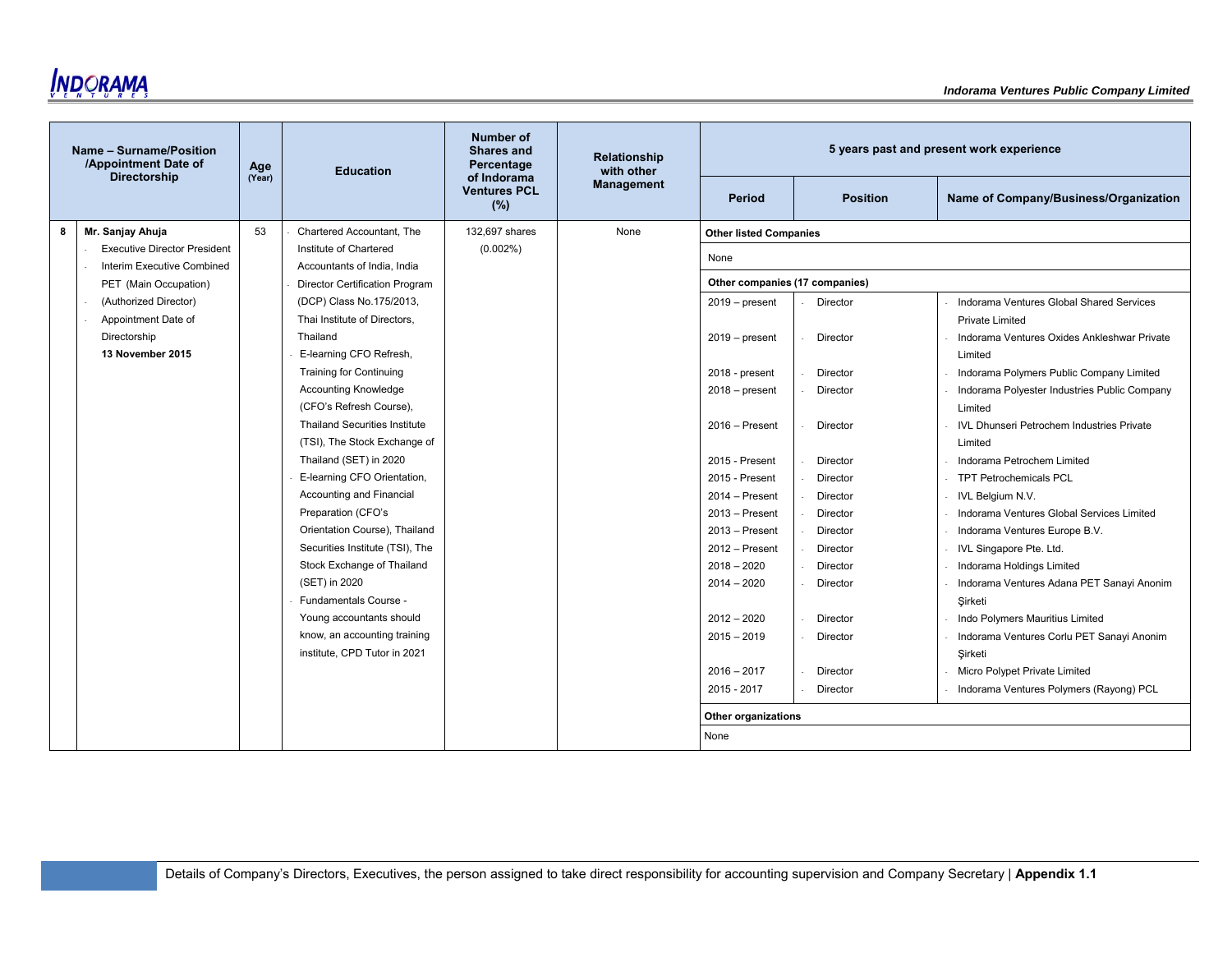|   | Name - Surname/Position                     |               |                                                        | <b>Number of</b><br><b>Shares and</b>                   | Relationship                    |                                       | 5 years past and present work experience    |                                            |
|---|---------------------------------------------|---------------|--------------------------------------------------------|---------------------------------------------------------|---------------------------------|---------------------------------------|---------------------------------------------|--------------------------------------------|
|   | /Appointment Date of<br><b>Directorship</b> | Age<br>(Year) | <b>Education</b>                                       | Percentage<br>of Indorama<br><b>Ventures PCL</b><br>(%) | with other<br><b>Management</b> | Period                                | <b>Position</b>                             | Name of<br>Company/Business/Organization   |
| 9 | Mr. Rathian Srimongkol                      | 62            | Master of Business                                     | 991,400 shares                                          | None                            |                                       | <b>Other listed Companies (4 companies)</b> |                                            |
|   | Lead Independent Director                   |               | Administration, Thammasat                              | (0.018%)                                                |                                 | $2021 - present$                      | Chairman/ Chairman of                       | XSpring Capital Public Company Limited     |
|   | Vice Chairman of the Board                  |               | University, Thailand                                   |                                                         |                                 |                                       | Investment Committee/                       |                                            |
|   | Chairman of the Audit                       |               | M.P.A. (General Administration)                        |                                                         |                                 |                                       | Chairman of Nominating and                  |                                            |
|   | Committee                                   |               | Suan Sunandha Rajabhat                                 |                                                         |                                 |                                       | Compensation Committee and                  |                                            |
|   | Member of the Sustainability                |               | University, Thailand                                   |                                                         |                                 |                                       | <b>Authorized Director</b>                  |                                            |
|   | and Risk Management                         |               | Medical Degree, Faculty of                             |                                                         |                                 | $2012 - present$                      | Director, President and Chief               | Krungthai Card PCL                         |
|   | Committee                                   |               | Medicine Siriraj Hospital,                             |                                                         |                                 |                                       | <b>Executive Officer</b>                    |                                            |
|   | Appointment Date of                         |               | Mahidol University, Thailand                           |                                                         |                                 |                                       | (Main occupation)                           |                                            |
|   | Directorship                                |               | Bachelor's Degree in Medical                           |                                                         |                                 | $2018 - 2021$                         | Independent Director, Vice                  | Raimon Land PCL                            |
|   | 19 September 2009                           |               | Science, Mahidol University,                           |                                                         |                                 |                                       | Chairman of the Board of                    |                                            |
|   |                                             |               | Thailand                                               |                                                         |                                 |                                       | Directors, Chairman of Audit                |                                            |
|   |                                             |               | Certificate in Politics and                            |                                                         |                                 |                                       | Committee and Nomination and                |                                            |
|   |                                             |               | Governance in Democratic                               |                                                         |                                 |                                       | <b>Remuneration Committee</b>               |                                            |
|   |                                             |               | <b>Systems for Executives Course</b>                   |                                                         |                                 | 2013 - 2020                           | Independent Director,                       | One to One Contacts PCL                    |
|   |                                             |               | (Class 9), King Prajadhipok's                          |                                                         |                                 |                                       | Chairman of the Audit                       |                                            |
|   |                                             |               | Institute, Thailand                                    |                                                         |                                 |                                       | Committee, Member of                        |                                            |
|   |                                             |               | Diploma, National Defence                              |                                                         |                                 |                                       | Corporate Governance                        |                                            |
|   |                                             |               | College, The Joint State                               |                                                         |                                 |                                       | Committee and Member of                     |                                            |
|   |                                             |               | Private Sectors Course Class                           |                                                         |                                 |                                       | Nominating & Compensation                   |                                            |
|   |                                             |               | No. 51/21, National Defence                            |                                                         |                                 |                                       | Committee                                   |                                            |
|   |                                             |               | College of Thailand, Thailand                          |                                                         |                                 |                                       |                                             |                                            |
|   |                                             |               | Capital Market Academy                                 |                                                         |                                 | Other companies (5 Companies)         |                                             |                                            |
|   |                                             |               | Leadership Program                                     |                                                         |                                 | 2021 - present                        | Director                                    | Krungthai Advisory Company Limited         |
|   |                                             |               | (Class 11), Capital Market                             |                                                         |                                 | $2021 - present$                      | Chairman and Authorized                     | <b>XSpring Digital Company Limited</b>     |
|   |                                             |               | Academy, Thailand                                      |                                                         |                                 |                                       | Director                                    |                                            |
|   |                                             |               | Thai Institute of Directors                            |                                                         |                                 | $2021 - present$                      | Chairman and Authorized                     | XSpring AMC Asset Management Company       |
|   |                                             |               | ("IOD"), Thailand                                      |                                                         |                                 |                                       | Director                                    | Limited                                    |
|   |                                             |               | <b>Director Certification</b><br>$\blacktriangleright$ |                                                         |                                 | $2021 - present$                      | Executive Chairman and                      | Krungthai Zmico Securities Company Limited |
|   |                                             |               | Program (DCP), Class                                   |                                                         |                                 |                                       | <b>Authorized Director</b>                  |                                            |
|   |                                             |               | No.8/2001                                              |                                                         |                                 | 2021 - present                        | Chairman and Authorized                     | XSpring Asset Management Company Limited   |
|   |                                             |               |                                                        |                                                         |                                 |                                       | Director                                    |                                            |
|   |                                             |               | Role of the Chairman<br>$\blacktriangleright$          |                                                         |                                 | Other organizations (3 organizations) |                                             |                                            |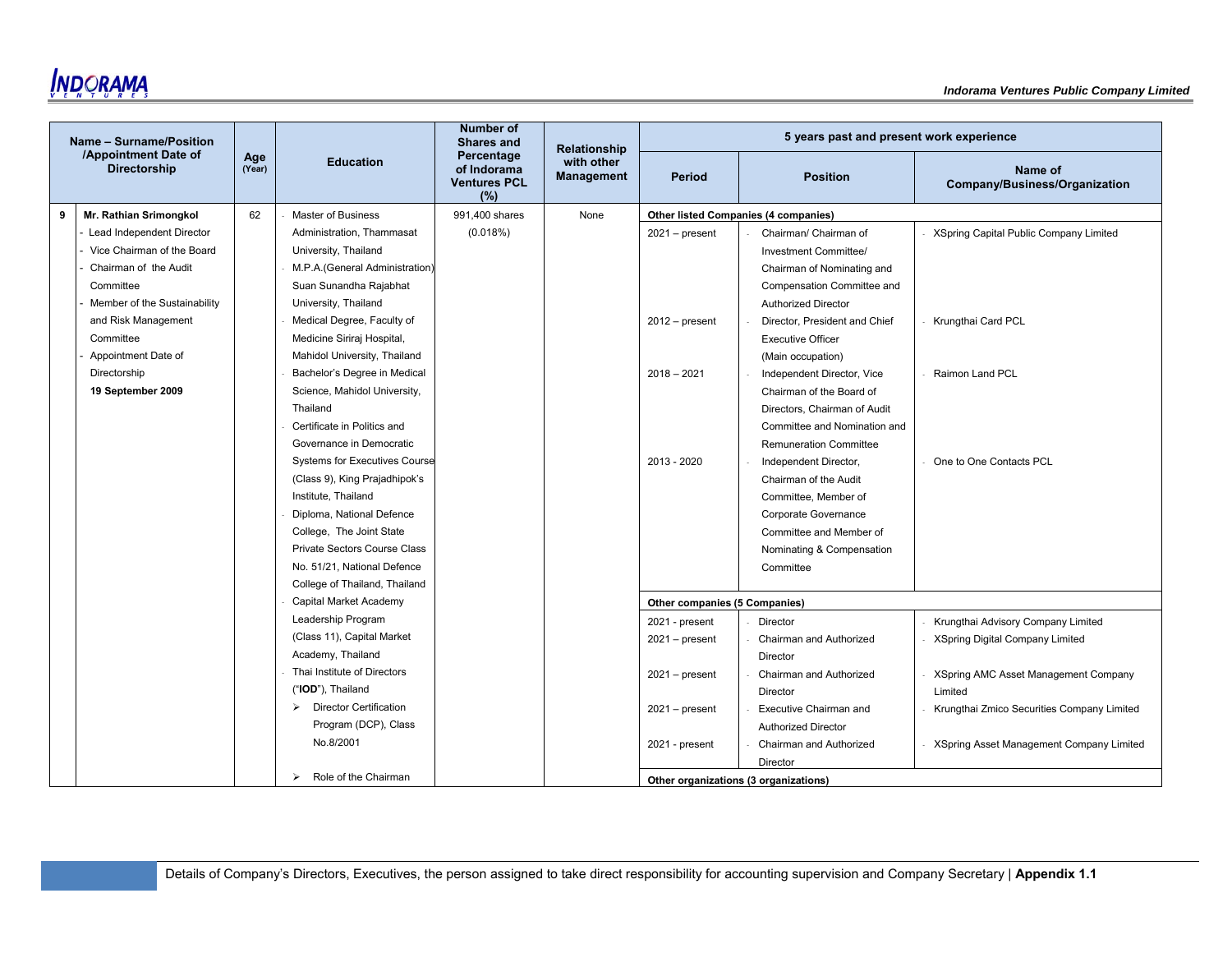

| Name - Surname/Position                     |               |                                                                                                                     | Number of<br><b>Shares and</b><br>Percentage<br><b>Education</b><br>of Indorama<br><b>Ventures PCL</b><br>$(\%)$ | Relationship<br>with other<br>Management | 5 years past and present work experience  |                                                           |                                                                                                |  |
|---------------------------------------------|---------------|---------------------------------------------------------------------------------------------------------------------|------------------------------------------------------------------------------------------------------------------|------------------------------------------|-------------------------------------------|-----------------------------------------------------------|------------------------------------------------------------------------------------------------|--|
| /Appointment Date of<br><b>Directorship</b> | Age<br>(Year) |                                                                                                                     |                                                                                                                  |                                          | Period                                    | <b>Position</b>                                           | Name of<br>Company/Business/Organization                                                       |  |
|                                             |               | Program, Class<br>No.19/2008<br><b>Financial Statements</b><br>Demystified for Director<br>Program, Class No.1/2009 |                                                                                                                  |                                          | 2019 - 2021<br>2018 - 2021<br>2017 - 2021 | - Chairman<br>Chairman<br>$\sim$<br><b>Vice President</b> | Islamic bank of Thailand<br>Tobacco Authority of Thailand<br>Thai Listed Companies Association |  |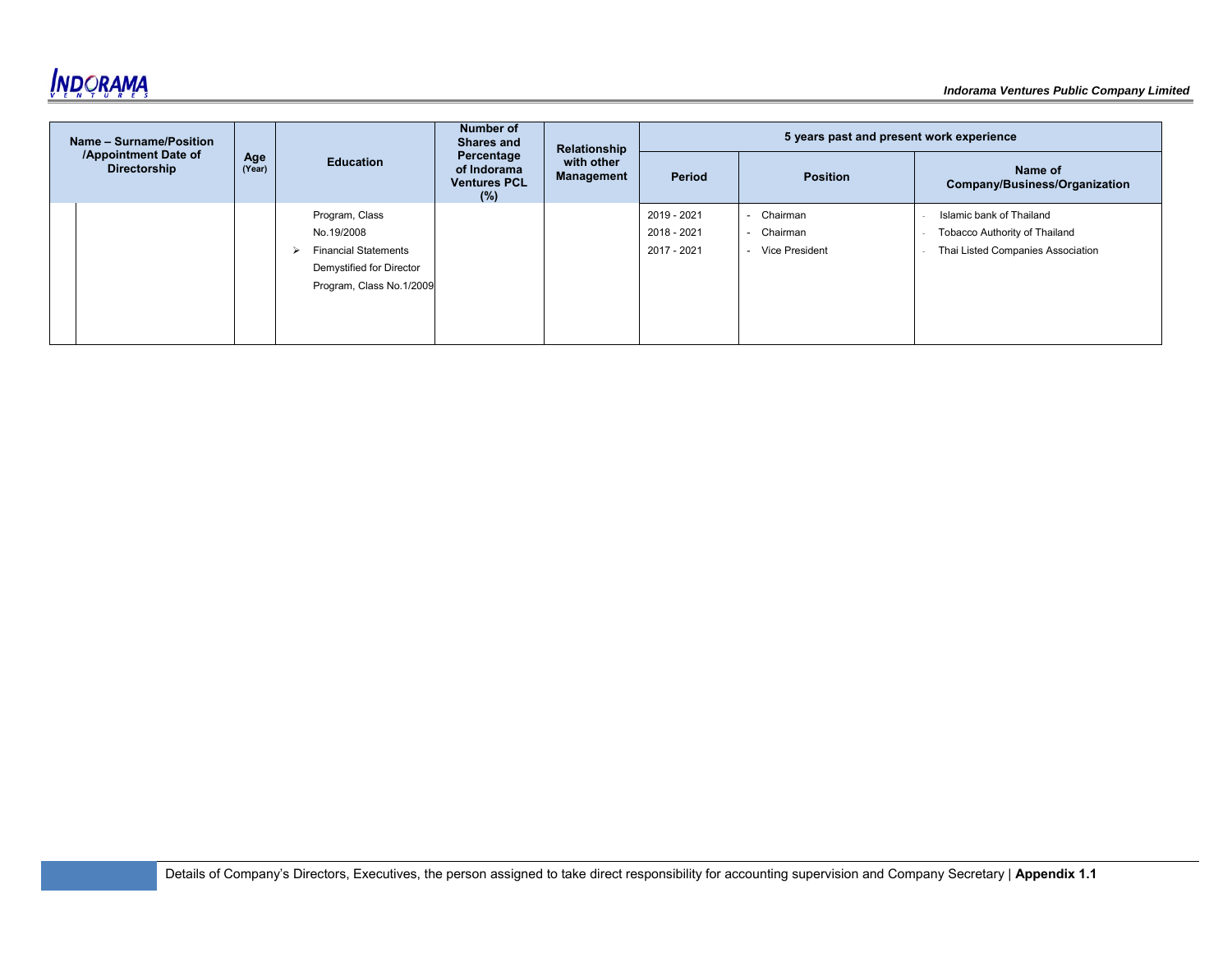

| Name - Surname/Position<br>/Appointment Date of<br><b>Directorship</b>                                                                                                            | Age                                                                                                                                                                                                                                                                                | <b>Number of</b><br><b>Shares and</b><br>Percentage<br><b>Education</b><br>of Indorama | Relationship<br>with other | 5 years past and present work experience             |                                                                                                             |                                                                                                                                                                                                           |                                       |
|-----------------------------------------------------------------------------------------------------------------------------------------------------------------------------------|------------------------------------------------------------------------------------------------------------------------------------------------------------------------------------------------------------------------------------------------------------------------------------|----------------------------------------------------------------------------------------|----------------------------|------------------------------------------------------|-------------------------------------------------------------------------------------------------------------|-----------------------------------------------------------------------------------------------------------------------------------------------------------------------------------------------------------|---------------------------------------|
|                                                                                                                                                                                   | (Year)                                                                                                                                                                                                                                                                             |                                                                                        | <b>Ventures PCL</b><br>(%) | <b>Management</b>                                    | Period                                                                                                      | <b>Position</b>                                                                                                                                                                                           | Name of Company/Business/Organization |
| 10 Mr. William Ellwood Heinecke                                                                                                                                                   | 72                                                                                                                                                                                                                                                                                 | Honorary Doctoral Degree of                                                            | 4,534,932 Shares           | None                                                 |                                                                                                             | Other listed companies (2 companies, including 1 listed company in Spain)                                                                                                                                 |                                       |
| <b>Independent Director</b><br>Member of the Nomination.<br><b>Compensation and Corporate</b><br>Governance Committee<br>Appointment Date of<br>Directorship<br>19 September 2009 | $(0.081\%)$<br><b>Business Administration in</b><br>Management, Yonok<br>University, Lampang,<br>Thailand<br>International School of<br>Bangkok, Thailand<br><b>Director Certification Program</b><br>(DCP) Class No. 64/2005.<br>Thai Institute of Directors.<br>("IOD") Thailand |                                                                                        |                            | Present<br>Present<br>Other companies (42 companies) | Chairman of the Board and<br>Chairman of Executive<br>Management Committee<br>(Main Occupation)<br>Director | Minor International Public Company Limited and<br>its subsidiaries<br>NH Hotel Group S.A.                                                                                                                 |                                       |
|                                                                                                                                                                                   |                                                                                                                                                                                                                                                                                    |                                                                                        |                            | Present<br>Present<br>Present                        | Chairman<br>Chairman<br>Director                                                                            | Minor Corporation Public Company Limited and<br>its subsidiaries<br>The Minor Food Group Public Company Limited<br>and its subsidiaries<br>Rajadamri Hotel Public Company Limited and its<br>subsidiaries |                                       |
|                                                                                                                                                                                   |                                                                                                                                                                                                                                                                                    |                                                                                        |                            | Present                                              | Director                                                                                                    | Pacific Cross International Ltd.                                                                                                                                                                          |                                       |
|                                                                                                                                                                                   |                                                                                                                                                                                                                                                                                    |                                                                                        |                            |                                                      | Other organizations                                                                                         |                                                                                                                                                                                                           |                                       |
|                                                                                                                                                                                   |                                                                                                                                                                                                                                                                                    |                                                                                        |                            |                                                      | None                                                                                                        |                                                                                                                                                                                                           |                                       |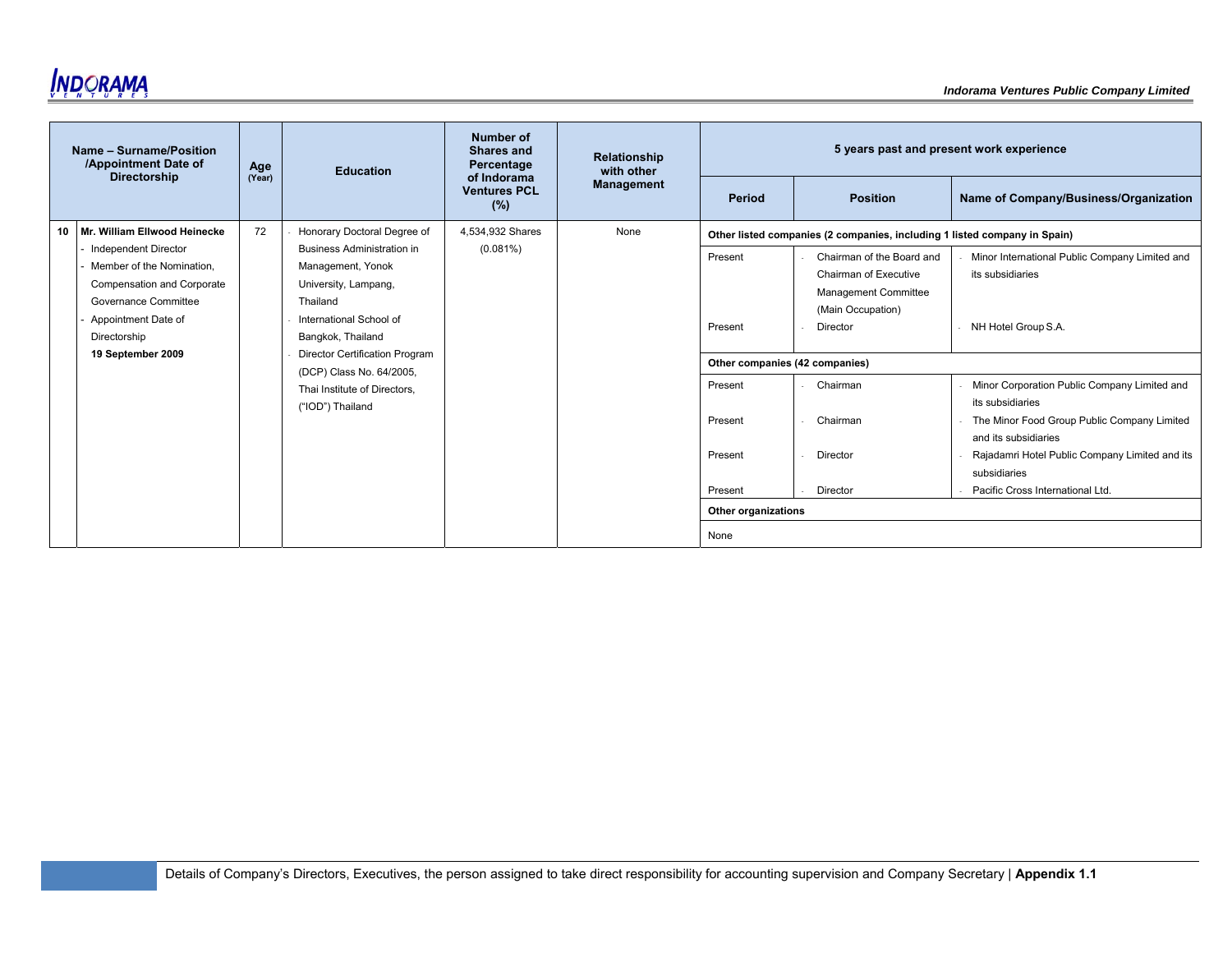

|    | Name - Surname/Position<br>/Appointment Date of<br><b>Directorship</b> | Age<br>(Year) | <b>Education</b>                                         | Number of<br><b>Shares and</b><br>Percentage | <b>Relationship</b><br>with other |                               | 5 years past and present work experience                               |                                          |
|----|------------------------------------------------------------------------|---------------|----------------------------------------------------------|----------------------------------------------|-----------------------------------|-------------------------------|------------------------------------------------------------------------|------------------------------------------|
|    |                                                                        |               |                                                          | of Indorama<br><b>Ventures PCL</b><br>(%)    | <b>Management</b>                 | Period                        | <b>Position</b>                                                        | Name of<br>Company/Business/Organization |
| 11 | Dr. Siri Ganjarerndee<br>- Independent Director                        | 74            | Ph.D. Monetary Economics<br>and Econometrics &           | None                                         | None                              | 1999 - Present                | Other listed companies (5 companies)<br>Chairman of Board of Director, | Bangkok Life Assurance PCL.              |
|    | Member of the Audit                                                    |               | Operations Research,                                     |                                              |                                   |                               | Chairman of Nomination and                                             |                                          |
|    | Committee                                                              |               | Monash University, Australia                             |                                              |                                   |                               | Remuneration Committee, Chairman                                       |                                          |
|    | Member of the Nomination,                                              |               | M.Ec. Economic Statistics and                            |                                              |                                   |                               | of Investment Committee and                                            |                                          |
|    | <b>Compensation and Corporate</b>                                      |               | Monetary Economics,                                      |                                              |                                   |                               | Chairman of Performance                                                |                                          |
|    | Governance Committee                                                   |               | University of Sydney,                                    |                                              |                                   |                               | Assessment and Evaluation                                              |                                          |
|    | Appointment Date of                                                    |               | Australia                                                |                                              |                                   |                               | Committee                                                              |                                          |
|    | Directorship                                                           |               | B.E. (2 <sup>nd</sup> Honour, 1 <sup>st</sup> division), |                                              |                                   | 2015 - 2018                   | Independent Director, Chairman                                         | Raimon Land PCL                          |
|    | 27 April 2010                                                          |               | Economic Statistics,                                     |                                              |                                   |                               | of the Audit Committee and                                             |                                          |
|    |                                                                        |               | University of Sydney,                                    |                                              |                                   |                               | Chairman of Risk Management                                            |                                          |
|    |                                                                        |               | Australia                                                |                                              |                                   |                               | Committee                                                              |                                          |
|    |                                                                        |               | Thai Institute of Directors                              |                                              |                                   | 2014 - 2018                   | Independent Director and member of                                     | Samitivej PCL                            |
|    |                                                                        |               | ("IOD"), Thailand                                        |                                              |                                   |                               | the Audit Committee                                                    |                                          |
|    |                                                                        |               | <b>Director Accreditation</b><br>$\blacktriangleright$   |                                              |                                   | $2000 - 2018$                 | Independent Director, Member of                                        | The Post Publishing PCL                  |
|    |                                                                        |               | Program (DAP) Class                                      |                                              |                                   |                               | Nominating and Remuneration                                            |                                          |
|    |                                                                        |               | No.4/2003                                                |                                              |                                   |                               | Committee and Chairman of the                                          |                                          |
|    |                                                                        |               | $\triangleright$ Director Certification                  |                                              |                                   |                               | <b>Audit Committee</b>                                                 |                                          |
|    |                                                                        |               | Program (DCP) Class                                      |                                              |                                   | $2000 - 2017$                 | Vice Chairman and Chairman of the                                      | - Thai Vegetable Oil PCL                 |
|    |                                                                        |               | No.60/2005                                               |                                              |                                   |                               | <b>Audit Committee</b>                                                 |                                          |
|    |                                                                        |               | $\triangleright$ Audit Committee                         |                                              |                                   | Other companies (3 companies) |                                                                        |                                          |
|    |                                                                        |               | Program Class                                            |                                              |                                   | 2019 - Present                | Chairman of Board of Directors and                                     | Navavej Internation PCL                  |
|    |                                                                        |               | No.6/2005                                                |                                              |                                   |                               | Chairman of Executive Committee                                        |                                          |
|    |                                                                        |               | Capital Market Academy                                   |                                              |                                   | $2016 -$ Present              | Chairman of the Board of Director                                      | TRIS Rating Ltd.                         |
|    |                                                                        |               | Leadership Program Class<br>No.5/2007, The Stock         |                                              |                                   |                               | and Chairman of the Compensation                                       |                                          |
|    |                                                                        |               | Exchange of Thailand                                     |                                              |                                   |                               | and Nomination Committee                                               |                                          |
|    |                                                                        |               | <b>Advanced Management</b>                               |                                              |                                   | $2003 -$ Present              | Director, Member of Audit                                              | TRIS Corporation Co., Ltd.               |
|    |                                                                        |               | Program (AMP), Class                                     |                                              |                                   |                               | Committee, Member of the                                               |                                          |
|    |                                                                        |               | No.113/1995 Harvard                                      |                                              |                                   |                               | Remuneration Committee and<br>Chairman of Nomination Committee         |                                          |
|    |                                                                        |               | <b>Business School</b>                                   |                                              |                                   |                               | (Main Occupation)                                                      |                                          |
|    |                                                                        |               |                                                          |                                              |                                   |                               |                                                                        |                                          |
|    |                                                                        |               |                                                          |                                              |                                   |                               |                                                                        |                                          |
|    |                                                                        |               |                                                          |                                              |                                   |                               | Other organizations (3 organizations)                                  |                                          |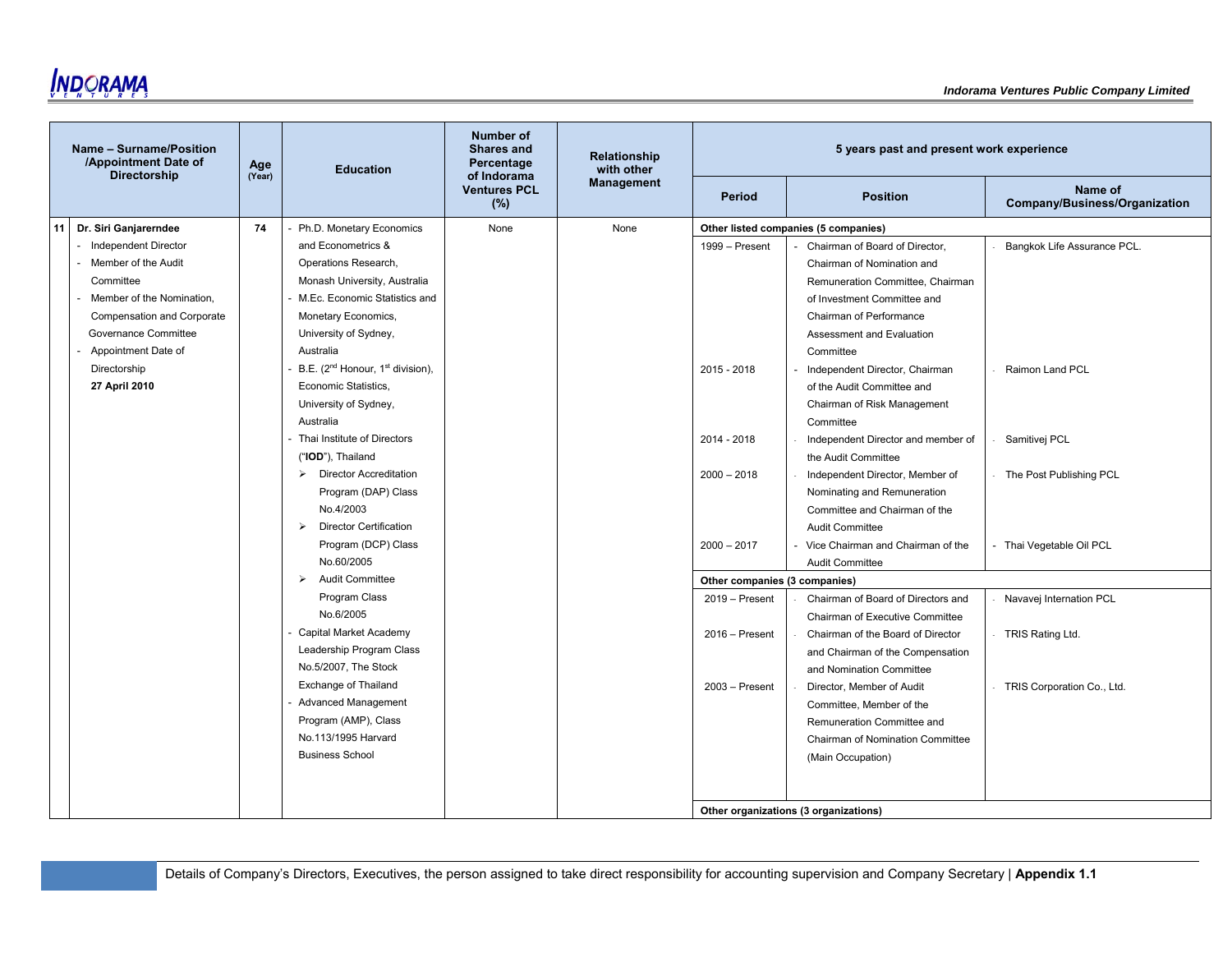

| Name - Surname/Position<br>/Appointment Date of<br><b>Directorship</b> | Age    | <b>Education</b> |                            | Number of<br><b>Shares and</b><br>Relationship<br>Percentage<br>with other<br>of Indorama | 5 years past and present work experience |                                        |                                             |  |
|------------------------------------------------------------------------|--------|------------------|----------------------------|-------------------------------------------------------------------------------------------|------------------------------------------|----------------------------------------|---------------------------------------------|--|
|                                                                        | (Year) |                  | <b>Ventures PCL</b><br>(%) | Management                                                                                | Period                                   | <b>Position</b>                        | Name of<br>Company/Business/Organization    |  |
|                                                                        |        |                  |                            |                                                                                           | $2018 - present$                         | Chairman - Risk Management             | Sukhothai Thammathirat Open University      |  |
|                                                                        |        |                  |                            |                                                                                           |                                          | Committee, Member of University        |                                             |  |
|                                                                        |        |                  |                            |                                                                                           |                                          | Council and Chairman of Finance        |                                             |  |
|                                                                        |        |                  |                            |                                                                                           |                                          | Committee                              |                                             |  |
|                                                                        |        |                  |                            |                                                                                           | $2003 - present$                         | Member of Sub-Committee for            | State Enterprise Policy Office, Ministry of |  |
|                                                                        |        |                  |                            |                                                                                           |                                          | <b>Evaluation of State Enterprises</b> | Finance                                     |  |
|                                                                        |        |                  |                            |                                                                                           | 2010 - 2017                              | Member of the Public Sector            | The Office of Public Sector Development     |  |
|                                                                        |        |                  |                            |                                                                                           |                                          | Development Sub-Commission in          | Commission                                  |  |
|                                                                        |        |                  |                            |                                                                                           |                                          | Finance and Budgetary System           |                                             |  |
|                                                                        |        |                  |                            |                                                                                           |                                          |                                        |                                             |  |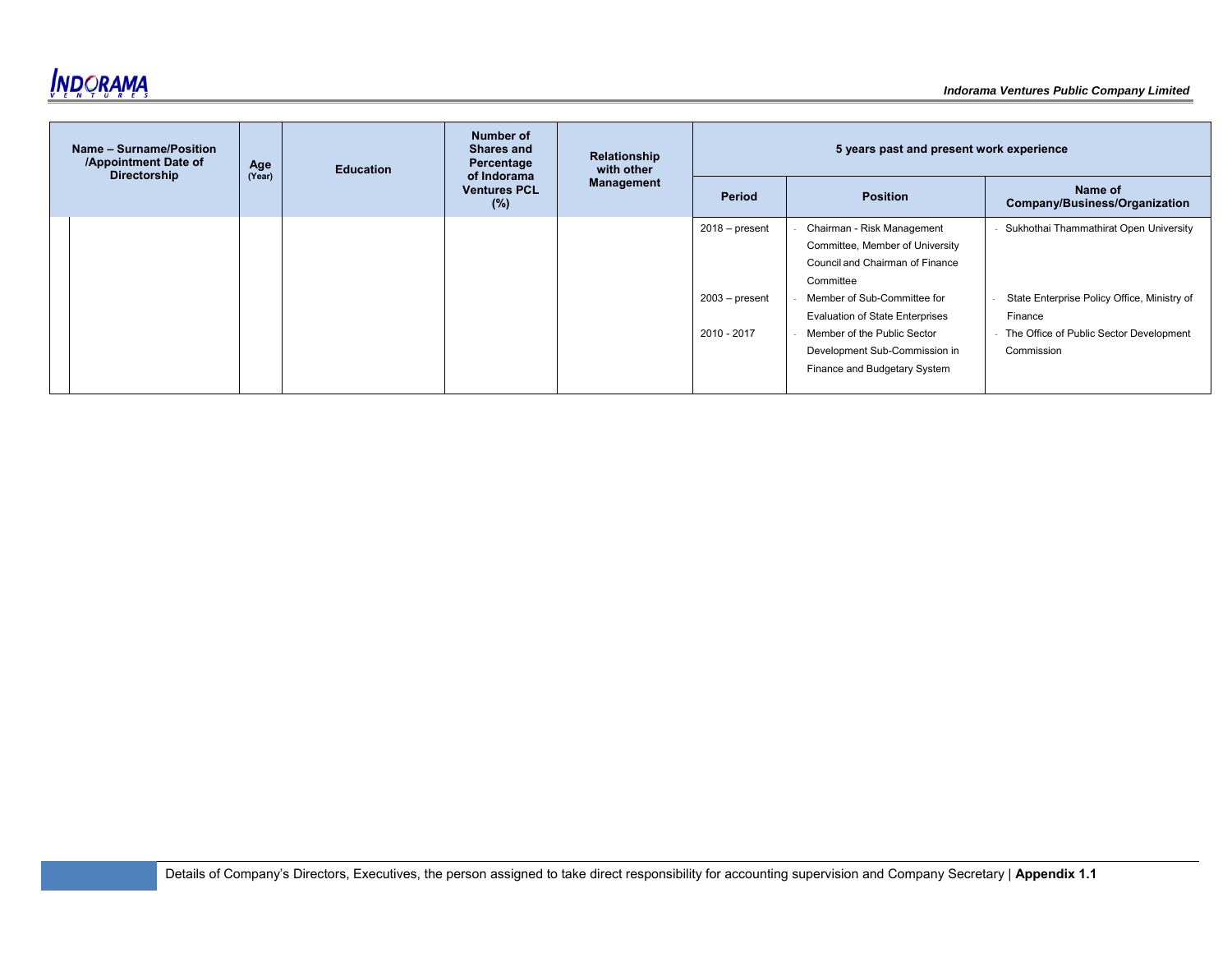

|    | Name - Surname/Position<br>/Appointment Date of | Age    | <b>Education</b>                  | Number of<br><b>Shares and</b><br>Percentage | Relationship<br>with other |                                      |                          | 5 years past and present work experience |
|----|-------------------------------------------------|--------|-----------------------------------|----------------------------------------------|----------------------------|--------------------------------------|--------------------------|------------------------------------------|
|    | <b>Directorship</b>                             | (Year) |                                   | of Indorama<br><b>Ventures PCL</b><br>(%)    | Management                 | <b>Period</b>                        | <b>Position</b>          | Name of Company/Business/Organization    |
| 12 | Mr. Kanit Si                                    | 71     | MBA, Finance and                  | 300,000 Shares                               | None                       | Other listed companies (2 companies) |                          |                                          |
|    | <b>Independent Director</b>                     |        | Quantitative Method,              | (0.005%)                                     |                            | 1998 - Present                       | Senior Executive Vice    | <b>Bangkok Bank PCL</b>                  |
|    | Member of the Nomination,                       |        | University of New Orleans,        |                                              |                            |                                      | President                |                                          |
|    | <b>Compensation and Corporate</b>               |        | <b>USA</b>                        |                                              |                            |                                      | (Main Occupation)        |                                          |
|    | Governance Committee                            |        | <b>Bachelor of Engineering</b>    |                                              |                            | 2018 - 2020                          | Independent Director and | Thai Oil PCL                             |
|    | Member of the Sustainability                    |        | (Honor & Gold Medal),             |                                              |                            |                                      | Chairman of the Audit    |                                          |
|    | and Risk Management                             |        | Chulalongkorn University,         |                                              |                            |                                      | Committee                |                                          |
|    | Committee                                       |        | Thailand                          |                                              |                            |                                      |                          |                                          |
|    | Appointment Date of                             |        | Director Certification Program    |                                              |                            | Other companies (4 companies)        |                          |                                          |
|    | Directorship                                    |        | (DCP) 2003, Thai Institute of     |                                              |                            | $2000 -$ Present                     | Director                 | <b>HMC Polymers Company Limited</b>      |
|    | 27 April 2010                                   |        | Directors, ("IOD") Thailand       |                                              |                            | $2000 -$ Present                     | Director                 | Indorama Polyester Industries PCL        |
|    |                                                 |        | Global Leadership                 |                                              |                            | 1999 - Present                       | Director                 | <b>TPT Petrochemicals PCL</b>            |
|    |                                                 |        | Development Program               |                                              |                            | 2000 - 2019                          | Director                 | Bangkok Industrial Gas Co., Ltd.         |
|    |                                                 |        | (GLDP) 2004, International        |                                              |                            | Other organizations                  |                          |                                          |
|    |                                                 |        | Centre for Leadership in          |                                              |                            | None                                 |                          |                                          |
|    |                                                 |        | Finance (ICLIF), Thailand         |                                              |                            |                                      |                          |                                          |
|    |                                                 |        | Capital Market Academy            |                                              |                            |                                      |                          |                                          |
|    |                                                 |        | Leadership Program (Class 9)      |                                              |                            |                                      |                          |                                          |
|    |                                                 |        | 2009, Capital Market              |                                              |                            |                                      |                          |                                          |
|    |                                                 |        | Academy, Thailand                 |                                              |                            |                                      |                          |                                          |
|    |                                                 |        | <b>Ethical Leadership Program</b> |                                              |                            |                                      |                          |                                          |
|    |                                                 |        | (Class 16) 2019, Thai             |                                              |                            |                                      |                          |                                          |
|    |                                                 |        | Institution of Directors ("IOD"), |                                              |                            |                                      |                          |                                          |
|    |                                                 |        | Thailand.                         |                                              |                            |                                      |                          |                                          |
|    |                                                 |        | <b>Advanced Audit Committee</b>   |                                              |                            |                                      |                          |                                          |
|    |                                                 |        | Program (AACP) (Class 36)         |                                              |                            |                                      |                          |                                          |
|    |                                                 |        | 2020, Thai Institution of         |                                              |                            |                                      |                          |                                          |
|    |                                                 |        | Directors, ("IOD") Thailand.      |                                              |                            |                                      |                          |                                          |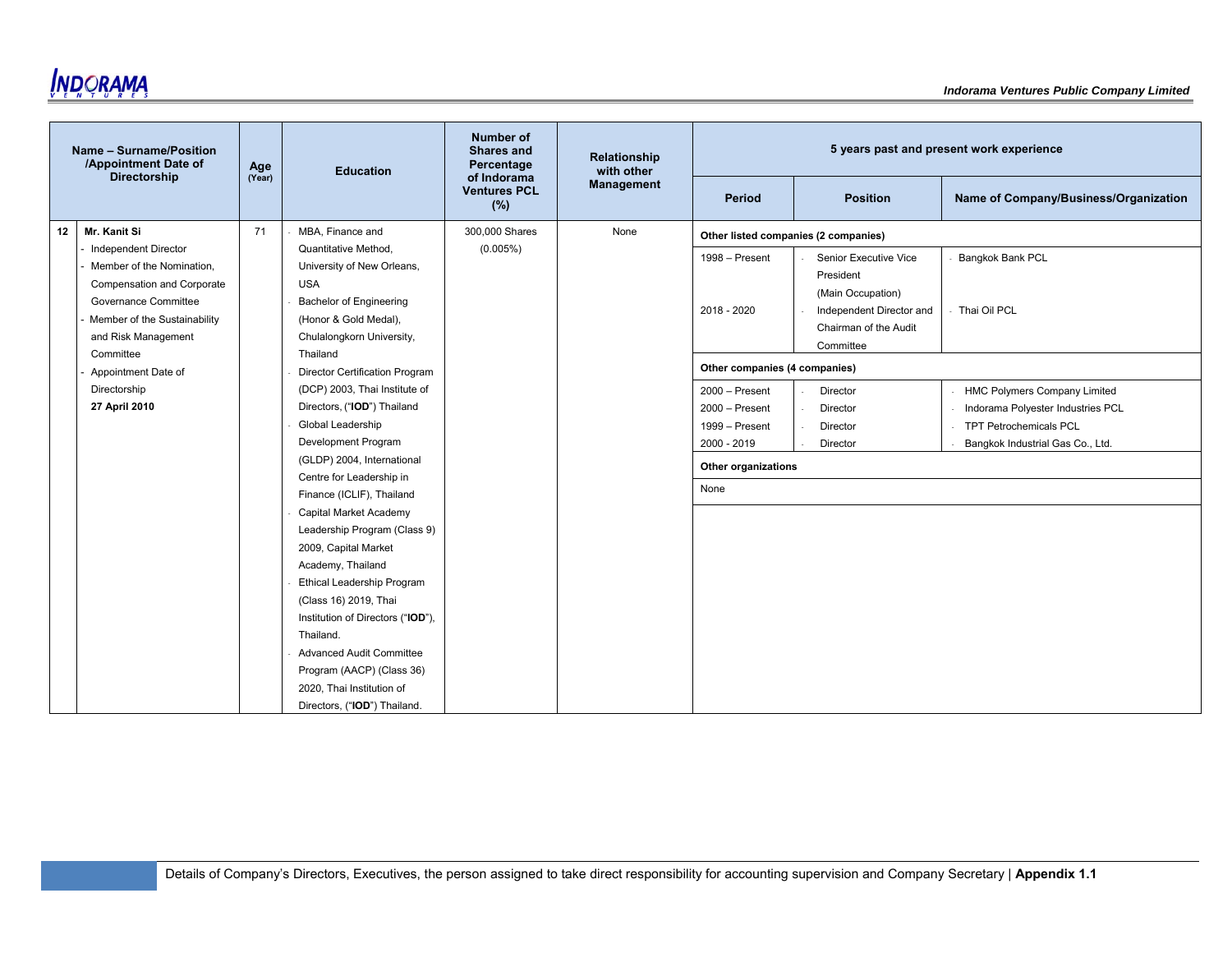

|    | Name - Surname/Position<br>/Appointment Date of | Age    | <b>Education</b>                                            | Number of<br>Shares and<br>Percentage     | Relationship<br>with other |                     |                                      | 5 years past and present work experience |
|----|-------------------------------------------------|--------|-------------------------------------------------------------|-------------------------------------------|----------------------------|---------------------|--------------------------------------|------------------------------------------|
|    | <b>Directorship</b>                             | (Year) |                                                             | of Indorama<br><b>Ventures PCL</b><br>(%) | <b>Management</b>          | Period              | <b>Position</b>                      | Name of Company/Business/Organization    |
| 13 | Mr. Russell Leighton Kekuewa                    | 67     | Master of Science Industrial                                | 750,000 shares                            | None                       |                     | Other listed companies (2 companies) |                                          |
|    | - Independent Director                          |        | <b>Engineering and Engineering</b>                          | (0.013%)                                  |                            | $2016 -$ Present    | Independent Director and             | <b>Bangkok Post PCL</b>                  |
|    | - Chairman of the Nomination.                   |        | Management, Stanford                                        |                                           |                            |                     | Chairman of the Risk                 |                                          |
|    | <b>Compensation and Corporate</b>               |        | University, Stanford,                                       |                                           |                            |                     | <b>Management Committee</b>          |                                          |
|    | Governance Committee                            |        | California, USA                                             |                                           |                            | 2015 - Present      | Independent Director                 | <b>Boutique Corporation PCL</b>          |
|    | - Member of the Sustainability                  |        | Bachelor of Science Civil                                   |                                           |                            |                     | Member of Audit and                  |                                          |
|    | and Risk Management                             |        | Engineering, University of the                              |                                           |                            |                     | Corporate Governance                 |                                          |
|    | Committee                                       |        | Pacific Stockton, California,                               |                                           |                            |                     | Committee and Chairman of            |                                          |
|    | - Appointment Date of                           |        | <b>USA</b>                                                  |                                           |                            |                     | Nomination and                       |                                          |
|    | Directorship                                    |        | Thai Institute of Directors                                 |                                           |                            |                     | <b>Remuneration Committee</b>        |                                          |
|    | 20 October 2014                                 |        | ("IOD"), Thailand                                           |                                           |                            | Other companies     |                                      |                                          |
|    |                                                 |        | > Director Certification Program<br>(DCP) Class No.196/2014 |                                           |                            | None                |                                      |                                          |
|    |                                                 |        | > Strategic Board Master Class<br>(SBM) Class No.3/2018     |                                           |                            | Other organizations |                                      |                                          |
|    |                                                 |        |                                                             |                                           |                            | None                |                                      |                                          |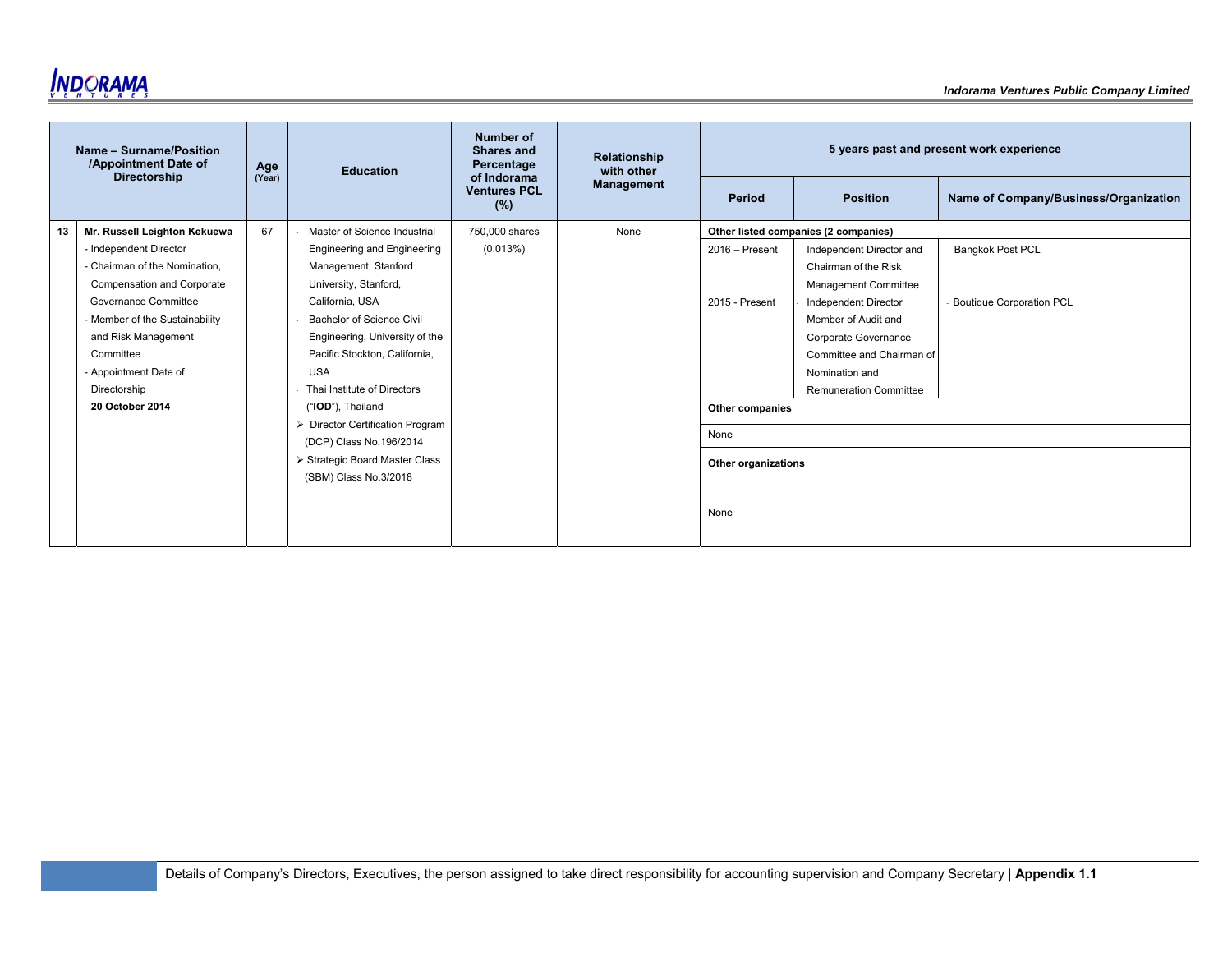

|    | Name - Surname/Position<br>/Appointment Date of | Age    | <b>Education</b>                                                | Number of<br><b>Shares and</b><br>Percentage     | Relationship<br>with other |                             | 5 years past and present work experience |                                          |
|----|-------------------------------------------------|--------|-----------------------------------------------------------------|--------------------------------------------------|----------------------------|-----------------------------|------------------------------------------|------------------------------------------|
|    | <b>Directorship</b>                             | (Year) |                                                                 | of Indorama<br><b>Ventures</b><br><b>PCL (%)</b> | <b>Management</b>          | Period                      | <b>Position</b>                          | Name of<br>Company/Business/Organization |
| 14 | Mr. Tevin Vongvanich                            | 63     | Honorary Doctorate Degree,                                      | 100,000 shares                                   | None                       |                             | Other listed companies (4 companies)     |                                          |
|    | - Independent Director                          |        | Faculty of Engineering,                                         | (0.002)                                          |                            | $2019 -$ Present            | Vice Chairman of the Board               | Berli Jucker PCL                         |
|    | - Member of the Audit Committee                 |        | Chulalongkorn University, Thailand                              |                                                  |                            |                             | and Chairman of the                      |                                          |
|    | - Member of the Sustainability                  |        | Honorary Doctorate of Philosophy,                               |                                                  |                            |                             | Nomination and                           |                                          |
|    | and Risk Management                             |        | Civil Engineering Department,                                   |                                                  |                            |                             | <b>Remuneration Committee</b>            |                                          |
|    | Committee                                       |        | Faculty of Industry and Technology,                             |                                                  |                            | $2019 -$ Present            | Independent Director,                    | Amata Corporation PCL                    |
|    | - Appointment Date of                           |        | Rajamangala University of                                       |                                                  |                            |                             | Chairman of Risk                         |                                          |
|    | Directorship                                    |        | Technology Isan, Thailand                                       |                                                  |                            |                             | Management Committee                     |                                          |
|    | 24 April 2019                                   |        | M.Sc. (Petroleum Engineering),                                  |                                                  |                            |                             | and Member of the                        |                                          |
|    |                                                 |        | University of Houston, USA                                      |                                                  |                            |                             | Corporate Governance                     |                                          |
|    |                                                 |        | M.Sc. (Chemical Engineering), Rice                              |                                                  |                            |                             | Committee                                |                                          |
|    |                                                 |        | University, USA                                                 |                                                  |                            | $2015 - 2018$               | Director, Secretary to the               | PTT PCL                                  |
|    |                                                 |        | B.Eng. (Chemical Engineering)                                   |                                                  |                            |                             | Board. President and Chief               |                                          |
|    |                                                 |        | (Hons.), Chulalongkorn University,                              |                                                  |                            |                             | <b>Executive Officer</b>                 |                                          |
|    |                                                 |        | Thailand<br>Thai Institute of Directors                         |                                                  |                            | $2015 - 2018$               | Chairman of the Board of                 | <b>IRPC PCL</b>                          |
|    |                                                 |        |                                                                 |                                                  |                            |                             | <b>Directors</b>                         |                                          |
|    |                                                 |        | Association (IOD), Thailand<br>> Director Certification Program |                                                  |                            | Other companies (1 company) |                                          |                                          |
|    |                                                 |        | (DCP), Class 21/2002                                            |                                                  |                            | 2019 - Present              | Chairman of the Board                    | InnoSpace (Thailand) Co., Ltd.           |
|    |                                                 |        | > Financial Statements for                                      |                                                  |                            |                             |                                          |                                          |
|    |                                                 |        | Directors (FSD), Class 6/2009                                   |                                                  |                            |                             | Other organizations (17 organizations)   |                                          |
|    |                                                 |        | > Role of the Compensation                                      |                                                  |                            | 2020 - present              | Committee                                | <b>BCG Economy Committee</b>             |
|    |                                                 |        | Committee (RCC), Class 13/2011                                  |                                                  |                            | $2020$ – present            | Committee                                | Chulalongkorn University Council         |
|    |                                                 |        | > Anti-Corruption for Executive                                 |                                                  |                            | $2020 -$ Present            | Committee and Chairman of                | <b>State Enterprise Policy Office</b>    |
|    |                                                 |        | Program (ACEP), Class 15/2015                                   |                                                  |                            |                             | <b>State Enterprise</b>                  |                                          |
|    |                                                 |        | > Ethical Leadership Program                                    |                                                  |                            |                             | <b>Development Planning</b>              |                                          |
|    |                                                 |        | (ELP), Class 7/2017                                             |                                                  |                            | $2019 -$ Present            | Council Committee and                    | National Economic and Social             |
|    |                                                 |        | Senior Executive Program (SEP),                                 |                                                  |                            |                             | Chairman of Sub-Committee                | <b>Development Council</b>               |
|    |                                                 |        | Class 7, Sasin Graduate Institute                               |                                                  |                            |                             | on National                              |                                          |
|    |                                                 |        | of Business Administration,                                     |                                                  |                            |                             | Competitiveness (Main                    |                                          |
|    |                                                 |        | Chulalongkorn University                                        |                                                  |                            |                             | Occupation)                              |                                          |
|    |                                                 |        | Program for Global Leadership                                   |                                                  |                            | 2019 - Present              | Chairman of Sub-committee                | The Securities and Exchange Commission   |
|    |                                                 |        | (PGL), Class 3, Harvard                                         |                                                  |                            |                             | on Capital Market                        |                                          |
|    |                                                 |        | Business School, USA                                            |                                                  |                            |                             | Competitiveness                          |                                          |
|    |                                                 |        | Democratic Politics and                                         |                                                  |                            |                             | Development                              |                                          |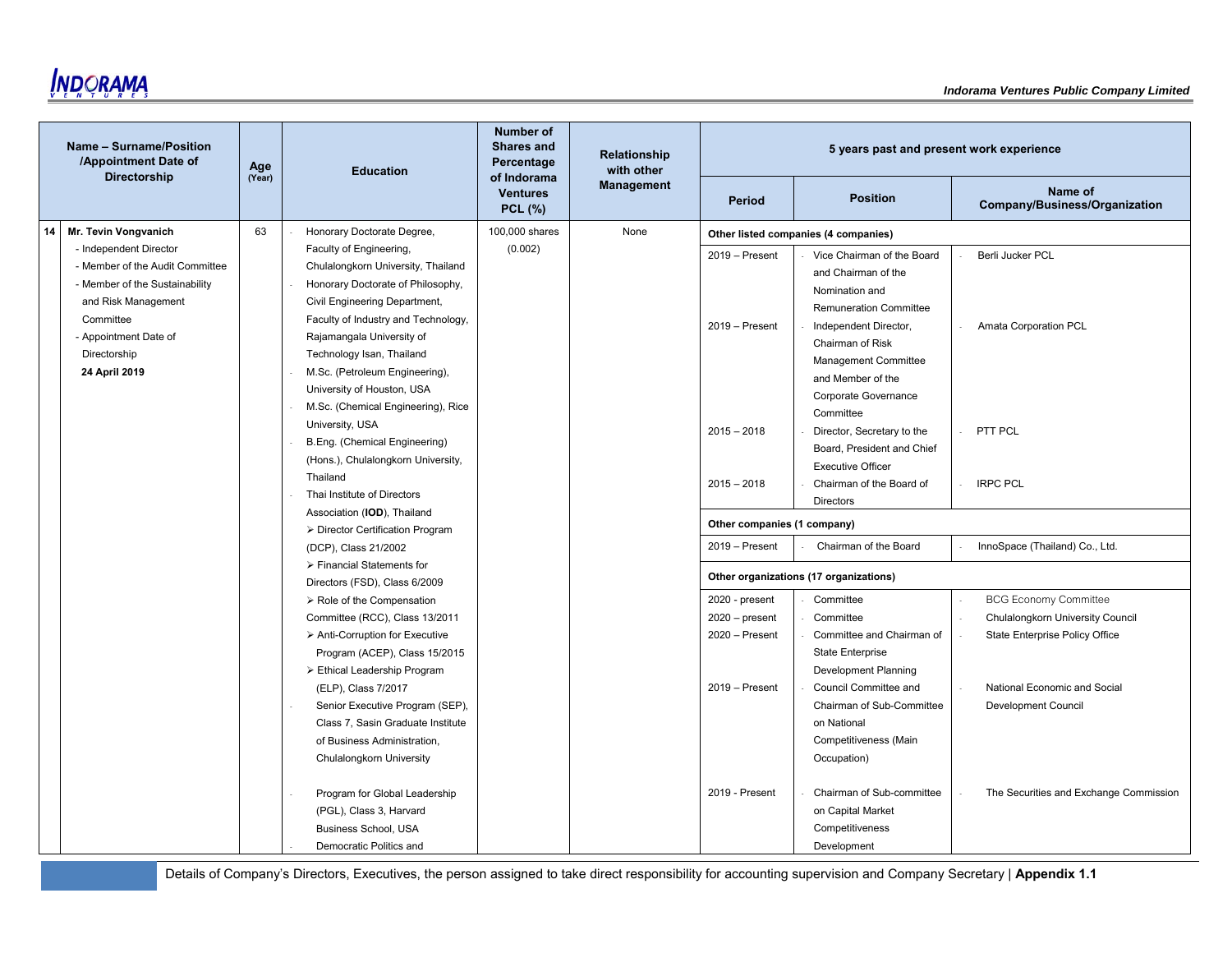

| Name - Surname/Position<br>/Appointment Date of<br><b>Directorship</b> | Age    | <b>Education</b>                                                                                                                                                                       | <b>Number of</b><br>Shares and<br>Percentage<br>of Indorama | Relationship<br>with other | 5 years past and present work experience        |                                                                                                                                           |  |                                                                                                                                             |
|------------------------------------------------------------------------|--------|----------------------------------------------------------------------------------------------------------------------------------------------------------------------------------------|-------------------------------------------------------------|----------------------------|-------------------------------------------------|-------------------------------------------------------------------------------------------------------------------------------------------|--|---------------------------------------------------------------------------------------------------------------------------------------------|
|                                                                        | (Year) |                                                                                                                                                                                        | <b>Ventures</b><br><b>PCL (%)</b>                           | <b>Management</b>          | Period                                          | <b>Position</b>                                                                                                                           |  | Name of<br>Company/Business/Organization                                                                                                    |
|                                                                        |        | Administrators Program, Class<br>10, King Prajadhipok's Institute<br>Capital Market Academy<br>Leadership Program, Class 6,<br>Stock Exchange of Thailand<br>Diploma, National Defence |                                                             |                            | $2014 -$ Present<br>2011 - Present              | Fund Management in<br><b>National Competitiveness</b><br>$(PMU-C)$<br>Director to the Board of<br><b>Trustees</b><br><b>Fellow Member</b> |  | Research and Innovation Policy Council<br>Thailand Management Association (TMA)<br>Thailand Institute of Directors Association              |
|                                                                        |        | College, The Joint State-Private<br>Sector Course, Class 22,<br>National Defence College.                                                                                              |                                                             |                            | $2019 - 2020$                                   | <b>Committee Member</b>                                                                                                                   |  | (IOD)<br>Public Organization Development and<br><b>Promotion Committee</b>                                                                  |
|                                                                        |        | Program for Senior Executives on<br>Justice Administration, Class 16,<br>Office of the Judiciary<br>Corporate Governance for                                                           |                                                             |                            | $2016 - 2019$<br>$2014 - 2019$                  | Chairman of the Council<br>Chairman of the Center for<br>the Competitiveness                                                              |  | Vidyasirimedhi Institute of Science and<br>Technology (VISTEC)<br>Thailand Management Association (TMA)                                     |
|                                                                        |        | <b>Directors and Senior Executives</b><br>of State Enterprises and Public<br>Organizations, Class 7, Public<br>Director Institute (PDI), King                                          |                                                             |                            | $2017 - 2018$<br>$2017 - 2018$<br>$2016 - 2018$ | Director<br>Director<br><b>Board Member</b>                                                                                               |  | Thai Listed Companies Association<br>National Economic Reform Commission<br>Office of the Public Sector Development<br>Commission           |
|                                                                        |        | Prajadhipok's Institute<br>Certificate in Top Executives<br>Program in Energy Literacy for a<br>Sustainable Future (Class                                                              |                                                             |                            | $2015 - 2018$<br>$2015 - 2017$                  | <b>Board Member</b><br>President                                                                                                          |  | National Science and Technology<br><b>Development Agency</b><br>Chulalongkorn University Alumni<br>Association under the Royal Patronage of |
|                                                                        |        | 3/2013), Thailand Energy<br>Academy (TEA)                                                                                                                                              |                                                             |                            | $2014 - 2018$                                   | Member                                                                                                                                    |  | His Majesty the King (CUAA)<br>National Committee on Competitive<br>Advantage (NCC)                                                         |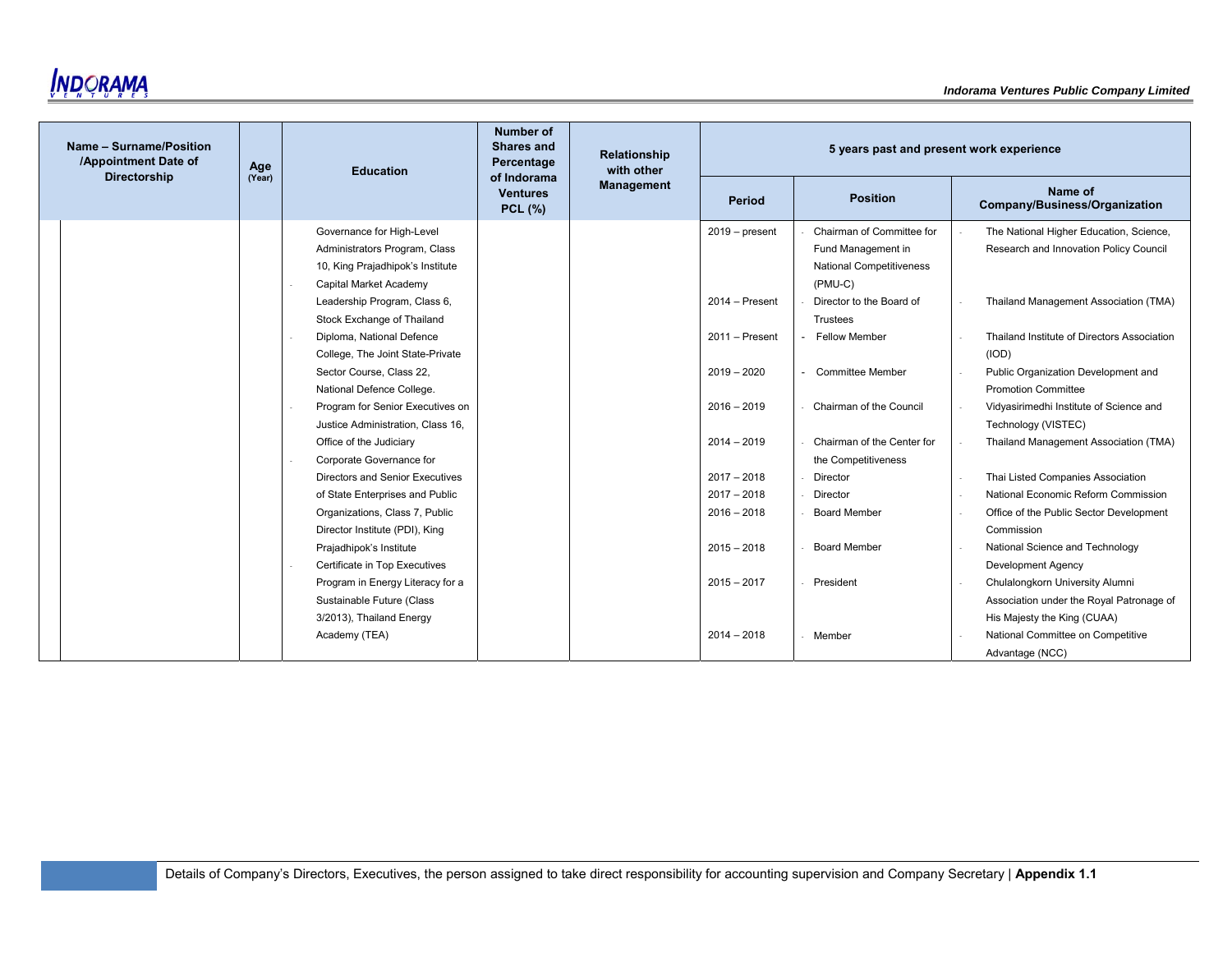

|    | Name - Surname/Position<br>/Appointment Date of | Age    | <b>Education</b>                          | <b>Number of</b><br><b>Shares and</b><br>Percentage | Relationship<br>with other |                                   | 5 years past and present work experience |                                              |
|----|-------------------------------------------------|--------|-------------------------------------------|-----------------------------------------------------|----------------------------|-----------------------------------|------------------------------------------|----------------------------------------------|
|    | <b>Directorship</b>                             | (Year) |                                           | of Indorama<br><b>Ventures PCL</b><br>(%)           | <b>Management</b>          | <b>Period</b>                     | <b>Position</b>                          | Name of Company/Business/Organization        |
| 15 | Mrs. Kaisri Nuengsigkapian                      | 60     | <b>Master of Business</b>                 | None                                                | None                       |                                   | Other listed companies (2 companies)     |                                              |
|    | - Independent Director                          |        | Administration, Thammasat                 |                                                     |                            | 2019 - present                    | Independent Director and                 | SCG Packaging Public Company Limited         |
|    | - Member of the Nomination.                     |        | University                                |                                                     |                            |                                   | Chairman of Audit Committee              |                                              |
|    | <b>Compensation and Corporate</b>               |        | Bachelor of Accounting,                   |                                                     |                            | 2016 - present                    | Chairman of the Board of                 | Mc Group Public Company Limited              |
|    | Governance Committee                            |        | <b>Thammasat University</b>               |                                                     |                            |                                   | Directors / Member of                    |                                              |
|    | - Appointment Date of                           |        | Capital Market Academy                    |                                                     |                            |                                   | Executive Committee (Main                |                                              |
|    | Directorship                                    |        | Leadership Program (Class 3),             |                                                     |                            |                                   | Occupation)                              |                                              |
|    | 30 June 2020                                    |        | Capital Market Academy,                   |                                                     |                            | Other companies (2 companies)     |                                          |                                              |
|    |                                                 |        | Thailand                                  |                                                     |                            | 2018 - Present                    | Chairman of the Board of                 | Buono (Thailand) Public Company Limited      |
|    |                                                 |        | Thai Institute of Directors               |                                                     |                            |                                   | Director                                 |                                              |
|    |                                                 |        | ("IOD"), Thailand                         |                                                     |                            | $2016 -$ Present                  | Director                                 | TOP T 2015 Company Limited                   |
|    |                                                 |        | $\triangleright$ Directors Certification  |                                                     |                            |                                   |                                          |                                              |
|    |                                                 |        | Program (DCP) Class<br>0/2000             |                                                     |                            | Other organizations (5 companies) |                                          |                                              |
|    |                                                 |        | $\triangleright$ The Role of The Chairman |                                                     |                            | 2021 - present                    | Appeal Committee                         | - The Stock Exchange of Thailand             |
|    |                                                 |        | Program (RCP) Class                       |                                                     |                            | 2018 - Present                    | Director                                 | - Thai Institute of Directors                |
|    |                                                 |        | 30/2013                                   |                                                     |                            | $2016 -$ Present                  | Director and Treasurer                   | Rakkaew Foundation                           |
|    |                                                 |        | $\triangleright$ The Role of The          |                                                     |                            | $2016 -$ Present                  | Member of Corporate                      | <b>Bank of Thailand</b>                      |
|    |                                                 |        | <b>Compensation Committee</b>             |                                                     |                            |                                   | Governance Committee                     |                                              |
|    |                                                 |        | Program (RCC) Class                       |                                                     |                            | 2016 - 2017                       | Advisor                                  | Securities and Exchange Commission, Thailand |
|    |                                                 |        | 16/2013                                   |                                                     |                            |                                   |                                          |                                              |
|    |                                                 |        | > Advanced Audit Committee                |                                                     |                            |                                   |                                          |                                              |
|    |                                                 |        | Program (AACP) Class                      |                                                     |                            |                                   |                                          |                                              |
|    |                                                 |        | 36/2020                                   |                                                     |                            |                                   |                                          |                                              |
|    |                                                 |        | $\triangleright$ Directors Leadership     |                                                     |                            |                                   |                                          |                                              |
|    |                                                 |        | <b>Certification Program</b>              |                                                     |                            |                                   |                                          |                                              |
|    |                                                 |        | (DLCP) Class 0/2020 (Dry                  |                                                     |                            |                                   |                                          |                                              |
|    |                                                 |        | Run)                                      |                                                     |                            |                                   |                                          |                                              |
|    |                                                 |        |                                           |                                                     |                            |                                   |                                          |                                              |
|    |                                                 |        |                                           |                                                     |                            |                                   |                                          |                                              |
|    |                                                 |        |                                           |                                                     |                            |                                   |                                          |                                              |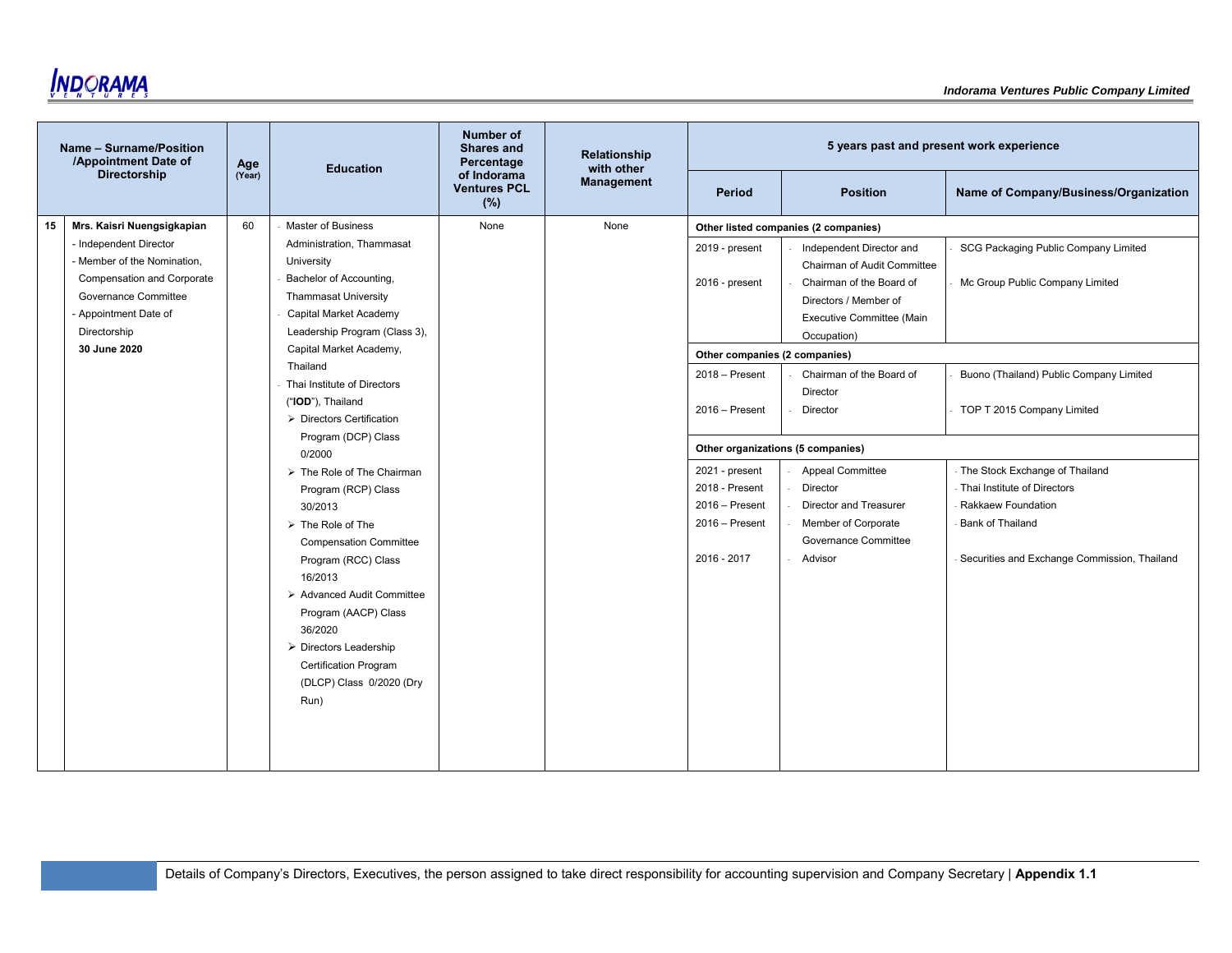|    | Name - Surname/Position                     |               |                                   | <b>Number of</b><br><b>Shares and</b>                   | <b>Relationship</b>             |                                 | 5 years past and present work experience |                                        |
|----|---------------------------------------------|---------------|-----------------------------------|---------------------------------------------------------|---------------------------------|---------------------------------|------------------------------------------|----------------------------------------|
|    | /Appointment Date of<br><b>Directorship</b> | Age<br>(Year) | <b>Education</b>                  | Percentage<br>of Indorama<br><b>Ventures PCL</b><br>(%) | with other<br><b>Management</b> | <b>Period</b>                   | <b>Position</b>                          | Name of Company/Business/Organization  |
| 16 | Dr. Harald Link                             | 67            | Honorary Doctor of Business       | 2,000,000 shares                                        | None                            |                                 | Other listed Companies (3 companies)     |                                        |
|    | <b>Independent Director</b>                 |               | Administration (Management),      | (0.036%)                                                |                                 | 2010 - Present                  | Independent Director and                 | <b>True Corporation PCL</b>            |
|    | Appointment Date of                         |               | Rajamangala University of         |                                                         |                                 |                                 | Chairman of Compensation and             |                                        |
|    | Directorship                                |               | Technology Srivijaya, Thailand    |                                                         |                                 |                                 | <b>Nominating Committee</b>              |                                        |
|    | 1 November 2021                             |               | Master of Business                |                                                         |                                 | $1993 - present$                | Chairman, President, Chairman            | <b>B. Grimm Power PCL</b>              |
|    |                                             |               | Administration, University of St. |                                                         |                                 |                                 | of Management Committee and              |                                        |
|    |                                             |               | Gallen Switzerland, Switzerland   |                                                         |                                 |                                 | Chairman of Risk Management              |                                        |
|    |                                             |               | Director Accreditation Program    |                                                         |                                 |                                 | Committee (Main Occupation)              |                                        |
|    |                                             |               | (DAP) 2017, Thai Institute of     |                                                         |                                 | 2018 - 2020                     | Member of Nomination and                 | <b>B. Grimm Power PCL</b>              |
|    |                                             |               | Directors ("IOD"), Thailand       |                                                         |                                 |                                 | <b>Compensation Committee</b>            |                                        |
|    |                                             |               | In-House Program on "Business     |                                                         |                                 | $1998 - 2020$                   | Independent Director                     | Siam City Cement PCL                   |
|    |                                             |               | Transformation to be driven into  |                                                         |                                 |                                 |                                          |                                        |
|    |                                             |               | Digital Economy"                  |                                                         |                                 | Other companies (101 Companies) |                                          |                                        |
|    |                                             |               | Diploma, National Defence         |                                                         |                                 | Present                         | Director                                 | Amata B.Grimm Power Limited            |
|    |                                             |               | College, The Joint State-Private  |                                                         |                                 | Present                         | Director                                 | Amata B. Grimm Power 1 Limited         |
|    |                                             |               | Sector Course, 2004 (NDC Class    |                                                         |                                 | Present                         | Director                                 | Amata B. Grimm Power 2 Limited         |
|    |                                             |               | 17)                               |                                                         |                                 | Present                         | Director                                 | Amata B.Grimm Power 3 Limited          |
|    |                                             |               | Certificate, Top Executives       |                                                         |                                 | Present                         | Director                                 | Amata B.Grimm Power 4 Limited          |
|    |                                             |               | Program, The Capital Market       |                                                         |                                 | Present                         | Director                                 | Amata B.Grimm Power 5 Limited          |
|    |                                             |               | Academy (CMA Class 11)            |                                                         |                                 | Present                         | Director                                 | Amata B.Grimm Power (Rayong) 1 Limited |
|    |                                             |               | Certificate, Energy Literacy for  |                                                         |                                 | Present                         | Director                                 | Amata B.Grimm Power (Rayong) 2 Limited |
|    |                                             |               | Sustainable Future, Thailand      |                                                         |                                 | Present                         | Director                                 | Amata B.Grimm Power (Rayong) 3 Limited |
|    |                                             |               | Energy Academy (TEA Class 2)      |                                                         |                                 | Present                         | Director                                 | Amata B.Grimm Power (Rayong) 4 Limited |
|    |                                             |               | Certificate, Executive            |                                                         |                                 | Present                         | Director<br>×.                           | Amata B.Grimm Power (Rayong) 5 Limited |
|    |                                             |               | Management with Business          |                                                         |                                 | Present                         | Director                                 | Amata City Rayong Company Limited      |
|    |                                             |               | Development and Investment,       |                                                         |                                 | Present                         | Director                                 | B.Grimm BIP Power 1 Limited            |
|    |                                             |               | Institute of Business and         |                                                         |                                 | Present                         | Director                                 | <b>B.Grimm BIP Power 2 Limited</b>     |
|    |                                             |               | Industrial Development (IBID      |                                                         |                                 | Present                         | Director                                 | B.Grimm Power (Laem Chabang) 1 Limited |
|    |                                             |               | Class 1)                          |                                                         |                                 | Present                         | Director                                 | B.Grimm Power (Laem Chabang) 2 Limited |
|    |                                             |               | In-House Program on "Business     |                                                         |                                 | Present                         | Director                                 | B.Grimm Power (Angthong) 2 Limited     |
|    |                                             |               | Transformation to be driven into  |                                                         |                                 | Present                         | Director                                 | B.Grimm Power (Angthong) 3 Limited     |
|    |                                             |               | Digital Economy" by Thai          |                                                         |                                 | Present                         | Director                                 | B.Grimm Power (U-Tapao) Limited        |
|    |                                             |               | Institute of Directors ("IOD"),   |                                                         |                                 | Present                         | Director<br>$\sim$                       | B.Grimm Power (Chonburi) 2 Limited     |
|    |                                             |               | Thailand in 2020                  |                                                         |                                 | Present                         | Director                                 | Amata Power (Rayong) Limited           |
|    |                                             |               |                                   |                                                         |                                 | Present                         | Director                                 | Amata B.Grimm Power Service Limited    |
|    |                                             |               |                                   |                                                         |                                 | Present                         | Director                                 | B.Grimm Power (Bowin) 2 Limited        |
|    |                                             |               |                                   |                                                         |                                 | Present                         | Director                                 | B. Grimm Power Holding (Laem Chabang)  |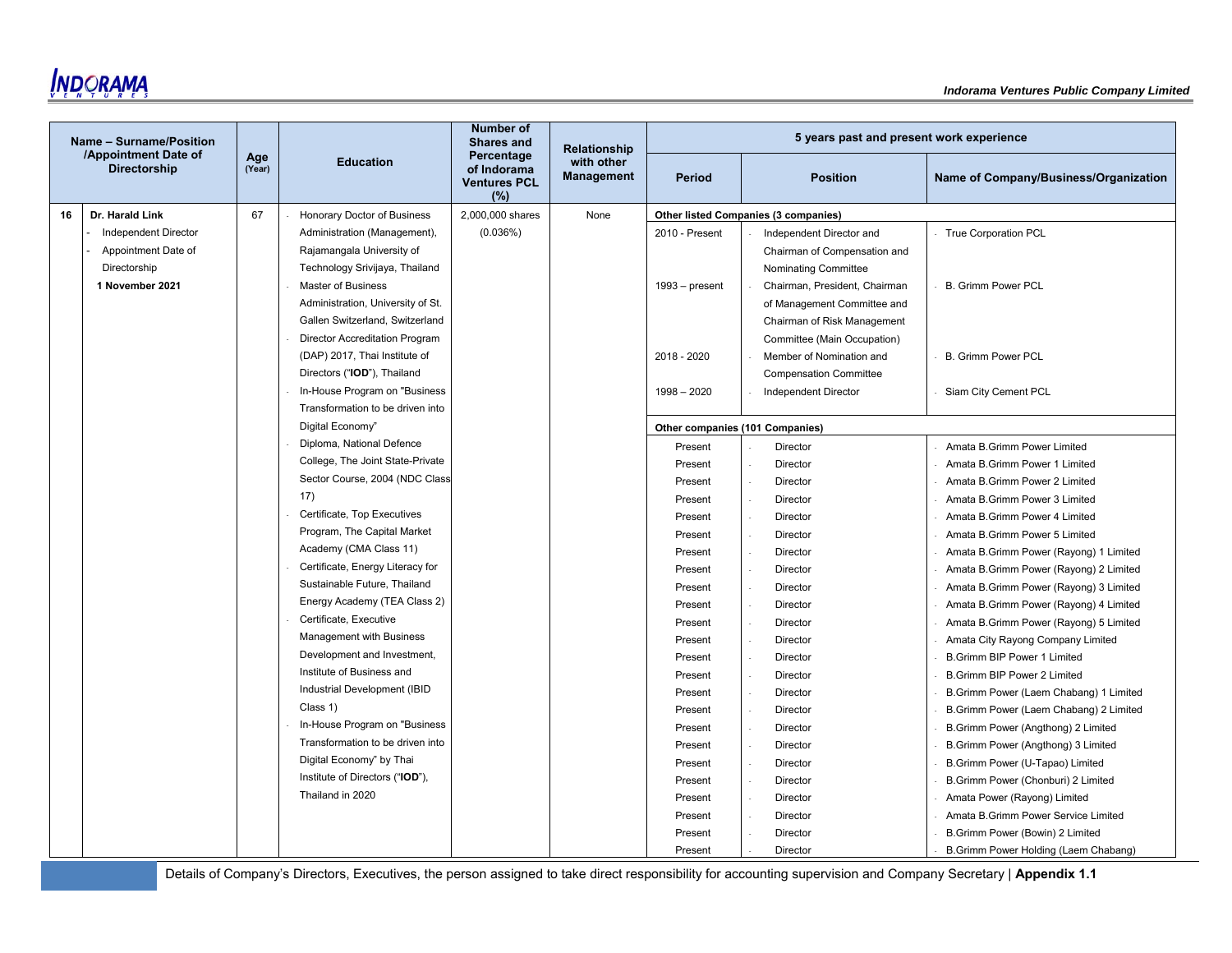**INDORAMA** 

| Name - Surname/Position                     |               |                  | <b>Number of</b><br><b>Shares and</b>                   | <b>Relationship</b>             |               | 5 years past and present work experience |                                                         |
|---------------------------------------------|---------------|------------------|---------------------------------------------------------|---------------------------------|---------------|------------------------------------------|---------------------------------------------------------|
| /Appointment Date of<br><b>Directorship</b> | Age<br>(Year) | <b>Education</b> | Percentage<br>of Indorama<br><b>Ventures PCL</b><br>(%) | with other<br><b>Management</b> | <b>Period</b> | <b>Position</b>                          | Name of Company/Business/Organization                   |
|                                             |               |                  |                                                         |                                 |               |                                          | Limited                                                 |
|                                             |               |                  |                                                         |                                 | Present       | Director                                 | Amata B.Grimm Power Holding Limited                     |
|                                             |               |                  |                                                         |                                 | Present       | Director                                 | <b>B.Grimm Yanhee Solar Power Limited</b>               |
|                                             |               |                  |                                                         |                                 | Present       | Director                                 | <b>B.Grimm Sena Solar Power Limited</b>                 |
|                                             |               |                  |                                                         |                                 | Present       | Director                                 | <b>B.Grimm Power Service Limited</b>                    |
|                                             |               |                  |                                                         |                                 | Present       | Director                                 | B.Grimm Power (WHA) 1 Limited                           |
|                                             |               |                  |                                                         |                                 | Present       | Director                                 | Amata B.Grimm Power SPV 1 Limited                       |
|                                             |               |                  |                                                         |                                 | Present       | Director                                 | B.Grimm Power Service (Laem Chabang)<br>Limited         |
|                                             |               |                  |                                                         |                                 | Present       | Director                                 | <b>B.Grimm &amp; Co Limited</b>                         |
|                                             |               |                  |                                                         |                                 | Present       | Director                                 | <b>B.Grimm Air Conditioning Limited</b>                 |
|                                             |               |                  |                                                         |                                 | Present       | Director                                 | <b>B.Grimm Air Conditioning Holding Limited</b>         |
|                                             |               |                  |                                                         |                                 | Present       | Director                                 | B.Grimm Alma Link Building Company Limited              |
|                                             |               |                  |                                                         |                                 | Present       | Director                                 | B.Grimm Alma Link Building Services Company<br>Limited  |
|                                             |               |                  |                                                         |                                 | Present       | Director                                 | <b>B.Grimm Country Club Limited</b>                     |
|                                             |               |                  |                                                         |                                 | Present       | Director                                 | B.Grimm Dr. Gerhard Link Building Company<br>Limited    |
|                                             |               |                  |                                                         |                                 | Present       | Director                                 | <b>B.Grimm International Company Limited</b>            |
|                                             |               |                  |                                                         |                                 | Present       | Director                                 | B.Grimm International Service Company Limited           |
|                                             |               |                  |                                                         |                                 | Present       | Director                                 | <b>B.Grimm Joint Venture Holding Company</b><br>Limited |
|                                             |               |                  |                                                         |                                 | Present       | Director                                 | <b>B.Grimm Maritime Limited</b>                         |
|                                             |               |                  |                                                         |                                 | Present       | Director                                 | B.Grimm Multi Products Company Limited                  |
|                                             |               |                  |                                                         |                                 | Present       | Director                                 | Hamon B.Grimm Company Limited                           |
|                                             |               |                  |                                                         |                                 | Present       | Director                                 | H & Co Company Limited                                  |
|                                             |               |                  |                                                         |                                 | Present       | Director                                 | <b>Phud Nam Limited</b>                                 |
|                                             |               |                  |                                                         |                                 | Present       | Director                                 | Anacot Company Limited                                  |
|                                             |               |                  |                                                         |                                 | Present       | Director                                 | <b>B.Grimm Cooling Company Limited</b>                  |
|                                             |               |                  |                                                         |                                 | Present       | Director                                 | Link Manufacturing 1999 Limited                         |
|                                             |               |                  |                                                         |                                 | Present       | Director                                 | Newco Marketing Limited                                 |
|                                             |               |                  |                                                         |                                 | Present       | Director                                 | Panrail (Thailand) Company Limited                      |
|                                             |               |                  |                                                         |                                 | Present       | Director                                 | PCM Transport and Industrial Supplies Limited           |
|                                             |               |                  |                                                         |                                 | Present       | Director                                 | <b>Ueang Naang Limited</b>                              |
|                                             |               |                  |                                                         |                                 | Present       | Director                                 | <b>Ueang Saai Limited</b>                               |
|                                             |               |                  |                                                         |                                 | Present       | Director                                 | Grimm Installation Services Company Limited             |
|                                             |               |                  |                                                         |                                 | Present       | Director                                 | <b>B.Grimm Healthcare Company Limited</b>               |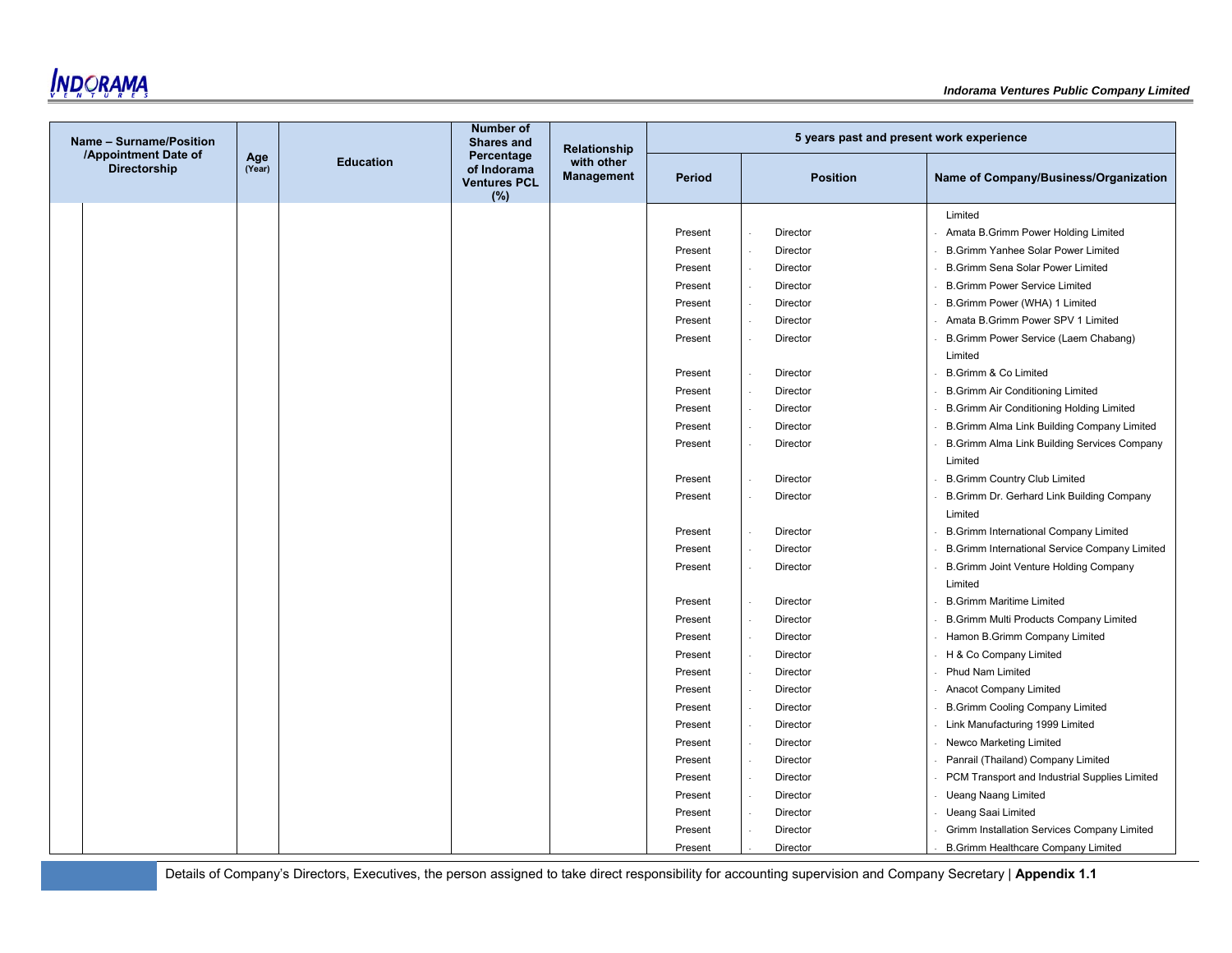**INDORAMA** 

| Name - Surname/Position              |               |                  | <b>Number of</b><br><b>Shares and</b>                   | <b>Relationship</b>             |         | 5 years past and present work experience |                                                   |
|--------------------------------------|---------------|------------------|---------------------------------------------------------|---------------------------------|---------|------------------------------------------|---------------------------------------------------|
| /Appointment Date of<br>Directorship | Age<br>(Year) | <b>Education</b> | Percentage<br>of Indorama<br><b>Ventures PCL</b><br>(%) | with other<br><b>Management</b> | Period  | <b>Position</b>                          | Name of Company/Business/Organization             |
|                                      |               |                  |                                                         |                                 | Present | Director                                 | Biomonde (Thailand) Company Limited               |
|                                      |               |                  |                                                         |                                 | Present | Director                                 | Pimalai Resort & Spa Company Limited              |
|                                      |               |                  |                                                         |                                 | Present | Director                                 | Metalwork Services Company Limited                |
|                                      |               |                  |                                                         |                                 | Present | Director                                 | Carrier (Thailand) Company Limited                |
|                                      |               |                  |                                                         |                                 | Present | <b>Director</b>                          | B.Grimm Babcock Power Company Limited             |
|                                      |               |                  |                                                         |                                 | Present | Director                                 | <b>B.Grimm Energy Investments Corporation</b>     |
|                                      |               |                  |                                                         |                                 | Present | Director                                 | B.Grimm Power (Singapore) Pte. Ltd.               |
|                                      |               |                  |                                                         |                                 | Present | Director                                 | <b>B.Grimm Industrial Investments Corporation</b> |
|                                      |               |                  |                                                         |                                 | Present | Director                                 | B.Grimm Investments Pte. Ltd.                     |
|                                      |               |                  |                                                         |                                 | Present | Director                                 | Amata Power (Bien Hoa) Limited                    |
|                                      |               |                  |                                                         |                                 | Present | Director                                 | Viet Thai Solar Joint Stock Company               |
|                                      |               |                  |                                                         |                                 | Present | Director                                 | B.Grimm Power (Malaysia) Sdn. Bhd.                |
|                                      |               |                  |                                                         |                                 | Present | Director                                 | B.Grimm Power (AIE-MTP) Limited                   |
|                                      |               |                  |                                                         |                                 | Present | Director                                 | Ramkhamhaeng 191 Company Limited                  |
|                                      |               |                  |                                                         |                                 | Present | Director                                 | Ahingsa KTK Company Limited                       |
|                                      |               |                  |                                                         |                                 | Present | Director                                 | Siemens Energy Limited                            |
|                                      |               |                  |                                                         |                                 | Present | Director                                 | Vasudhara Company Limited                         |
|                                      |               |                  |                                                         |                                 | Present | <b>Director</b>                          | SavingsAsia (Thailand) Limited                    |
|                                      |               |                  |                                                         |                                 | Present | Director                                 | Solarwa Limited                                   |
|                                      |               |                  |                                                         |                                 | Present | Director                                 | <b>TPS Commercial Limited</b>                     |
|                                      |               |                  |                                                         |                                 | Present | Director                                 | <b>B.Grimm Solar Power 1 Limited</b>              |
|                                      |               |                  |                                                         |                                 | Present | Director                                 | <b>B.Grimm Renewable Power 1 Limited</b>          |
|                                      |               |                  |                                                         |                                 | Present | Director                                 | <b>B.Grimm Renewable Power 2 Limited</b>          |
|                                      |               |                  |                                                         |                                 | Present | Director                                 | The Unisus Green Power Limited                    |
|                                      |               |                  |                                                         |                                 | Present | Director                                 | Thai Wind Power (Mukdahan) Company Limited        |
|                                      |               |                  |                                                         |                                 | Present | Director                                 | Bo Thong Wind Farm Limited                        |
|                                      |               |                  |                                                         |                                 | Present | Director                                 | B.Grimm Solar Power (Chon Daen) Limited           |
|                                      |               |                  |                                                         |                                 | Present | Director                                 | B.Grimm Solar Power (Cha Am) Limited              |
|                                      |               |                  |                                                         |                                 | Present | Director                                 | B.Grimm Solar Power (Chai Badan) Limited          |
|                                      |               |                  |                                                         |                                 | Present | Director                                 | B.Grimm Solar Power (Sap Yai) Limited             |
|                                      |               |                  |                                                         |                                 | Present | Director                                 | B.Grimm Solar Power (Bamnet Narong) Limited       |
|                                      |               |                  |                                                         |                                 | Present | Director                                 | B.Grimm Solar Power (Yang Talat) Limited          |
|                                      |               |                  |                                                         |                                 | Present | Director                                 | <b>B.Grimm Solar Power Rooftop Limited</b>        |
|                                      |               |                  |                                                         |                                 | Present | Director                                 | B.Grimm Solar Power (Wanon Niwat) Limited         |
|                                      |               |                  |                                                         |                                 | Present | Director                                 | B.Grimm Solar Power (Sriboonruang) Limited        |
|                                      |               |                  |                                                         |                                 | Present | Director                                 | B. Grimm Solar Power (Sakaeo) 1 Limited           |
|                                      |               |                  |                                                         |                                 | Present | Director                                 | <b>B.Grimm Power Smart Solution Limited</b>       |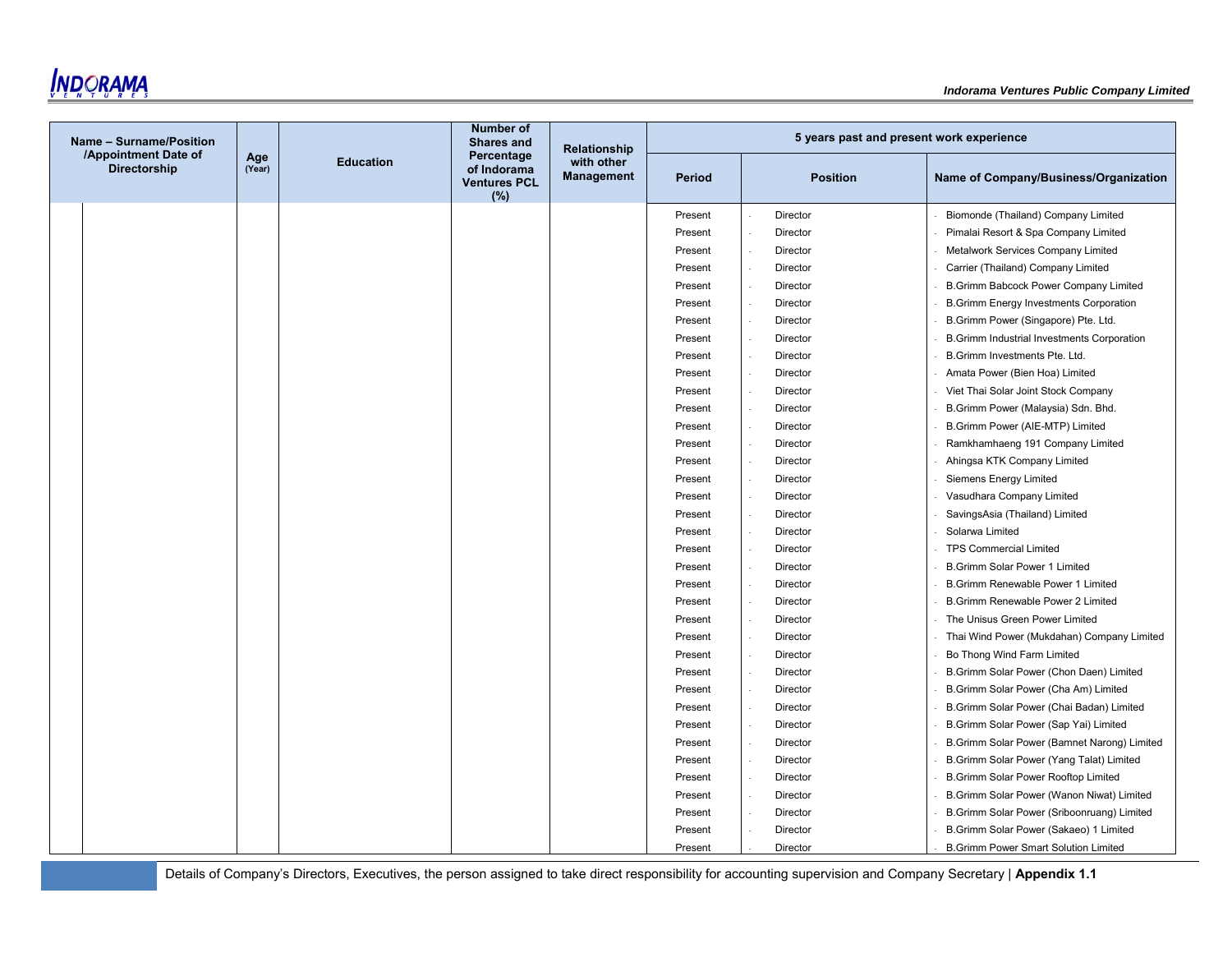

| Name - Surname/Position                     |               | Number of<br><b>Shares and</b><br>Relationship<br>Percentage |                                           | 5 years past and present work experience |                                      |                 |                                               |
|---------------------------------------------|---------------|--------------------------------------------------------------|-------------------------------------------|------------------------------------------|--------------------------------------|-----------------|-----------------------------------------------|
| /Appointment Date of<br><b>Directorship</b> | Age<br>(Year) | <b>Education</b>                                             | of Indorama<br><b>Ventures PCL</b><br>(%) | with other<br>Management                 | Period                               | <b>Position</b> | Name of Company/Business/Organization         |
|                                             |               |                                                              |                                           |                                          | Present                              | Director        | B.Grimm Power (Angthong) 1 Limited            |
|                                             |               |                                                              |                                           |                                          | Present                              | Director        | <b>B.Grimm Power LNG JV Limited</b>           |
|                                             |               |                                                              |                                           |                                          | Present                              | Director        | B.Grimm S.Napa Solar Power Limited            |
|                                             |               |                                                              |                                           |                                          | Present                              | Director        | <b>B.Grimm LNG Limited</b>                    |
|                                             |               |                                                              |                                           |                                          | Present                              | Director        | Progress Interchem (Thailand) Company Limited |
|                                             |               |                                                              |                                           |                                          | Present                              | Director        | B.Grimm Spectrum Solar Power Limited          |
|                                             |               |                                                              |                                           |                                          | Present                              | Director        | Siam Digital Lending Limited                  |
|                                             |               |                                                              |                                           |                                          | Present                              | Director        | Masii Group (Thailand) Limited                |
|                                             |               |                                                              |                                           |                                          | Other organizations (1 organization) |                 |                                               |
|                                             |               |                                                              |                                           |                                          | present                              | Chairman        | The Thai Red Cross Society                    |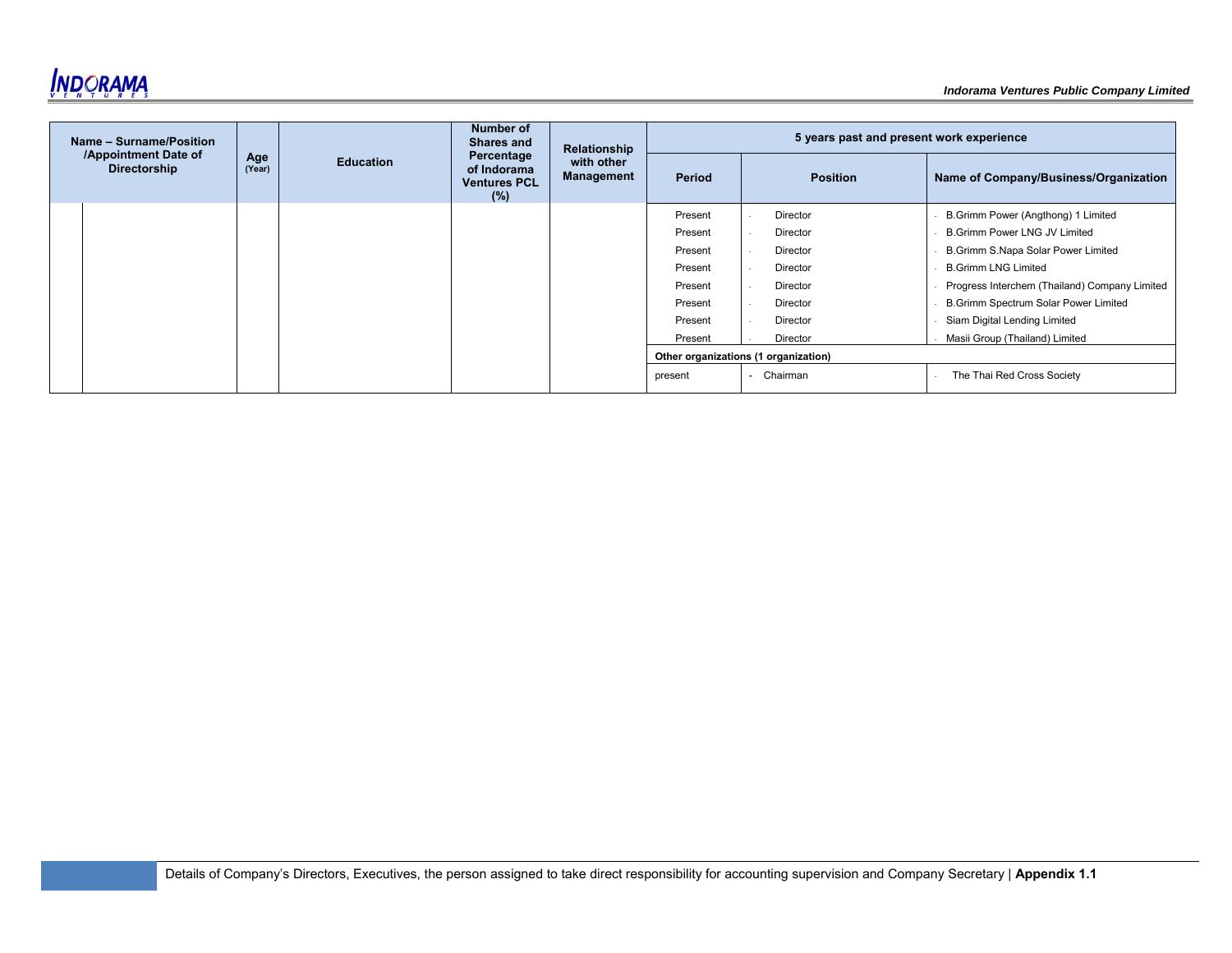

|    | Name - Surname/ Position   | Age    | <b>Education</b>                             | <b>Number of</b><br><b>Shares and</b><br>Percentage | Relationship<br>with other |                             |                              | 5 years past and present work experience |
|----|----------------------------|--------|----------------------------------------------|-----------------------------------------------------|----------------------------|-----------------------------|------------------------------|------------------------------------------|
|    |                            | (Year) |                                              | of Indorama<br><b>Ventures PCL</b><br>(%)           | Management                 | Period                      | <b>Position</b>              | Name of Company/Business/Organization    |
| 17 | Mr. Alastair Mark Port     | 55     | Masters of Studies Cambridge                 | None                                                | None                       | Other listed companies      |                              |                                          |
|    | <b>Executive President</b> |        | University                                   |                                                     |                            |                             |                              |                                          |
|    | Integrated Oxides and      |        | <b>BEng Hons Chemical</b>                    |                                                     |                            | None                        |                              |                                          |
|    | Derivatives                |        | <b>Engineering Teesside</b>                  |                                                     |                            | Other companies (1 Company) |                              |                                          |
|    | Commencement date of the   |        | University                                   |                                                     |                            | 1999 - 2020                 | <b>Global Vice President</b> | Huntsman Corporation                     |
|    | Position                   |        | <b>Manufacturing Leaders</b>                 |                                                     |                            |                             |                              |                                          |
|    | 1 January 2022             |        | Programme                                    |                                                     |                            | Other organization          |                              |                                          |
|    |                            |        | TPM, RCM maintenance and                     |                                                     |                            | None                        |                              |                                          |
|    |                            |        | reliability improvement                      |                                                     |                            |                             |                              |                                          |
|    |                            |        | Bain and BCG program and                     |                                                     |                            |                             |                              |                                          |
|    |                            |        | change management                            |                                                     |                            |                             |                              |                                          |
|    |                            |        | McKinsey consultants TOPS                    |                                                     |                            |                             |                              |                                          |
|    |                            |        | manufacturing improvement                    |                                                     |                            |                             |                              |                                          |
|    |                            |        | <b>Techniques for Continuous</b>             |                                                     |                            |                             |                              |                                          |
|    |                            |        | <b>Improvement Teams</b>                     |                                                     |                            |                             |                              |                                          |
|    |                            |        | Belbin, McBerr and SHL                       |                                                     |                            |                             |                              |                                          |
|    |                            |        | personal psychology                          |                                                     |                            |                             |                              |                                          |
|    |                            |        | assessments                                  |                                                     |                            |                             |                              |                                          |
|    |                            |        | Work Structuring organisation<br>development |                                                     |                            |                             |                              |                                          |
|    |                            |        | Neuro linguistic programming                 |                                                     |                            |                             |                              |                                          |
|    |                            |        | Kepner Tregoe project                        |                                                     |                            |                             |                              |                                          |
|    |                            |        | management and techniques                    |                                                     |                            |                             |                              |                                          |
|    |                            |        | of capex estimation                          |                                                     |                            |                             |                              |                                          |
|    |                            |        | IOSH managing safely                         |                                                     |                            |                             |                              |                                          |
|    |                            |        | certificate                                  |                                                     |                            |                             |                              |                                          |
|    |                            |        | <b>BST Leadership in safety</b>              |                                                     |                            |                             |                              |                                          |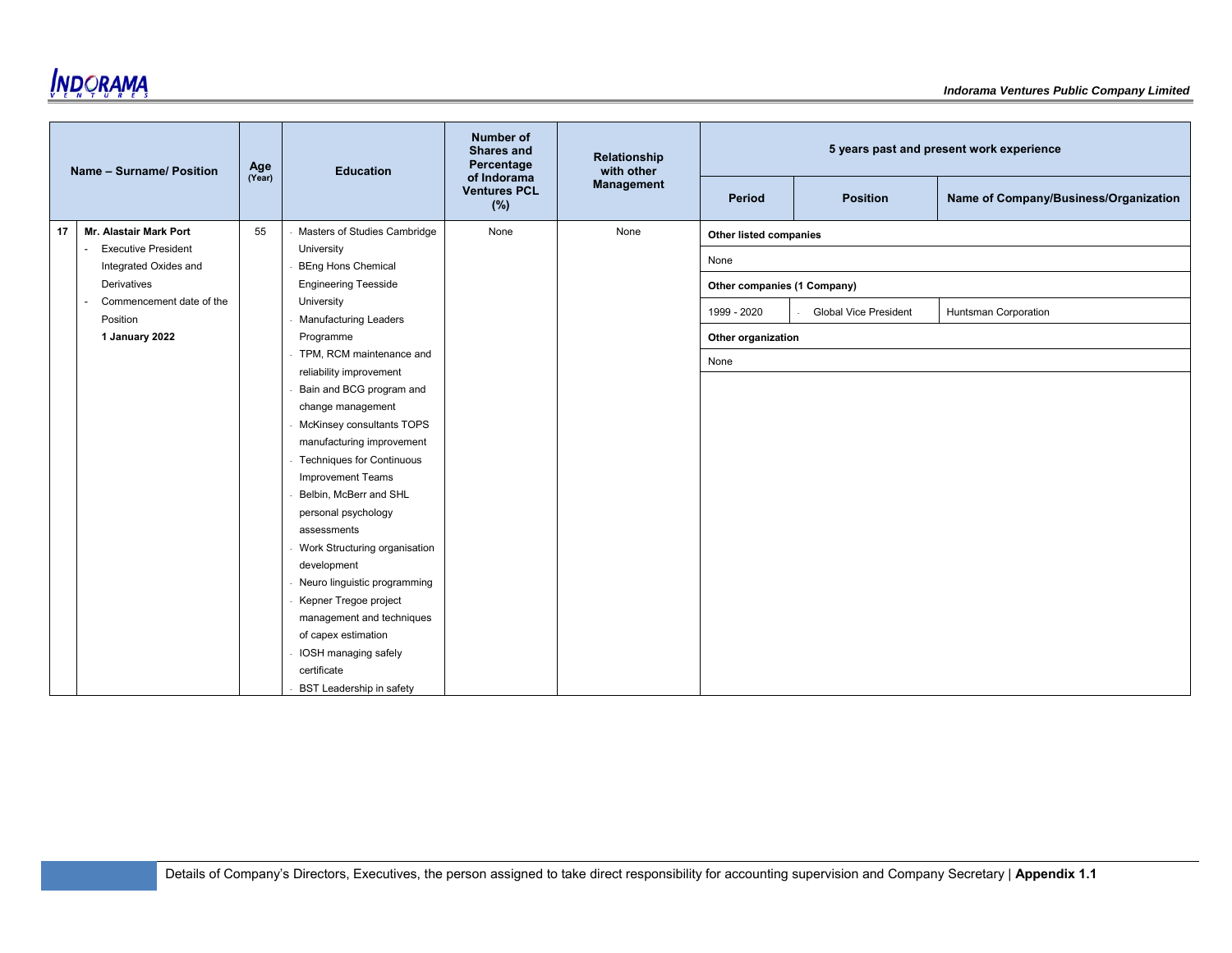

|    | Name - Surname/ Position                       | Age    | <b>Education</b>                                  | Number of<br><b>Shares and</b><br>Percentage | Relationship<br>with other |                               |                                                  | 5 years past and present work experience |
|----|------------------------------------------------|--------|---------------------------------------------------|----------------------------------------------|----------------------------|-------------------------------|--------------------------------------------------|------------------------------------------|
|    |                                                | (Year) |                                                   | of Indorama<br><b>Ventures PCL</b><br>(%)    | <b>Management</b>          | Period                        | <b>Position</b>                                  | Name of Company/Business/Organization    |
| 18 | Mr. Christopher Anthony                        | 54     | Bachelor Degree in                                | None                                         | None                       | Other listed companies        |                                                  |                                          |
|    | Kenneally<br><b>Executive President Fibers</b> |        | Economics and Marketing,<br>Swinburne University, |                                              |                            | None                          |                                                  |                                          |
|    | Commencement Date of the                       |        | Australia                                         |                                              |                            | Other companies (2 companies) |                                                  |                                          |
|    | Position<br>1 January 2022                     |        |                                                   |                                              |                            | $2019 - 2020$<br>2008 - 2019  | <b>President Europe</b><br><b>President Asia</b> | Juul Labs<br>Tetra Pak International     |
|    |                                                |        |                                                   |                                              |                            | Other organization            |                                                  |                                          |
|    |                                                |        |                                                   |                                              |                            | None                          |                                                  |                                          |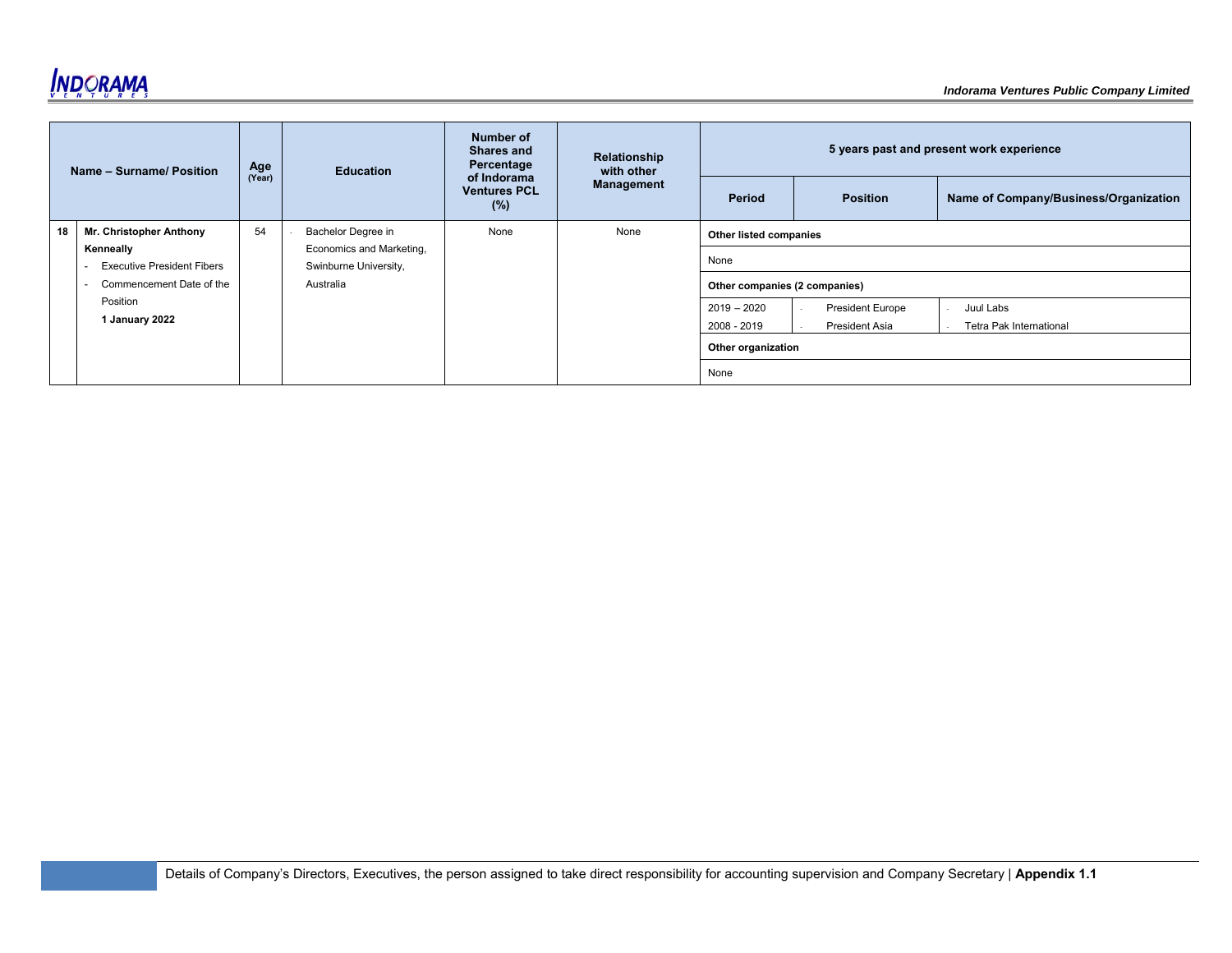

|    | Name - Surname/ Position                | Age    | <b>Education</b>                              | Number of<br><b>Shares and</b><br>Percentage | Relationship<br>with other |                             |                 | 5 years past and present work experience |
|----|-----------------------------------------|--------|-----------------------------------------------|----------------------------------------------|----------------------------|-----------------------------|-----------------|------------------------------------------|
|    |                                         | (Year) |                                               | of Indorama<br><b>Ventures PCL</b><br>(%)    | Management                 | Period                      | <b>Position</b> | Name of Company/Business/Organization    |
| 19 | Mr. Klaus Holz                          | 57     | Business Administration, the                  | None                                         | None                       | Other listed companies      |                 |                                          |
|    | <b>Chief Human Resources</b><br>Officer |        | University of Applied<br>Sciences, Wiesbaden. |                                              |                            | None                        |                 |                                          |
|    | Commencement Date of the                |        |                                               |                                              |                            | Other companies (1 Company) |                 |                                          |
|    | Position<br>1 January 2022              |        |                                               |                                              |                            | 2013 - 2020                 | CEO             | Trevira GmbH                             |
|    |                                         |        |                                               |                                              |                            | Other organization          |                 |                                          |
|    |                                         |        |                                               |                                              |                            | None                        |                 |                                          |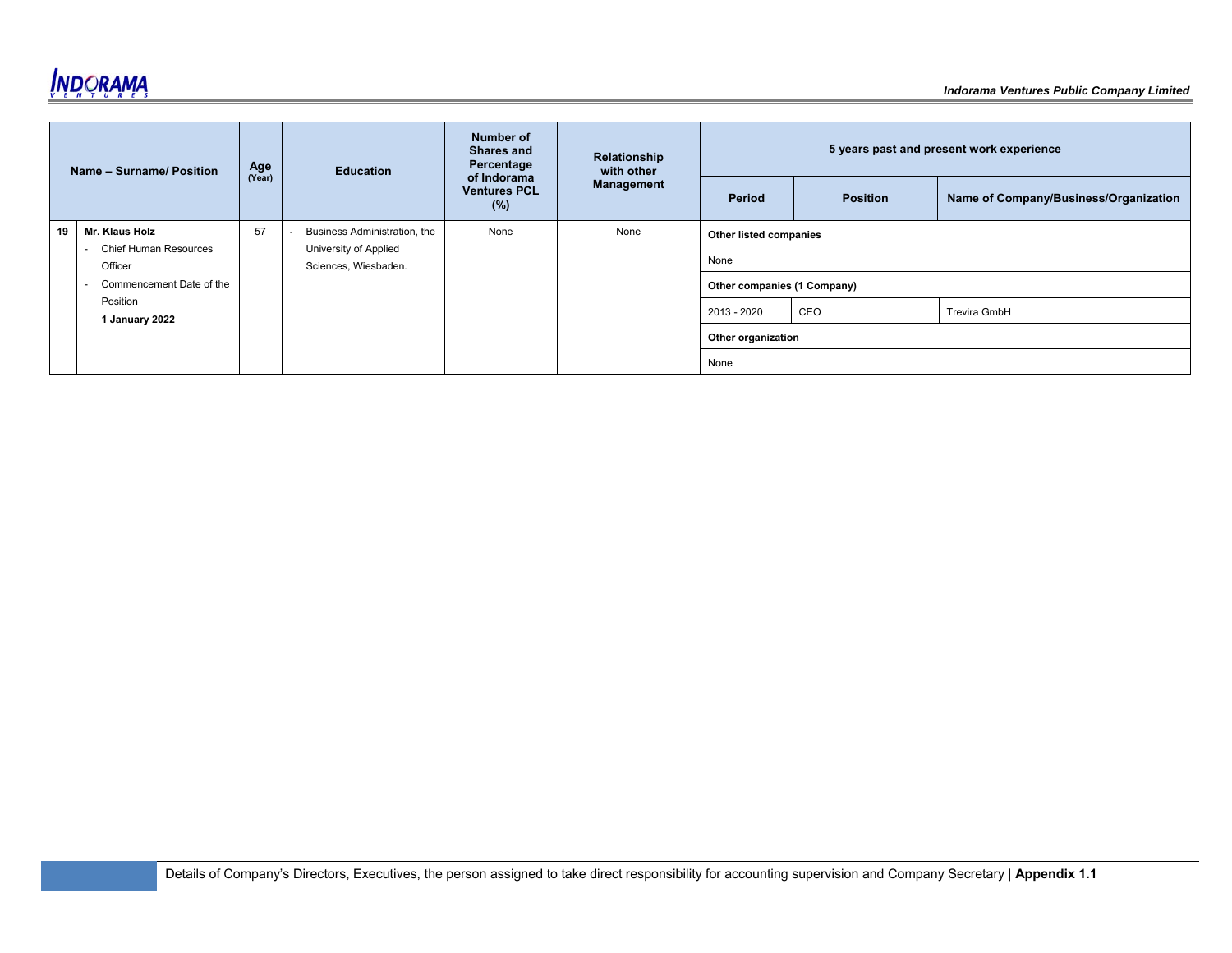

|    | Name - Surname/ Position                    | Age    | <b>Education</b>                     | <b>Number of</b><br><b>Shares and</b><br>Percentage | Relationship<br>with other |                        |                 | 5 years past and present work experience |
|----|---------------------------------------------|--------|--------------------------------------|-----------------------------------------------------|----------------------------|------------------------|-----------------|------------------------------------------|
|    |                                             | (Year) |                                      | of Indorama<br><b>Ventures PCL</b><br>(%)           | <b>Management</b>          | Period                 | <b>Position</b> | Name of Company/Business/Organization    |
| 20 | Mr. Manoj Kumar Sharma                      | 55     | Chartered Accountant, The            | 28,631 shares                                       | None                       | Other listed companies |                 |                                          |
|    | <b>Head of Accounting</b><br>$\blacksquare$ |        | Institute of Chartered               | $(0.001\%)$                                         |                            |                        |                 |                                          |
|    | Commencement Date of the<br>$\blacksquare$  |        | Accountants of India, India          |                                                     |                            | None                   |                 |                                          |
|    | Position                                    |        | E-learning CFO Orientation,          |                                                     |                            | Other companies        |                 |                                          |
|    | <b>Year 2012</b>                            |        | Accounting and Financial             |                                                     |                            | None                   |                 |                                          |
|    |                                             |        | Preparation (CFO's                   |                                                     |                            |                        |                 |                                          |
|    |                                             |        | Orientation Course), Thailand        |                                                     |                            | Other organization     |                 |                                          |
|    |                                             |        | Securities Institute (TSI), The      |                                                     |                            |                        |                 |                                          |
|    |                                             |        | Stock Exchange of Thailand           |                                                     |                            |                        |                 |                                          |
|    |                                             |        | (SET) in 2020                        |                                                     |                            |                        |                 |                                          |
|    |                                             |        | E-learning CFO Refresh,              |                                                     |                            |                        |                 |                                          |
|    |                                             |        | <b>Training for Continuing</b>       |                                                     |                            |                        |                 |                                          |
|    |                                             |        | <b>Accounting Knowledge</b>          |                                                     |                            |                        |                 |                                          |
|    |                                             |        | (CFO's Refresh Course),              |                                                     |                            |                        |                 |                                          |
|    |                                             |        | <b>Thailand Securities Institute</b> |                                                     |                            | None                   |                 |                                          |
|    |                                             |        | (TSI), The Stock Exchange of         |                                                     |                            |                        |                 |                                          |
|    |                                             |        | Thailand (SET) in 2020               |                                                     |                            |                        |                 |                                          |
|    |                                             |        | Fundamentals Course -                |                                                     |                            |                        |                 |                                          |
|    |                                             |        | Young accountants should             |                                                     |                            |                        |                 |                                          |
|    |                                             |        | know, an accounting training         |                                                     |                            |                        |                 |                                          |
|    |                                             |        | institute, CPD Tutor in 2021         |                                                     |                            |                        |                 |                                          |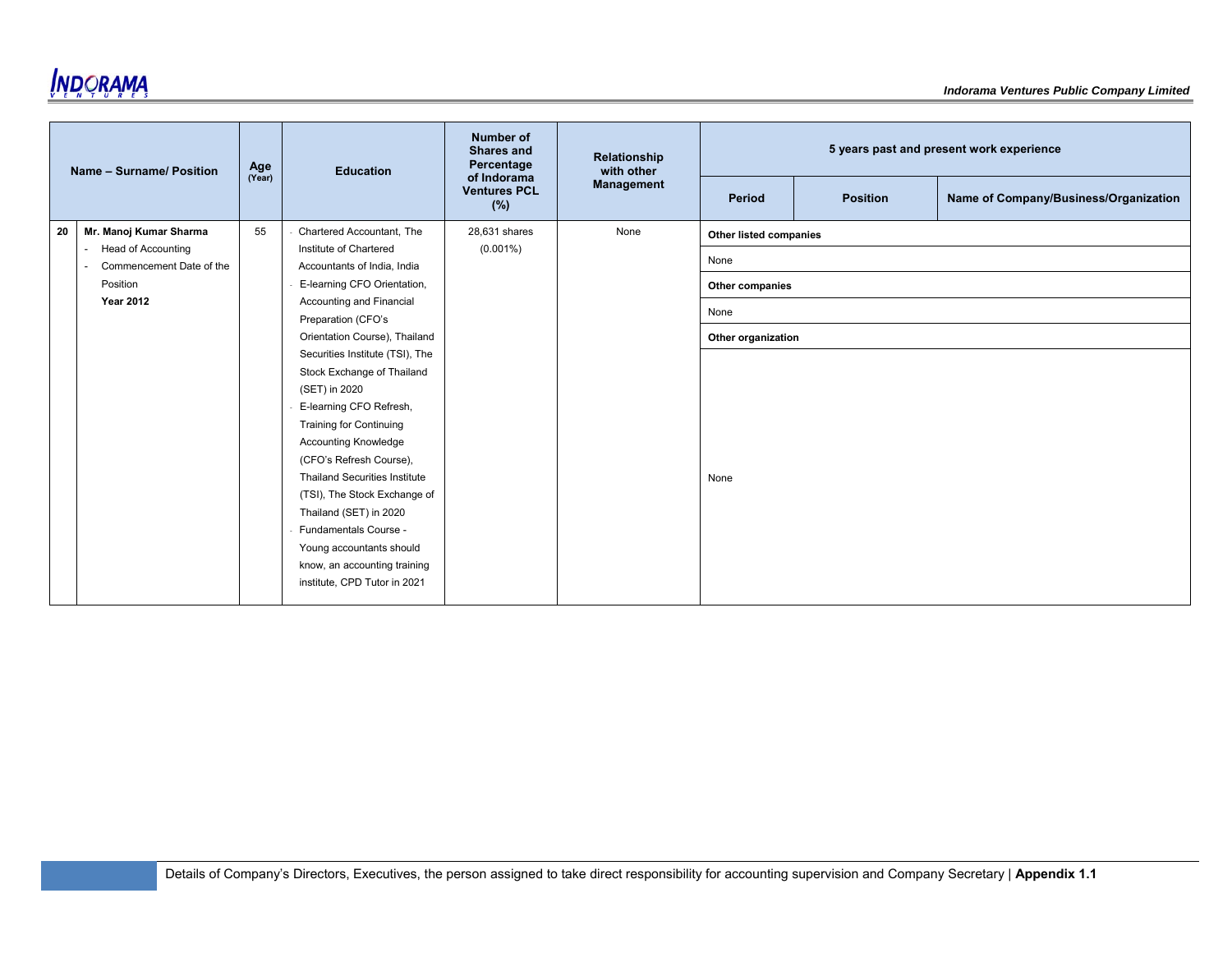

|    | Name - Surname/ Position      | Age    | <b>Education</b>              | Number of<br><b>Shares and</b><br>Percentage | Relationship<br>with other |                        |                             | 5 years past and present work experience       |
|----|-------------------------------|--------|-------------------------------|----------------------------------------------|----------------------------|------------------------|-----------------------------|------------------------------------------------|
|    |                               | (Year) |                               | of Indorama<br><b>Ventures PCL</b><br>(%)    | <b>Management</b>          | Period                 | <b>Position</b>             | Name of Company/Business/Organization          |
| 21 | Mr. Souvik Roy Chowdhury      | 56     | Bachelor of Commerce,         | 48,590 shares                                | None                       | Other listed companies |                             |                                                |
|    | Vice President and            |        | University of Calcutta, India | $(0.001\%)$                                  |                            | None                   |                             |                                                |
|    | Company Secretary             |        | Chartered Accountant. The     |                                              |                            |                        |                             |                                                |
|    | Starting date of the Position |        | Institute of Chartered        |                                              |                            | Other companies        |                             |                                                |
|    | 15 February 2010              |        | Accountants of India, India   |                                              |                            |                        |                             |                                                |
|    |                               |        | Chartered Institute of        |                                              |                            | None                   |                             |                                                |
|    |                               |        | <b>Management Accountants</b> |                                              |                            | Other organization     |                             |                                                |
|    |                               |        | London - Intermediate         |                                              |                            | $2019$ – present       | - Director and Treasurer    | - IVL Foundation                               |
|    |                               |        | <b>Director Certification</b> |                                              |                            | $2020 - 2021$          | - Co Chair Trade and        | - The American Chamber of Commerce in Thailand |
|    |                               |        | Program (DCP) Class No.       |                                              |                            |                        | <b>Investment Committee</b> |                                                |
|    |                               |        | 113/2010, Thai Institute of   |                                              |                            | 2020 - 2021            | Director                    | - Irish-Thai Chamber of Commerce               |
|    |                               |        | Directors (IOD), Thailand     |                                              |                            | 2015 - 2019            | - Vice President            | - India Thai Chamber of Commerce               |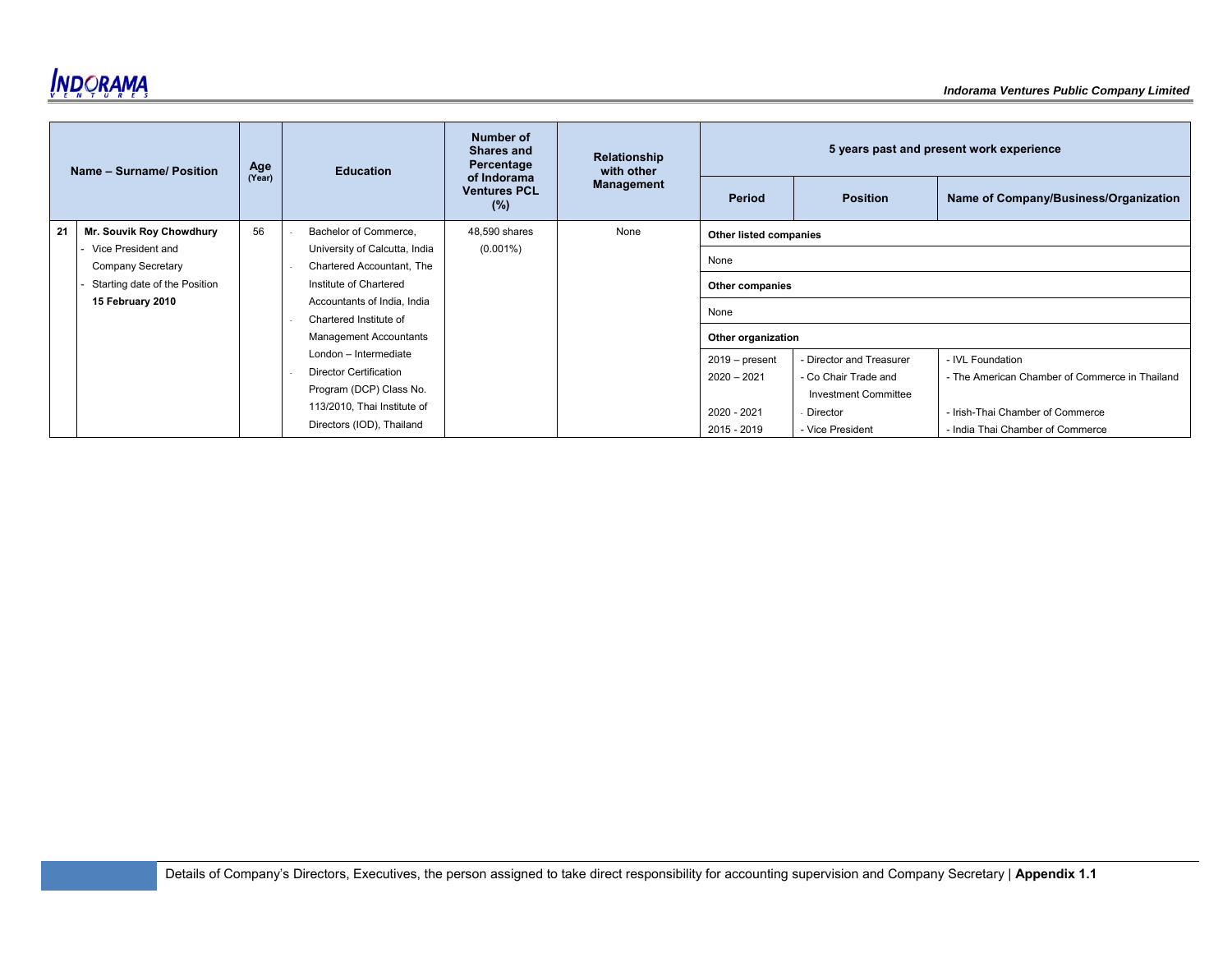| Company Name                     | Company                          |                   |                                  |                                  |            |               |                                  |                                    |         |            |                            |           | Subsidiary Companies / Associated Companies |                                  |                                  |                                  |                                  |                                  |                                  |             |               |              |               |
|----------------------------------|----------------------------------|-------------------|----------------------------------|----------------------------------|------------|---------------|----------------------------------|------------------------------------|---------|------------|----------------------------|-----------|---------------------------------------------|----------------------------------|----------------------------------|----------------------------------|----------------------------------|----------------------------------|----------------------------------|-------------|---------------|--------------|---------------|
| Name                             | <b>IVL</b>                       | <b>IVGS</b>       | <b>IRP</b>                       | PFL                              | <b>APT</b> | P             | <b>IRPTA</b>                     | <b>TPT</b>                         | GIVL    | PFK        | PFK <sub>2</sub>           | PFK3      | PFHK                                        | PTIVI                            | PTIPII                           | PTIP                             | <b>PTIPPI</b>                    | <b>IVLS</b>                      | <b>IDPIL</b>                     | <b>IRSL</b> | <b>IVOAPL</b> | <b>IVGSS</b> | <b>IVLB</b>   |
| 1) Mr. Sri Prakash Lohia         | $\mathsf X$                      |                   |                                  |                                  |            |               |                                  |                                    |         |            |                            |           |                                             |                                  |                                  |                                  |                                  |                                  |                                  |             |               |              |               |
| 2) Mr. Aloke Lohia               | $\sqrt{ }$                       |                   |                                  | $\ensuremath{\mathnormal{/\!/}}$ |            |               |                                  |                                    |         |            |                            |           |                                             |                                  |                                  |                                  |                                  |                                  |                                  |             |               |              |               |
| 3) Mrs. Suchitra Lohia           | $\ensuremath{\mathnormal{/\!/}}$ |                   |                                  | $\sqrt{}$                        |            |               |                                  |                                    |         |            |                            |           |                                             |                                  |                                  |                                  |                                  |                                  |                                  |             |               |              |               |
| 4) Mr. Amit Lohia                | $\sqrt{ }$                       |                   |                                  |                                  |            |               |                                  |                                    |         |            |                            |           |                                             |                                  |                                  |                                  |                                  |                                  |                                  |             |               |              |               |
| 5) Mr. Yashovardhan Lohia        | $\sqrt{ }$                       |                   | $^{\prime\prime}$                |                                  |            | $\frac{1}{2}$ | $\frac{1}{2}$                    | $\ensuremath{\mathit{III}}\xspace$ |         |            |                            |           |                                             |                                  |                                  |                                  |                                  |                                  |                                  |             |               |              |               |
| 6) Mr. Dilip Kumar Agarwal       | $\ensuremath{\mathnormal{/\!/}}$ | $X,$ //           | $X,$ //                          | $\sqrt{}$                        | $X,$ //    |               | $X,$ //                          | $X,$ //                            | $X,$ // |            |                            |           |                                             | $\ensuremath{\mathnormal{/\!/}}$ | $\ensuremath{\mathnormal{/\!/}}$ | $\ensuremath{\mathnormal{/\!/}}$ | $\ensuremath{\mathnormal{/\!/}}$ |                                  | $\ensuremath{\mathnormal{/\!/}}$ |             |               |              | $X,$ //       |
| 7) Mr. Udey Paul Singh Gill      | $\sqrt{ }$                       |                   |                                  |                                  |            |               |                                  |                                    |         |            |                            |           |                                             |                                  |                                  |                                  |                                  |                                  |                                  |             |               |              |               |
| 8) Mr. Rathian Srimongkol        | $\sqrt{ }$                       |                   |                                  |                                  |            |               |                                  |                                    |         |            |                            |           |                                             |                                  |                                  |                                  |                                  |                                  |                                  |             |               |              |               |
| 9) Mr. William Ellwood Heinecke  | $\sqrt{ }$                       |                   |                                  |                                  |            |               |                                  |                                    |         |            |                            |           |                                             |                                  |                                  |                                  |                                  |                                  |                                  |             |               |              |               |
| 10) Dr. Siri Ganjarerndee        | $\sqrt{ }$                       |                   |                                  |                                  |            |               |                                  |                                    |         |            |                            |           |                                             |                                  |                                  |                                  |                                  |                                  |                                  |             |               |              |               |
| 11) Mr. Kanit Si                 | $\sqrt{ }$                       |                   |                                  |                                  |            |               |                                  | $\sqrt{ }$                         |         |            |                            |           |                                             |                                  |                                  |                                  |                                  |                                  |                                  |             |               |              |               |
| 12) Mr. Russell Leighton Kekuewa | $\sqrt{ }$                       |                   |                                  |                                  |            |               |                                  |                                    |         |            |                            |           |                                             |                                  |                                  |                                  |                                  |                                  |                                  |             |               |              |               |
| 13) Mr. Sanjay Ahuja             | $\sqrt{ }$                       | $^{\prime\prime}$ | $\ensuremath{\mathnormal{/\!/}}$ |                                  |            | $\sqrt{ }$    | $\ensuremath{\mathnormal{/\!/}}$ | $\sqrt{ }$                         |         |            |                            |           |                                             |                                  |                                  |                                  |                                  | $\ensuremath{\mathnormal{/\!/}}$ | $\sqrt{ }$                       |             | $\sqrt{ }$    | $\prime$     | $\frac{1}{2}$ |
| 14) Mr. Tevin Vongvanich         | $\sqrt{ }$                       |                   |                                  |                                  |            |               |                                  |                                    |         |            |                            |           |                                             |                                  |                                  |                                  |                                  |                                  |                                  |             |               |              |               |
| 15) Mrs. Kaisri Nuengsigkapian   | $\sqrt{ }$                       |                   |                                  |                                  |            |               |                                  |                                    |         |            |                            |           |                                             |                                  |                                  |                                  |                                  |                                  |                                  |             |               |              |               |
| 16) Dr. Harald Link              | $\sqrt{ }$                       |                   |                                  |                                  |            |               |                                  |                                    |         |            |                            |           |                                             |                                  |                                  |                                  |                                  |                                  |                                  |             |               |              |               |
| 17) Mr. Alastair M Port          |                                  |                   |                                  |                                  |            |               |                                  |                                    |         |            |                            |           |                                             |                                  |                                  |                                  |                                  |                                  |                                  |             |               |              |               |
| 18) Mr. Christopher Kenneally    |                                  |                   |                                  |                                  |            | $X,$ //       |                                  |                                    |         | $\sqrt{ }$ | $\ensuremath{\mathit{II}}$ | $\sqrt{}$ | $X,$ //                                     |                                  |                                  |                                  |                                  |                                  |                                  |             |               |              |               |
| 19) Mr. Klaus Holz               |                                  |                   |                                  |                                  |            |               |                                  |                                    |         |            |                            |           |                                             |                                  |                                  |                                  |                                  |                                  |                                  |             |               |              |               |
| 20) Mr. Ashok Jain               |                                  |                   |                                  |                                  |            |               |                                  |                                    |         |            |                            |           |                                             |                                  |                                  |                                  |                                  |                                  |                                  |             | $\sqrt{ }$    |              |               |
| 21) Mr. Manoj Kumar Sharma       |                                  |                   |                                  |                                  |            |               |                                  |                                    |         |            |                            |           |                                             |                                  |                                  |                                  |                                  |                                  |                                  |             |               |              |               |

#### **Appendix 1.2 Information on the Company's Directors and Executives take the Directorship Position in Subsidiaries and Associated Companies as of 31 December 2021**

Remark: X = Chairman / = Director // = Executive Director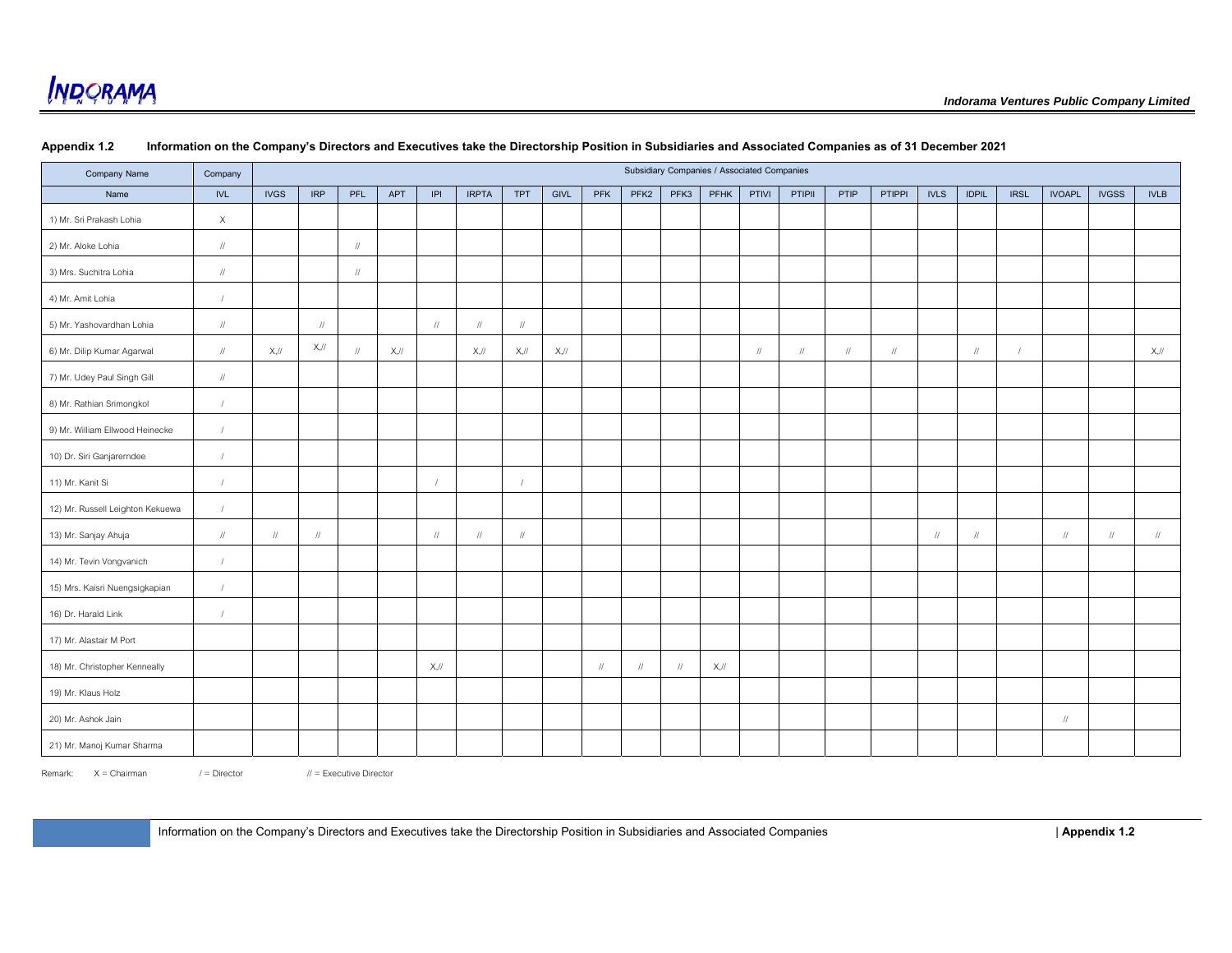

| <b>Company Name</b>              |                                  |               |                                  |               |               |            |               | Subsidiary Companies / Associated Companies |             |             |            |               |              |     |             |            |             |             |                   |             |             |                |                                  |
|----------------------------------|----------------------------------|---------------|----------------------------------|---------------|---------------|------------|---------------|---------------------------------------------|-------------|-------------|------------|---------------|--------------|-----|-------------|------------|-------------|-------------|-------------------|-------------|-------------|----------------|----------------------------------|
| Name                             | <b>WNR</b>                       | IG GmbH       | TG                               | PHP<br>Fibers | <b>WIL</b>    | <b>STM</b> | <b>GLX</b>    | OGP                                         | <b>IRPE</b> | <b>IRHE</b> | <b>IVE</b> | <b>IRPR</b>   | <b>IVRBV</b> | MJR | <b>IRHR</b> | <b>IVP</b> | <b>IVRP</b> | <b>IVQS</b> | <b>IVAP</b>       | <b>IVCP</b> | <b>IRPW</b> | <b>IVL LLC</b> | <b>IVOG LLC</b>                  |
| 1) Mr. Sri Prakash Lohia         |                                  |               |                                  |               |               |            |               |                                             |             |             |            |               |              |     |             |            |             |             |                   |             |             |                |                                  |
| 2) Mr. Aloke Lohia               |                                  |               |                                  |               |               |            |               |                                             |             |             |            |               |              |     |             |            |             |             |                   |             |             |                |                                  |
| 3) Mrs. Suchitra Lohia           |                                  |               |                                  |               |               |            |               |                                             |             |             |            |               |              |     |             |            |             |             |                   |             |             |                |                                  |
| 4) Mr. Amit Lohia                |                                  |               |                                  |               |               |            |               |                                             |             |             |            |               |              |     |             |            |             |             |                   |             |             |                |                                  |
| 5) Mr. Yashovardhan Lohia        |                                  |               |                                  |               |               |            |               |                                             |             |             |            |               |              |     |             |            |             |             |                   |             |             |                |                                  |
| 6) Mr. Dilip Kumar Agarwal       |                                  |               |                                  |               |               |            |               | $X,$ //                                     | $\sqrt{}$   | $\sqrt{}$   |            | $\frac{1}{2}$ |              |     | $\sqrt{}$   | $\sqrt{ }$ |             | $X,$ //     | $X,$ //           | $X,$ //     | $\sqrt{ }$  | $\frac{1}{2}$  | $\frac{1}{2}$                    |
| 7) Mr. Udey Paul Singh Gill      |                                  |               |                                  |               |               |            | $\frac{1}{2}$ |                                             |             |             |            |               |              |     |             |            |             |             |                   |             |             |                |                                  |
| 8) Mr. Rathian Srimongkol        |                                  |               |                                  |               |               |            |               |                                             |             |             |            |               |              |     |             |            |             |             |                   |             |             |                |                                  |
| 9) Mr. William Ellwood Heinecke  |                                  |               |                                  |               |               |            |               |                                             |             |             |            |               |              |     |             |            |             |             |                   |             |             |                |                                  |
| 10) Dr. Siri Ganjarerndee        |                                  |               |                                  |               |               |            |               |                                             |             |             |            |               |              |     |             |            |             |             |                   |             |             |                |                                  |
| 11) Mr. Kanit Si                 |                                  |               |                                  |               |               |            |               |                                             |             |             |            |               |              |     |             |            |             |             |                   |             |             |                |                                  |
| 12) Mr. Russell Leighton Kekuewa |                                  |               |                                  |               |               |            |               |                                             |             |             |            |               |              |     |             |            |             |             |                   |             |             |                |                                  |
| 13) Mr. Sanjay Ahuja             |                                  |               |                                  |               |               |            |               |                                             |             |             | $\sqrt{ }$ |               |              |     |             |            |             |             | $^{\prime\prime}$ |             |             |                |                                  |
| 14) Mr. Tevin Vongvanich         |                                  |               |                                  |               |               |            |               |                                             |             |             |            |               |              |     |             |            |             |             |                   |             |             |                |                                  |
| 15) Mrs. Kaisri Nuengsigkapian   |                                  |               |                                  |               |               |            |               |                                             |             |             |            |               |              |     |             |            |             |             |                   |             |             |                |                                  |
| 16) Dr. Harald Link              |                                  |               |                                  |               |               |            |               |                                             |             |             |            |               |              |     |             |            |             |             |                   |             |             |                |                                  |
| 17) Mr. Alastair M Port          |                                  |               |                                  |               |               |            |               |                                             |             |             |            |               |              |     |             |            |             |             |                   |             |             |                | $\ensuremath{\mathnormal{/\!/}}$ |
| 18) Mr. Christopher Kenneally    | $\ensuremath{\mathnormal{/\!/}}$ | $\frac{1}{2}$ |                                  | $\sqrt{ }$    | $\frac{1}{2}$ | $X,$ //    |               |                                             |             |             |            |               |              |     |             |            |             |             |                   |             |             |                |                                  |
| 19) Mr. Klaus Holz               |                                  | $\sqrt{2}$    | $\ensuremath{\mathnormal{/\!/}}$ |               |               |            |               |                                             |             |             |            |               |              |     |             |            |             |             |                   |             |             |                |                                  |
| 20) Mr. Manoj Kumar Sharma       |                                  |               |                                  |               |               |            |               |                                             |             |             |            |               |              |     |             |            |             |             |                   |             |             |                |                                  |

Remark:  $X = Chairman$  / = Director

 $\mathcal{U}$  = Executive Director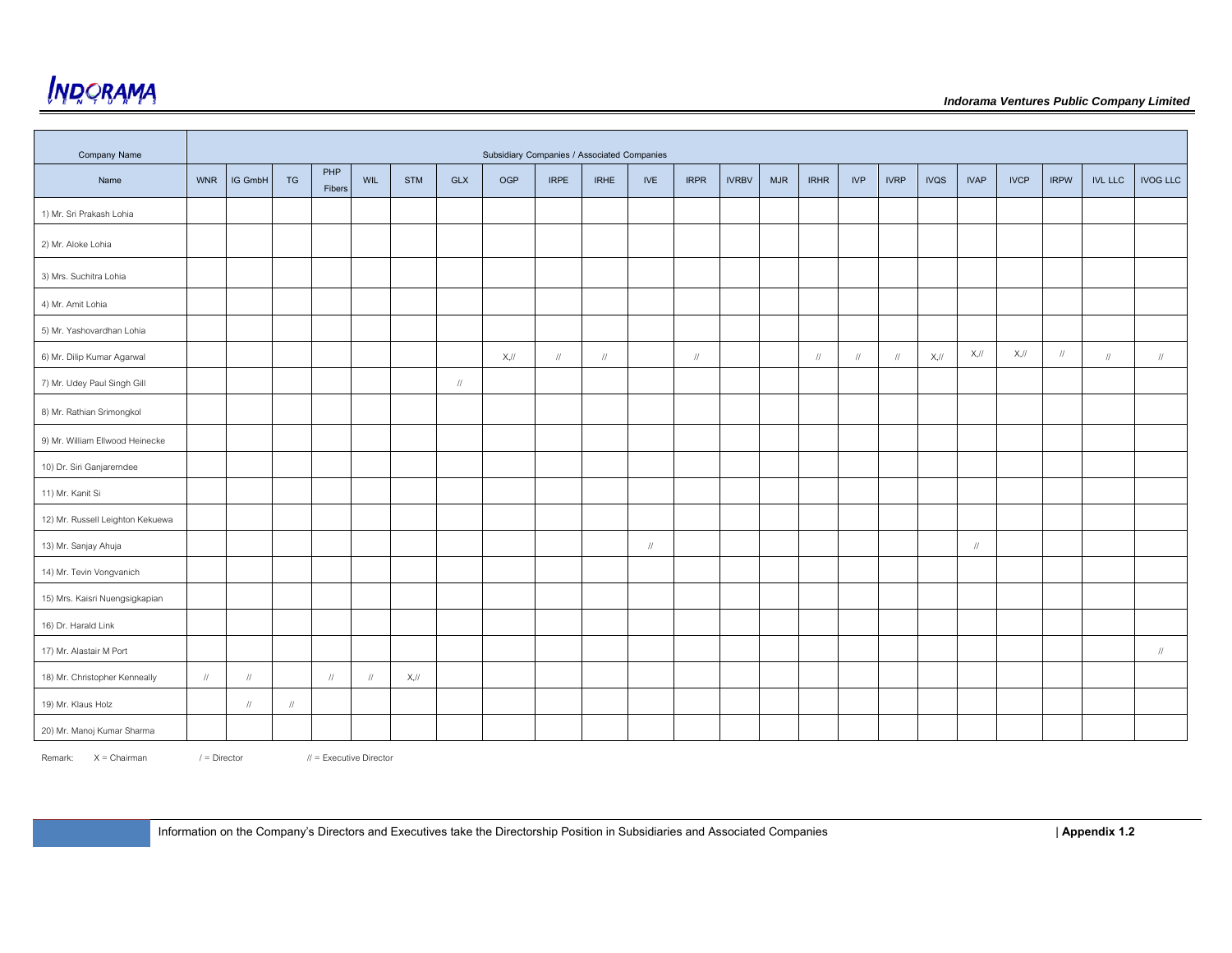

| <b>Company Name</b>              |             |            |            |            |             |               |               |             |              | Subsidiary Companies / Associated Companies |            |             |                                  |              |             |               |               |               |              |             |                  |
|----------------------------------|-------------|------------|------------|------------|-------------|---------------|---------------|-------------|--------------|---------------------------------------------|------------|-------------|----------------------------------|--------------|-------------|---------------|---------------|---------------|--------------|-------------|------------------|
| Name                             | <b>IVAH</b> | Alphapet   | Auriga     | SPT        | <b>IVXP</b> | PHP Inc.      | <b>IVOL</b>   | <b>IVEI</b> | <b>IVCCH</b> | <b>HIAM</b>                                 | ITL.       | <b>IVSS</b> | <b>IVOX</b>                      | <b>IVSSF</b> | <b>IVPO</b> | <b>IVOINT</b> | <b>IVNI</b>   | <b>IVGI</b>   | <b>IVLMX</b> | <b>IVPM</b> | <b>IVPolycom</b> |
| 1) Mr. Sri Prakash Lohia         |             |            |            |            |             |               |               |             |              |                                             |            |             |                                  |              |             |               |               |               |              |             |                  |
| 2) Mr. Aloke Lohia               |             |            |            |            |             |               |               |             |              |                                             |            |             |                                  |              |             |               |               |               |              |             |                  |
| 3) Mrs. Suchitra Lohia           |             |            |            |            |             |               |               |             |              |                                             |            |             |                                  |              |             |               |               |               |              |             |                  |
| 4) Mr. Amit Lohia                |             |            |            |            |             |               |               |             |              |                                             |            |             |                                  |              |             |               |               |               |              |             |                  |
| 5) Mr. Yashovardhan Lohia        |             |            |            |            |             |               |               |             |              |                                             |            |             |                                  |              |             |               |               |               |              |             |                  |
| 6) Mr. Dilip Kumar Agarwal       | $X,$ //     | $\sqrt{ }$ | $\sqrt{ }$ | $\sqrt{ }$ | $\sqrt{ }$  |               | $\sqrt{ }$    | $\sqrt{ }$  | $\sqrt{ }$   | $\sqrt{ }$                                  | $\sqrt{ }$ | $\sqrt{ }$  | $\sqrt{ }$                       | $\sqrt{}$    | $\sqrt{}$   | $\frac{1}{2}$ | $\frac{1}{2}$ | $\frac{1}{2}$ | $X,$ //      | $X,$ //     | $X,$ //          |
| 7) Mr. Udey Paul Singh Gill      |             |            |            |            |             |               |               |             |              |                                             |            |             |                                  |              |             |               |               |               |              |             |                  |
| 8) Mr. Rathian Srimongkol        |             |            |            |            |             |               |               |             |              |                                             |            |             |                                  |              |             |               |               |               |              |             |                  |
| 9) Mr. William Ellwood Heinecke  |             |            |            |            |             |               |               |             |              |                                             |            |             |                                  |              |             |               |               |               |              |             |                  |
| 10) Dr. Siri Ganjarerndee        |             |            |            |            |             |               |               |             |              |                                             |            |             |                                  |              |             |               |               |               |              |             |                  |
| 11) Mr. Kanit Si                 |             |            |            |            |             |               |               |             |              |                                             |            |             |                                  |              |             |               |               |               |              |             |                  |
| 12) Mr. Russell Leighton Kekuewa |             |            |            |            |             |               |               |             |              |                                             |            |             |                                  |              |             |               |               |               |              |             |                  |
| 13) Mr. Sanjay Ahuja             |             |            |            |            |             |               |               |             |              |                                             |            |             |                                  |              |             |               |               |               |              |             |                  |
| 14) Mr. Tevin Vongvanich         |             |            |            |            |             |               |               |             |              |                                             |            |             |                                  |              |             |               |               |               |              |             |                  |
| 15) Mrs. Kaisri Nuengsigkapian   |             |            |            |            |             |               |               |             |              |                                             |            |             |                                  |              |             |               |               |               |              |             |                  |
| 16) Dr. Harald Link              |             |            |            |            |             |               |               |             |              |                                             |            |             |                                  |              |             |               |               |               |              |             |                  |
| 17) Mr. Alastair M Port          |             |            |            |            |             |               | $\frac{1}{2}$ |             |              |                                             |            |             | $\ensuremath{\mathnormal{/\!/}}$ |              | $\sqrt{}$   | $\sqrt{}$     |               |               |              |             |                  |
| 18) Mr. Christopher Kenneally    |             |            |            |            |             | $\frac{1}{2}$ |               |             |              | $\sqrt{ }$                                  |            |             |                                  |              |             |               |               |               |              |             |                  |
| 19) Mr. Klaus Holz               |             |            |            |            |             |               |               |             |              |                                             |            |             |                                  |              |             |               |               |               |              |             |                  |
| 20) Mr. Manoj Kumar Sharma       |             |            |            |            |             |               |               |             |              |                                             |            |             |                                  |              |             |               |               |               |              |             |                  |

Remark: X = Chairman / = Director // = Executive Director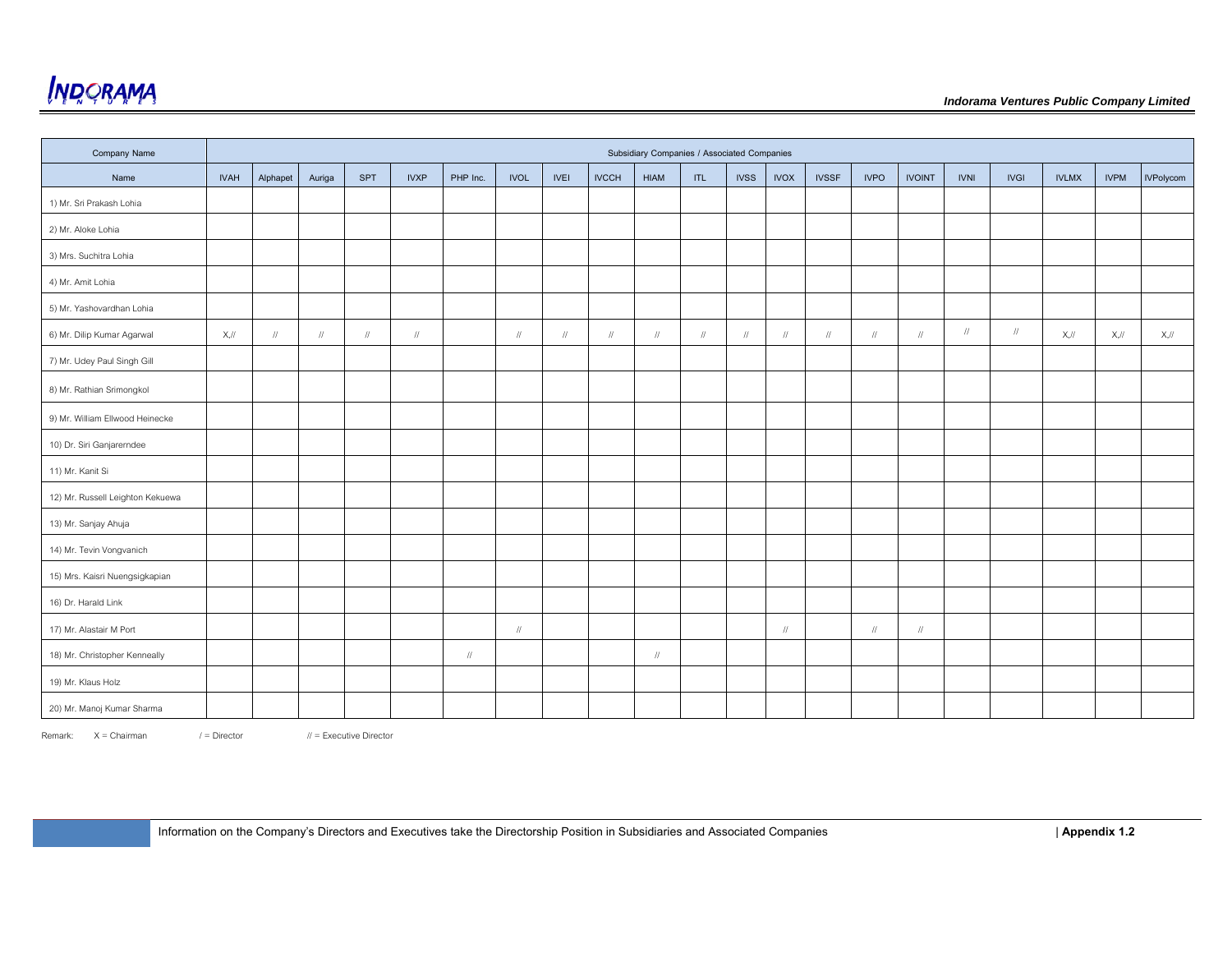| Company Name                     |                |             | Subsidiary Companies / Associated Companies |              |                   |                            |
|----------------------------------|----------------|-------------|---------------------------------------------|--------------|-------------------|----------------------------|
| Name                             | <b>IVPSA</b>   | <b>IRPN</b> | <b>FIPET</b>                                | <b>MEDCO</b> | AVG1953           | <b>IVO AUS</b>             |
| 1) Mr. Sri Prakash Lohia         |                |             |                                             |              |                   |                            |
| 2) Mr. Aloke Lohia               |                |             |                                             |              |                   |                            |
| 3) Mrs. Suchitra Lohia           |                |             |                                             |              |                   |                            |
| 4) Mr. Amit Lohia                |                |             |                                             |              |                   |                            |
| 5) Mr. Yashovardhan Lohia        |                |             |                                             | X            |                   |                            |
| 6) Mr. Dilip Kumar Agarwal       | $X_{\cdot}$ // | $\sqrt{}$   | $\ensuremath{\mathit{III}}\xspace$          |              | $X_{\mathcal{N}}$ | $\ensuremath{\mathit{II}}$ |
| 7) Mr. Udey Paul Singh Gill      |                |             |                                             |              |                   |                            |
| 8) Mr. Rathian Srimongkol        |                |             |                                             |              |                   |                            |
| 9) Mr. William Ellwood Heinecke  |                |             |                                             |              |                   |                            |
| 10) Dr. Siri Ganjarerndee        |                |             |                                             |              |                   |                            |
| 11) Mr. Kanit Si                 |                |             |                                             |              |                   |                            |
| 12) Mr. Russell Leighton Kekuewa |                |             |                                             |              |                   |                            |
| 13) Mr. Sanjay Ahuja             |                |             |                                             |              |                   |                            |
| 14) Mr. Tevin Vongvanich         |                |             |                                             |              |                   |                            |
| 15) Mrs. Kaisri Nuengsigkapian   |                |             |                                             |              |                   |                            |
| 16) Dr. Harald Link              |                |             |                                             |              |                   |                            |
| 17) Mr. Alastair M Port          |                |             |                                             |              |                   |                            |
| 18) Mr. Christopher Kenneally    |                |             |                                             |              | $\frac{1}{2}$     |                            |
| 19) Mr. Klaus Holz               |                |             |                                             |              |                   |                            |
| 20) Mr. Manoj Kumar Sharma       |                |             |                                             |              |                   |                            |

Remark: X = Chairman / = Director // = Executive Director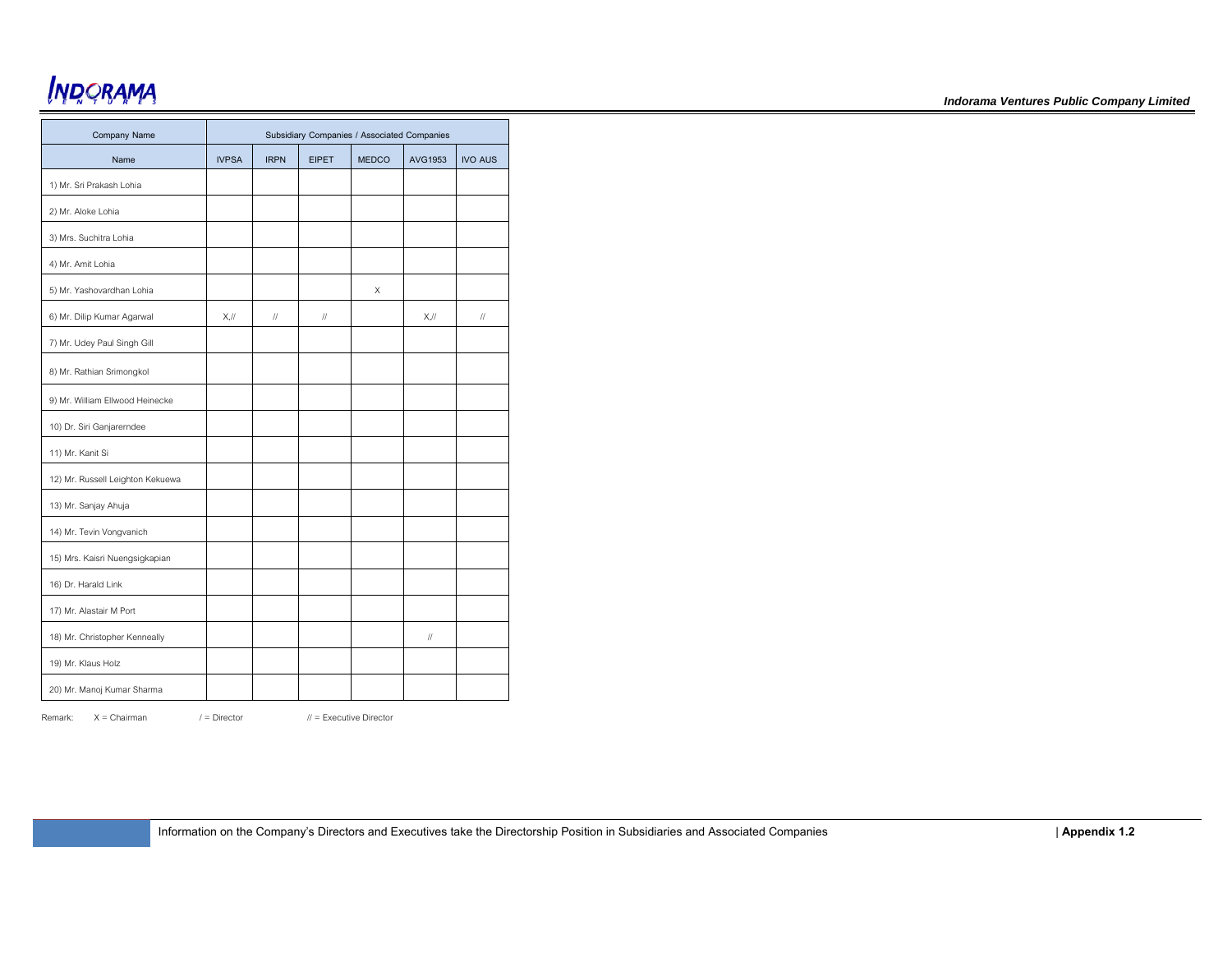**INDORAMA** 

#### Company's Name

| 1.  | <b>IVL</b>       | Indorama Ventures Public Company Limited                 |
|-----|------------------|----------------------------------------------------------|
| 2.  | <b>IVGS</b>      | Indorama Ventures Global Services Limited                |
| 3.  | <b>IRP</b>       | Indorama Polymers Public Company Limited                 |
| 4.  | <b>PFI</b>       | Petform (Thailand) Limited                               |
| 5.  | <b>APT</b>       | Asia Pet (Thailand) Limited                              |
| 6.  | IPI              | Indorama Polyester Industries Public Company Limited     |
| 7.  | <b>IRPTA</b>     | Indorama Petrochem Limited                               |
| 8.  | <b>TPT</b>       | TPT Petrochemicals Public Company Limited                |
| 9.  | <b>GIVL</b>      | Guangdong IVL PET Polymer Company Limited                |
| 10. | <b>PFK</b>       | Performance Fibers (Kaiping) Company Limited             |
| 11. | PFK <sub>2</sub> | Performance Fibers (Kaiping) No.2 Company Limited        |
| 12. | PFK3             | Performance Fibers (Kaiping) No.3 Company Limited        |
| 13. | <b>PFHK</b>      | Performance Fibers (Hongkong) Limited                    |
| 14. | <b>PTIVI</b>     | PT. Indorama Ventures Indonesia                          |
| 15. | <b>PTIPII</b>    | PT. Indorama Polyester Industries Indonesia              |
| 16. | <b>PTIP</b>      | PT. Indorama Petrochemicals                              |
| 17. | <b>PTIPCI</b>    | PT. Indorama Polychem Indonesia                          |
| 18. | PTIPPI           | PT. Indorama Polypet Indonesia                           |
| 19. | <b>IVLS</b>      | IVL Singapore Pte. Ltd.                                  |
| 20. | <b>IDPIL</b>     | <b>IVL Dhunseri Petrochem Industries Limited</b>         |
| 21. | <b>IRSL</b>      | Indo Rama Synthetics (India) Limited                     |
| 22. | <b>IVOAPL</b>    | Indorama Ventures Oxides Ankleshwar Private Limited      |
| 23. | <b>IVGSS</b>     | Indorama Ventures Global Shared Services Private Limited |
| 24. | <b>IVLB</b>      | IVL Belgium N.V.                                         |
| 25. | <b>WNR</b>       | Wellman Neufchateau Recyclage S.A.                       |
| 26. | IG GmbH          | Indorama Germany GmbH                                    |
| 27. | TG               | Trevira GmbH                                             |

Information on the Company's Directors and Executives take the Directorship Position in Subsidiaries and Associated Companies | **Appendix 1.2**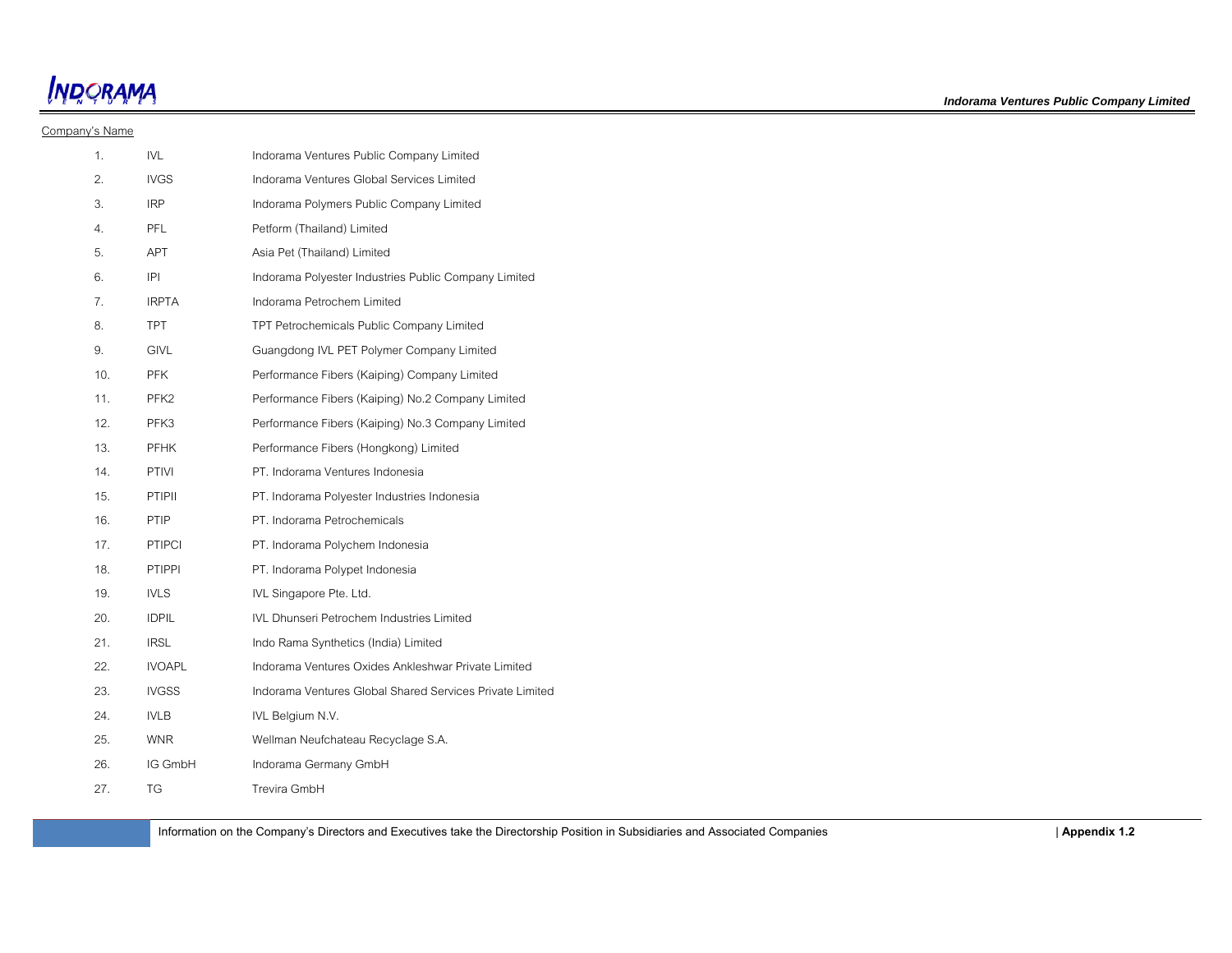| 28.    | PHP Fibers      | PHP Fibers GmbH                                   |
|--------|-----------------|---------------------------------------------------|
| 29.    | WIL             | Wellman International Limited                     |
| 30.    | <b>STM</b>      | Sinterama S.p.A.                                  |
| 31.    | <b>GLX</b>      | Glanzstoff Industries S.A.                        |
| 32.    | OGP             | UAB Orion Global Pet                              |
| 33.    | <b>IRPE</b>     | UAB Indorama Polymers Europe                      |
| 34.    | <b>IRHE</b>     | UAB Indorama Holdings Europe                      |
| 35.    | <b>IVE</b>      | Indorama Ventures Europe B.V.                     |
| 36.    | <b>IRPR</b>     | Indorama Polymers Rotterdam B.V.                  |
| 37.    | <b>IVRBV</b>    | Indorama Ventures Recycling Netherlands B.V.      |
| $38\,$ | <b>MJR</b>      | MJR Recycling B.V.                                |
| 39.    | <b>IRHR</b>     | Indorama Holdings Rotterdam B.V.                  |
| 40.    | <b>IVP</b>      | Indorama Ventures Poland Sp. z o.o.               |
| 41     | <b>IVRP</b>     | Indorama Ventures Recycling Poland Sp. z o.o.     |
| 42.    | <b>IVQS</b>     | Indorama Ventures Quimica S.L.U.                  |
| 43.    | <b>IVAP</b>     | Indorama Ventures Adana PET Sanayi Anonim Sirketi |
| 44.    | <b>IVCP</b>     | Indorama Ventures Corlu PET Sanayi Anonim Sirketi |
| 45.    | <b>IRPW</b>     | Indorama Polymers Workington Limited              |
| 46.    | <b>IVL LLC</b>  | Indorama Ventures Logistics LLC                   |
| 47.    | <b>IVOG LLC</b> | Indorama Ventures (Oxide & Glycols) LLC           |
| 48.    | <b>IVAH</b>     | Indorama Ventures AlphaPet Holdings, Inc.         |
| 49.    | Alphapet        | AlphaPet, Inc.                                    |
| 50.    | Auriga          | Auriga Polymers Inc.                              |
| 51.    | SPT             | StarPet Inc.                                      |
| 52.    | <b>IVXP</b>     | Indorama Ventures Xylenes & PTA LLC               |
| 53.    | PHP Inc.        | PHP Fibers Inc.                                   |
| 54.    | <b>IVOL</b>     | Indorama Ventures Olefins LLC                     |
| 55.    | <b>IVEI</b>     | Indorama Ventures Exporter Inc.                   |